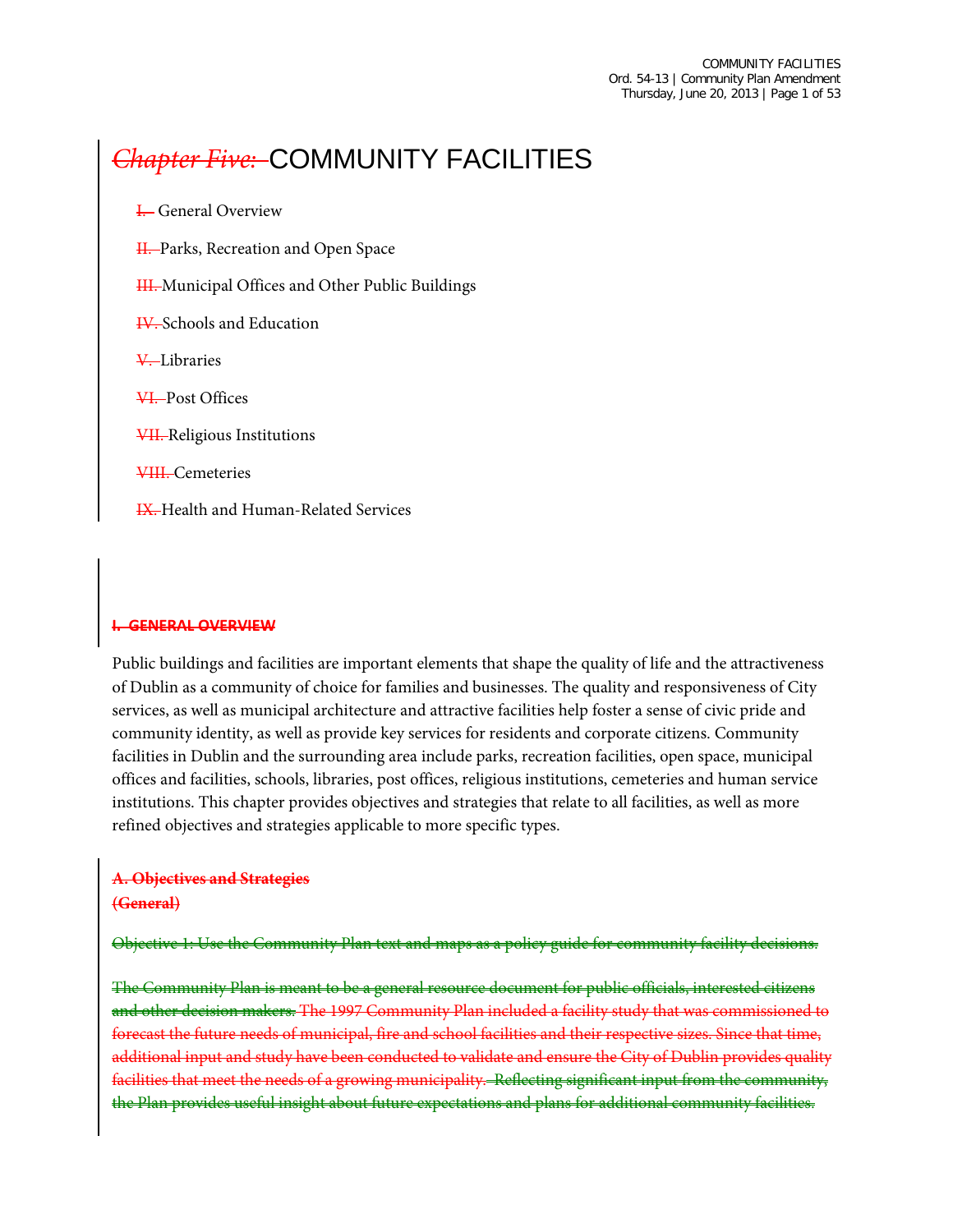A. *Utilize Plan Recommendations…* to guide future decision-making based on public input and technical study.

B. *Publicize Plan Recommendations…* and provide information to individuals seeking information about City policies on community facilities. Residents and developers should have a level of confidence and certainty as to the City's expectations.

C. *Undertake Facility Master Plans…* as needed, to look at specific facilities in more detail and ensure that future municipal buildings will meet the needs of a growing and changing community.

Objective 2: Provide needed facilities to serve the population and to promote a high quality of life. The provision of basic health, safety and welfare services are essential, including reasonable access to heath care, educational opportunities, recreation activities, police and fire protection, libraries and postal services. These services will ensure a safe and well-maintained community with amenities and a quality of life that adheres to Dublin's standard of excellence.

- A. *Establish Service Areas…* for various community facilities to facilitate enhanced accessibility for residents and greater levels of service for the community.
- B. *Ensure Adequate Funding…* to provide a high quality of municipal services for Dublin's residents in a timely and efficient manner.
- C. *Acquire Appropriate Sites…* for needed facilities in advance of surrounding development to ensure that municipal buildings and facilities can be located in suitable locations that will best serve the future needs of the community.
- D. *Utilize Relevant Master Plans…* to ensure that the placement and construction of facilities is adequately coordinated and planned in a manner that will ensure future needs are met.
- E. *Reevaluate Existing Facilities…* functionally and spatially to ensure that public facilities meet the intended need.
- F. *Acknowledge Population Changes…* and ensure that Dublin's facilities and programs reflect changing demographics and needs as the City's population ages.

#### Objective 3: Create community focal points within parks and community facilities.

Creating well-designed public places reinforces Dublin's sense of place. Civic spaces and buildings provide valuable, common locations for gathering and communication that help enhance a sense of identity and attachment to the community. Coordination with other agencies such as schools, libraries and post offices should be fostered to create an emphasis on the civic realm and the development of valued activity centers as civic focal points.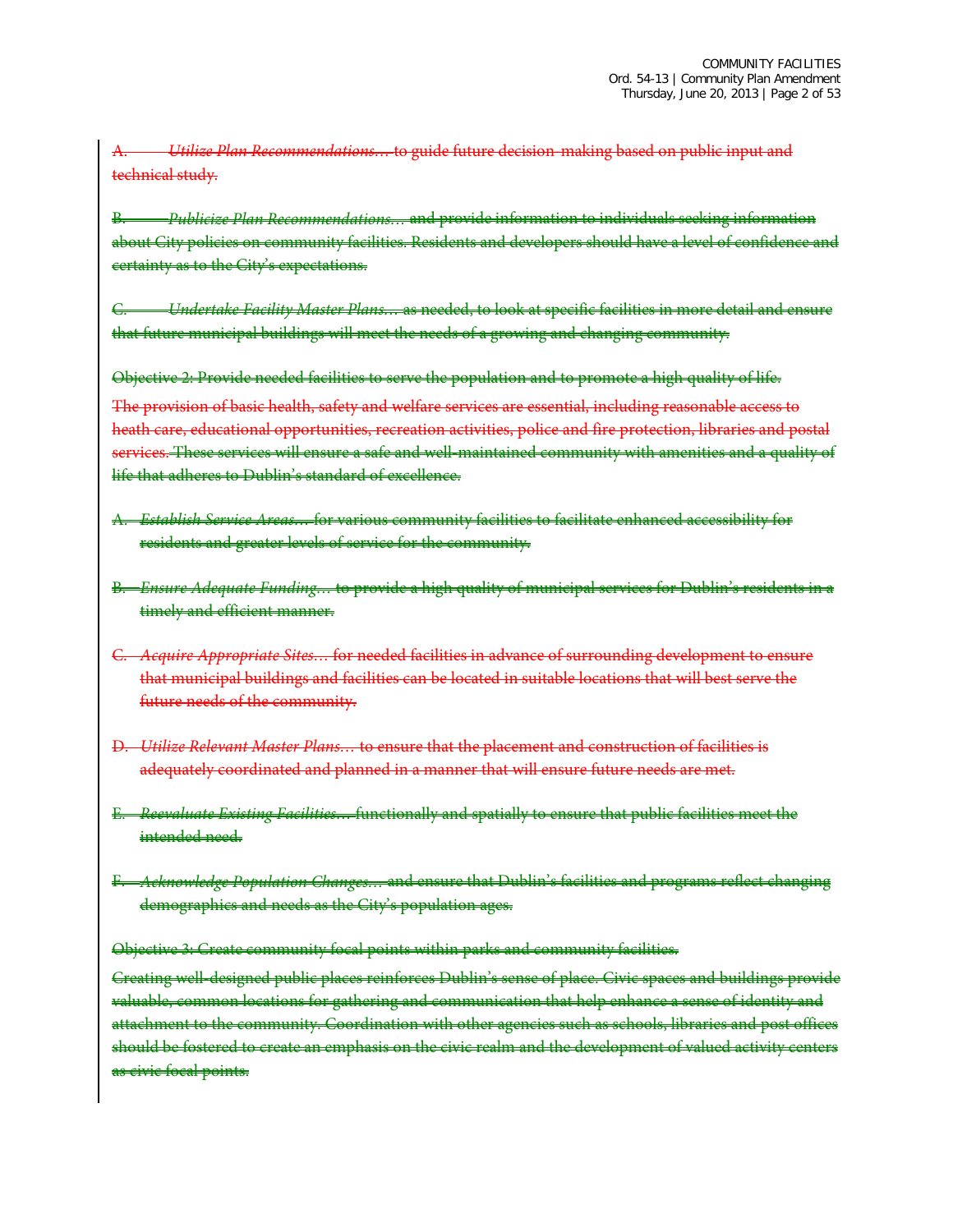- A. *Identify Visible Locations…* throughout Dublin where important civic architecture, art and other focal points can be placed.
- B. *Conduct Facilities Master Planning…* to look at specific facilities in more detail and ensure that future parks and facilities will meet the needs of a growing and changing community.
- C. *Coordinate with Other Agencies…* to better understand location and service needs and how the City can cooperatively work with organizations and agencies to provide more efficient and improved service to Dublin's residents.
- D. *Create Quality Public Spaces…* throughout the community that are designed to facilitate congregation and conversation.
- E. *Establish a Land Acquisition Program…* to acquire community parks and other large open space areas in a cost-effective manner by utilizing the Community Plan and other applicable plans to guide municipal purchases ahead of development pressure.
- F. *Analyze Community Gathering Places…* to identify greater programming and activity opportunities in a manner that promotes enhanced usage of existing and future facilities.
- Adopt a Parks and Recreation Plan... that appropriately integrates community facilities into the City's park and open space system.

Objective 4: Provide the focus for public uses and community facilities within logical, consolidated locations.

Public facilities must be designed and located to provide maximum availability and use for residents. When public buildings are not conveniently located and highly visible, residents may find it difficult to clearly identify and interact with government. Some existing Dublin facilities are not easily recognizable. The co-location of a variety of public uses can provide better service to the public and improve wayfinding to public uses. Community facilities should be consolidated where possible to foster convenient living, to minimize traffic congestion, to strengthen neighborhoods, and to create public gathering places.

- A. *Carefully Site Civic Uses…* in prominent locations with easy access for the greatest number of residents.
- B. *Utilize Memorable Architecture…* to highlight and draw attention to public buildings and uses.
- C. *Consider Partnerships…* between organizations and affected agencies to co-locate public facilities in a manner that provides greater service, efficiency and access for the general public.
- D. *Incorporate Civic Uses…* into mixed use development in important locations to facilitate pedestrian traffic and to encourage private development and/or reinvestment in surrounding areas.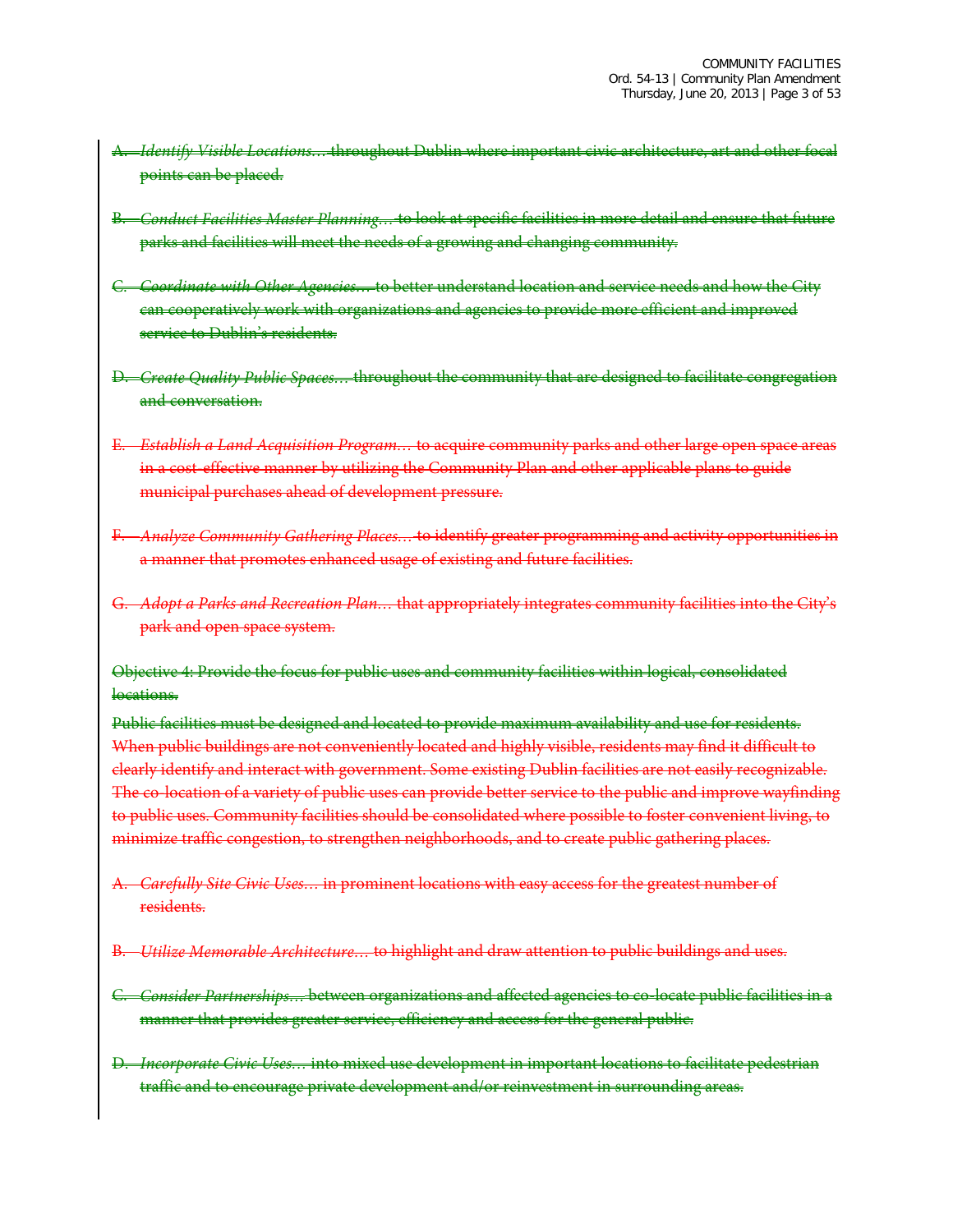E. *Encourage Land Acquisition…* in critical locations throughout Dublin that will provide the ability to develop consolidated public facilities.

Objective 5: Maintain and enhance a civic presence in Historic Dublin.

Traditional downtowns are often noted for a variety of civic uses that create the foundation of the business district. Civic uses often include post offices, city halls, libraries, public information sources and religious institutions, among others. While the Dublin Convention and Visitor's Bureau and the Dublin Chamber of Commerce are located within the Historic District, their relative locations provide little synergy; more prominent uses should be established within the District. Historic Dublin is an important element of the City's identity, and the incorporation of important civic uses can encourage greater pedestrian activity and economic vitality for the area. The implementation of civic uses and spaces should be considered as a valuable tool to encourage future development in concert with historic preservation efforts.

- A. *Establish a Desired Civic Presence…* for Historic Dublin that will provide future direction and clear expectations as a consistent planning tool for both the public and private sector.
- B. *Integrate Civic Spaces…* of various sizes throughout Historic Dublin that can meet a variety of programming needs, from formal public gathering places to informal open spaces.
- C. *Acquire Key Parcels…* necessary to provide for the integration of public uses within the Historic District in a more highly visible location for residents and visitors and in a manner that can facilitate economic development.
- D. *Increase Social Events…* and special activities to increase pedestrian activity and awareness of Historic Dublin as a community focal point.
- E. *Incorporate Recommendations…* from the Historic Dublin Revitalization Plan to integrate civic uses in the Historic Dublin area.

# **II. PARKS, RECREATION** AND OPEN SPACE

## **A. Existing Parks, Recreation Facilities and Open SpacesSpace**

Parks and greenspaceopen space play an integral part of the values and community fabric of Dublin. As noted by the City's official slogan, "It's Greener in Dublin," great emphasis is placed upon parkland dedication and attention to open space in the development process. As a result, Dublin is a showcase of beautiful golf courses, neighborhood and community parks, open spaces, greenways, protected streams and spectacular landscaping.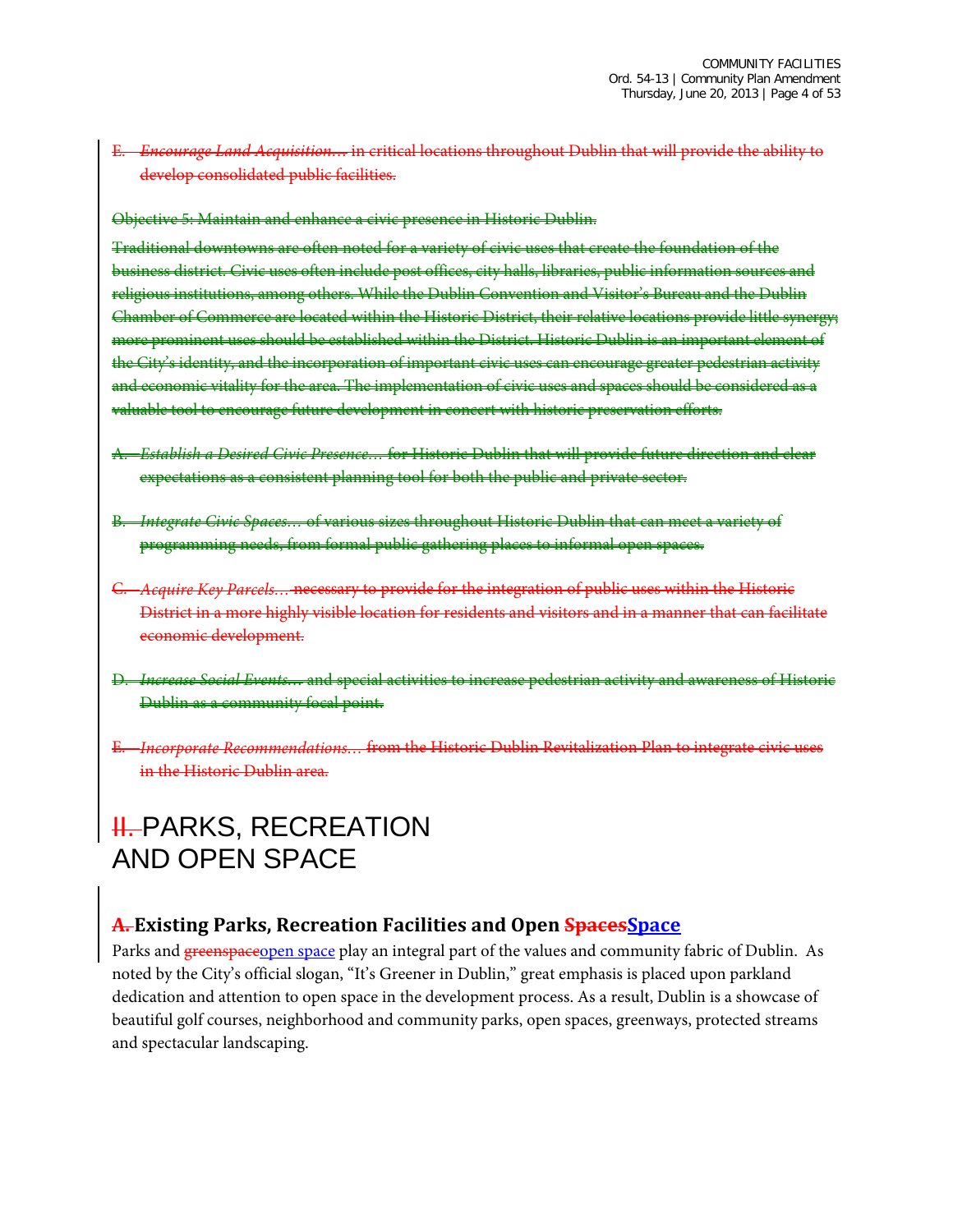Highly valued parks and recreation programs are provided through the efforts of the City's Division of Recreation Services. The City currently operates 52 parks encompassing over 949 acres, providing a fullrange of facilities for residents including playgrounds, picnic facilities, tennis and basketball courts, bike paths, pedestrian trails, ball diamonds, soccer fields, bocce ball courts, and seasonal ice skating and fishing ponds.

The City of Dublin is proud to have solid, long-standing relationships with the Dublin City Schools and Washington Township. Municipal park and recreation facilities are supplemented by school athletic fields and gymnasiums, as well as shared parking arrangements. Park facilities within Washington Township also provide a valuable amenity for residents. The City works with township officials to coordinate recreational programming and acquisition activities to the benefit of all.

Approximately 29 percent of current park acreage was purchased by the City. Three, including three major land purchases (Avery Park, Monterey Park and Scioto Park) were facilitated throughmade with the use of Land and Water Conservation Funds from the State of Ohio. Of Dublin's remaining park areas, 56 percent have been acquired through the City's subdivision and platting regulations, utilizingusing land dedication requirements and open space ordinances requirements. An additional 7.5-acre area is leased from the City of Columbus (Kiwanis Riverway Park) along the Scioto River.

With  $2334$  acres of designated parkland per 1,000 residents, the  $G$ itycity far exceeds the national standardstandards of 10-20 acres of developed parkland per 1,000 residents. In addition to parkland, the City of Dublin provides more than 435 acres of open space, which is an additional 11 acres of open space per 1,000 residents.levels of service. These totals do not include other private recreation facilities and 1,038 acres of the Glacier Ridge Metro Park, immediately adjacent metro park land.to the city.

Dublin's parks and open spaces are located found in a wide variety of settings, and accomplish several objectives, including those along stream corridors and throughout residential subdivisions, and the City strives that are used to continue linkinglink parkland and open spaces to create a comprehensive recreational network. Bike paths and other pedestrian paths are key components associated with the larger system. Within this comprehensive network<sub>5</sub>. This allows Dublin's parks serve as important nodes thatto be strategically located throughout the city to provide varying degrees of activity and programming. The *Parks and Recreation Master Plan* has a complete inventory of all Dublin parks and open spaces.

*Amberleigh Community Park* (Vista Ridge Drive). This 23.5-acre community park is located on the east side of Vista Ridge Drive, running parallel to the Scioto River and includes wooded areas and access to the Scioto River.

*Amberleigh Open Space* (Dublin Road). This 7.20-acre open space is a landscaped greenway located along the east side of Dublin Road between Memorial Drive and Ashford Road.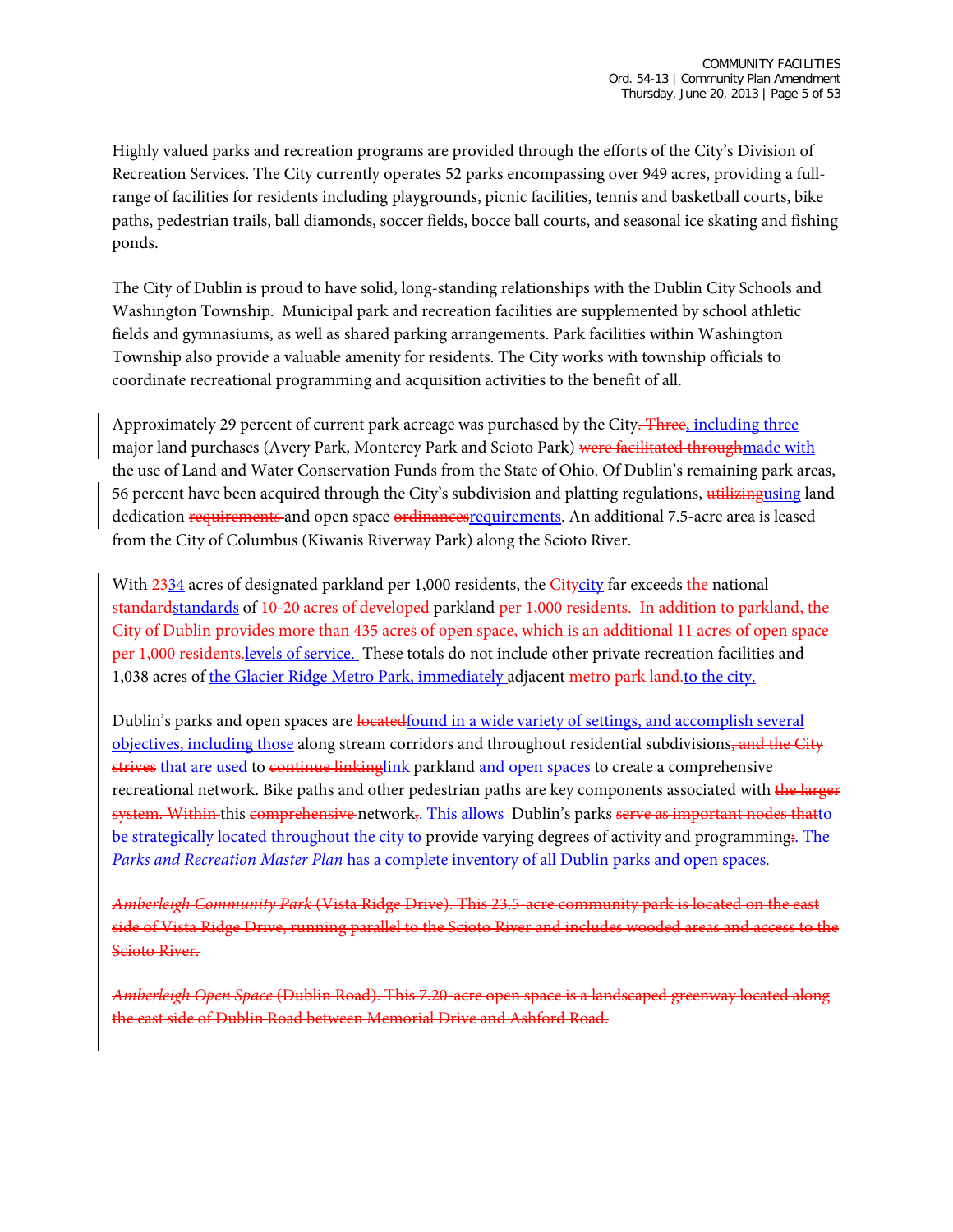*Amberleigh Park* (4800 Carrigan Ridge Court). This 4.1-acre neighborhood park is located on the north side of Carrigan Ridge Court and extends east toward the Scioto River and includes pedestrian trails and access to the Scioto River.

*Avery Park* (7401 Avery Road). The 83.6-acre community park, located on the west side of Avery Road, south of Brand Road, includes the *Out of Bounds* public art sculpture, softball shed, shelter with grills, restroom facilities, three lighted tennis courts, basketball court, six lighted softball diamonds, three little league diamonds, one lighted diamond, bike path, pedestrian trail through the woods, 12 multi-purpose playing fields, two sand volleyball courts, two concession stands, a playground and parking lots.

*Avery Road Open Space* (Avery Road). This three-acre landscaped open space is located on the west side of Avery Road and south of Wynford Drive.

Balgriffin Park (5715 Norn Street). This 21.72-acre community park includes a basketball court, tennis courts, a shelter, designated on-street parking, a nine-hole disc golf course, a fishing pond, a playground and a bike path. The park is located along the east and west sides of Norn Street between Woerner Temple Road and Blunden Road.

*Ballantrae Open Space*. The Ballantrae development contains 10.7 acres of open space located throughout the subdivision.

*Ballantrae Park* (6350 Woerner Temple Road). This 24.83-acre community park is located on the northwest corner of Woerner Temple Road and Avery Road, and includes a bike path, a fishing pond, parking lot, a picnic area, the *Dancing Hares* public art sculpture, a water play area and a pedestrian trail.

*Belvedere Park* (8055 Summerhouse Drive East). The 2.62-acre neighborhood park is located at the northwest corner of Summerhouse Drive East and Drury Road and contains a tot lot and benches. In addition, the Belvedere subdivision contains two small open space areas totaling 0.26 acres located on Red Stone Loop and Green Stone Loop that provide bike path access.

*Belvedere/Shannon Glen Open Space* (Brand Road). The eight-acre open space is located on the north side of Brand Road along the frontage for the Belvedere and Shannon Glen subdivisions.

*Bishop's Crossing Open Space* (Hyland-Croy Road). The 5.5-acre open space is located along the east side of Hyland-Croy Road, south of Tullymore Drive.

*Bishop's Run Open Space* (Hyland-Croy Road). The 9.5-acre open space is located along at the northeast corner of Hyland-Croy and Tullymore Drive and extends along the north side of Tullymore and Mill Spring Court.

*Bishop's Run II Park* (Mill Spring Court). The 1.43-acre neighborhood park is located at the end of Mill Spring Court adjacent to Bishop's Run Open Space and Westbury Park and includes a playground.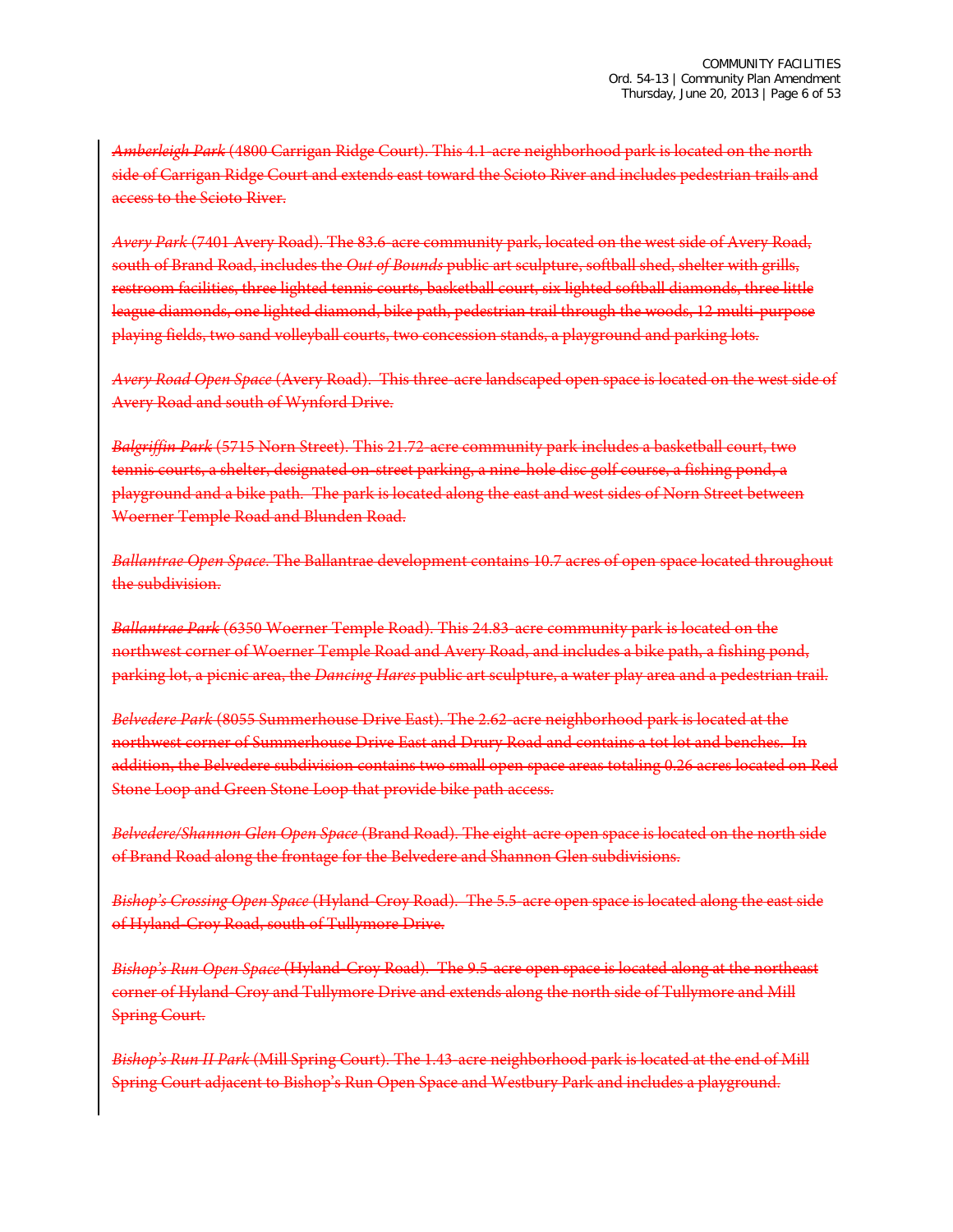*Boy Scout Open Space* (Bridge Street). This 0.54-acre open space is a landscaped area located at the northeast corner of Bridge Street and Post Road.

*Brandon Open Space* (7800 Brandonway Drive). This 38-acre open space includes a bike path, pond, woods, nature area and wildlife habitat plantings and is located north of Brandonway Drive adjacent to the Woods of Dublin and Brandon subdivisions.

*Brighton Commons Park* (5750 Richgrove Lane). This 2.18-acre neighborhood park is located on the north side of Richgrove Lane and includes a playground, reflecting pool with fountain, surrounding gardens and a bike path.

*Bristol Commons Park* (5600 Bristol Parkway) This 10.74-acre neighborhood park is located just north of Brand Road along the east and west sides of Bristol Parkway and includes gardens, a fishing pond, a bike path, a playground, a gazebo and an historic barn along the North Fork Indian Run greenway.

*Bryson Cove Open Space* (4135 Bryson Cove Circle). This 6.86-acre open space is located on the west and south sides of Bryson Cove Circle, south of Hard Road and includes a wooded area, a retention pond and bike path access.

*Campden Lakes Park* (8100 Campden Lake Boulevard). This 7.71-acre neighborhood park is located within the Campden Lakes subdivision on the north side of Summit View Road and includes woods and a bike path.

*Chambers Open Space* (Bridge Street). The 0.83-acre open space is located at the southwest corner of Riverside Drive and State Route 161.

*Coffman Park* (5200 Emerald Parkway). This 93.14-acre community park is located along the South Fork Indian Run greenbelt. This park includes an amphitheater, bike path, a fishing pond, skatepark, volleyball courts, bocce ball court, pavilion (semi-enclosed shelter), two shelters with grills, restroom facilities, three lighted tennis courts, a lighted basketball court, handicapped accessible playground, ice rink (winter) and a parking lot. Coffman Park is home to City Hall, the historic Fletcher Coffman Homestead, Community Relations Center and the Dublin Community Recreation Center (DCRC). The public art work *Relief Sculptures* is located within the recreation center, and the *Watch House with Field of Sunflowers* public art is located at the Post Road entrance to the park.

*Coventry Woods Open Space* (Dublin Road). This 0.89-acre open space is located on the west side of Dublin Road, south of Chaddington Drive.

*Cramer's Crossing Open Space* (Cramer's Crossing Boulevard and Stockton Way). The 8.16-acre open space is located on the north side of Stockton Way and along the north and south sides of Cramer's Crossing Boulevard between Stockton Way and Avery Road.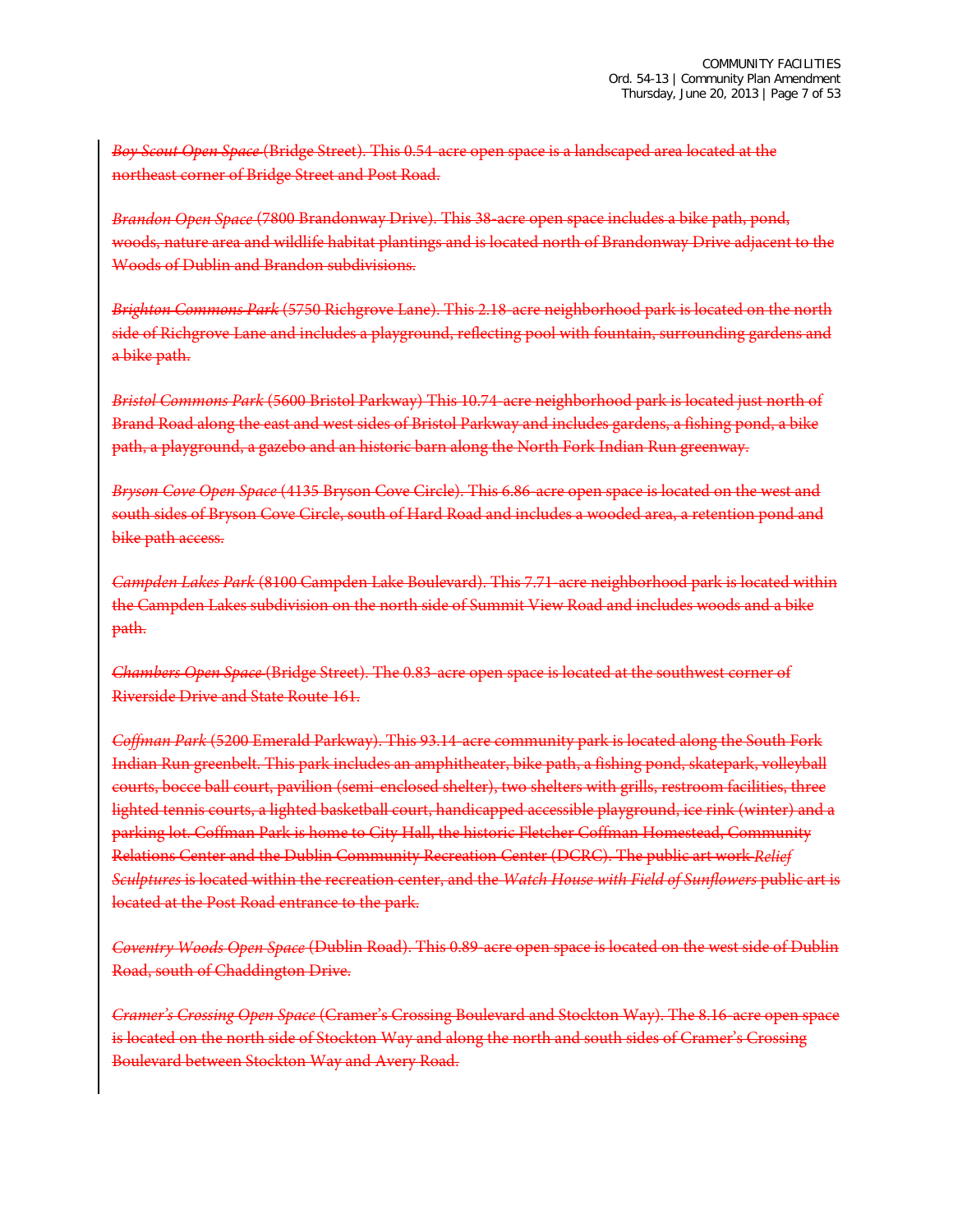*Cramers Run Open Space (*Rings Road). This 9.29-acre wooded open space is located on the south side of Rings Road east of Paul Blazer Parkway.

*Darree Fields* (6259 Cosgray Road). This 152-acre community park is located between Cosgray and Houchard roads. The park includes seven baseball diamonds, multi-purpose fields, restroom facilities, a picnic grove, Miracle League Field, dog park, three playgrounds, the *Going, Going…Gone* public art sculpture, parking, woods and a gazebo.

*Donegal Cliffs Park* (4460 Donegal Cliffs Drive). This 10-acre neighborhood park includes two tennis courts, a basketball court, playground, picnic area, parking lot and bike path overlooking a former quarry. Located along the Scioto River, the park uniquely provides access and overlooks to the River from within the quarry.

*Dublin Community Pool South* (6363 Woerner Temple Road). This 17-acre community park is located south of Woerner Temple Road and west of Avery Road. This park includes an outdoor swimming pool, splash machine, two water slides, concessions, parking and locker/restroom facility.

*Dublin Road Open Space* (Dublin Road). This open space area includes 2.8 acres located along the west side of Dublin Road on the north and south corners of Brand Road.

*Dublin Spring* (20 South Riverview Street). This 2.85-acre open space is located under the west end of the SR 161 Bridge, the historic area includes a gazebo, picnic area, paths, nature areas, River access and a boardwalk along the Scioto River.

*Dublinshire Open Space* (Muirfield Drive). The six-acre open space is located along Muirfield Drive, north and south of Dublinshire Drive and includes a bike path and wooded areas.

*Dublinshire Park* (6081 Round Tower Lane). The 10-acre neighborhood park is located south of Round Tower Lane between Avery Road and Muirfield Drive and includes a bike path, multi-use trail through woodland and a fragrance garden.

*Earlington Park* (5660 Dublinshire Drive). This 16.9-acre community park includes the Dublin Community Pool North, restrooms, concessions, playground, a shelter, fishing pond, two little league diamonds, two multi-purpose playing fields, historic barns and a bike path.

*Earlsford Open Space* (Earlsford Drive). The 1.45-acre open space is located along the west side of Earlsford Drive within the Dublinshire subdivision and includes a bike path.

*Emerald Fields* (4040 Wyandotte Woods Boulevard). This 33.83-acre community park includes a playground, retention pond, picnic area, bike path, pedestrian trail, shelter, four multi-purpose athletic fields (currently programmed for lacrosse and cricket) and parking, and is located south of Summit View Road. Future phases will include three little-league ball diamonds, a basketball court, sand volleyball, restroom facilities, a universally accessible playground, a maintenance facility and parking.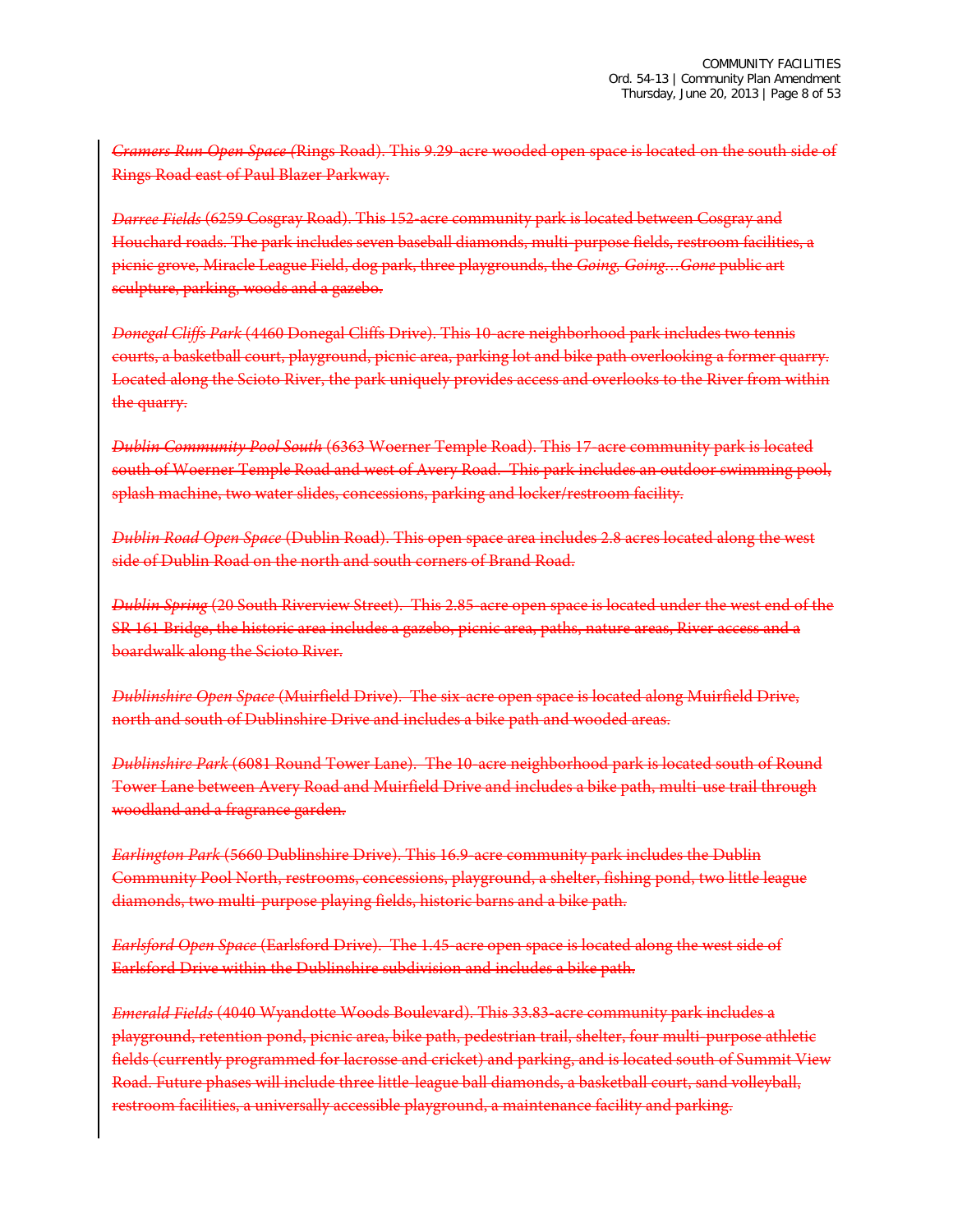*Emerald Parkway Bridge Open Space* (Emerald Parkway). This 4.45-acre open space is located at the northwest and southwest corners of Emerald Parkway and Riverside Drive.

*Emerald Parkway Open Space* (Emerald Parkway). This 1.8-acre open space is located at the northeast and southeast corners of Emerald Parkway and Coffman Road.

*Glendavon Park* (5768 Glendavon Loop). This 1.54-acre neighborhood park is located on the north side of Glendavon Loop within the Ballantrae subdivision and includes an evergreen maze and playground.

*Gorden Farms Open Space* (Gorden Farms Parkway). The one-acre open space is located along the northwest side of the Post Road entrance to the Gorden Farms development.

*Hawks Nest Open Space* (Brand Road and Muirfield Drive). This 15-acre open space runs along the frontage of the Hawks Nest development and is located along the south side of Brand Road and the west side of Muirfield Drive.

*Hawks Nest Park* (7700 Kestrel Way West). This 3.56-acre neighborhood park includes a basketball court, a bike path, playground and shelter and is located in the central portion of the Hawks Nest development on Kestrel Way.

*Heather Glen Park* (6000 Heather Glen Boulevard). This 18.5-acre neighborhood park includes a bike path, playground, shelter and woods with a pedestrian trail and is located at the northeast corner of Heather Glen Boulevard and Haddler Drive.

*Heather Glen Park North* (5940 Innovation Court). This 4.8-acre neighborhood park includes a playground, a fishing pond, a shelter and a bike path and is located at the north end of Innovation Court.

*Hutchins Open Space* (8500 Riverside Drive). This 24.3-acre open space includes large wooded areas and is located on the east and west sides of Riverside Drive, south of the Franklin/Delaware County line.

*Indian Run Falls Park* (700 Shawan Falls Drive). This 9.37-acre community park provides access to the scenic Indian Run Falls and is located east of Shawan Falls Drive. The park includes a bike path, picnic area, two shelters, parking lot, gravel path and boardwalk with viewing decks, nature area providing pedestrian access to the woods and riparian corridor and the historic Indian Run Cemetery behind the Dublin Library.

*Indian Run Meadow Park* (6675 Fallen Timbers Drive). This 30.52-acre linear neighborhood park is located along the South Fork Indian Run. It has access through Fallen Timbers Drive, Avery-Muirfield Drive, Beery Lane and Conquistador Court and includes a bike path, playground, fishing pond and prairie wildflower garden.

*Joe's Triangle* (Frantz Road). This 0.32-acre open space is located southeast of the intersection of Dublin Road and Frantz Road.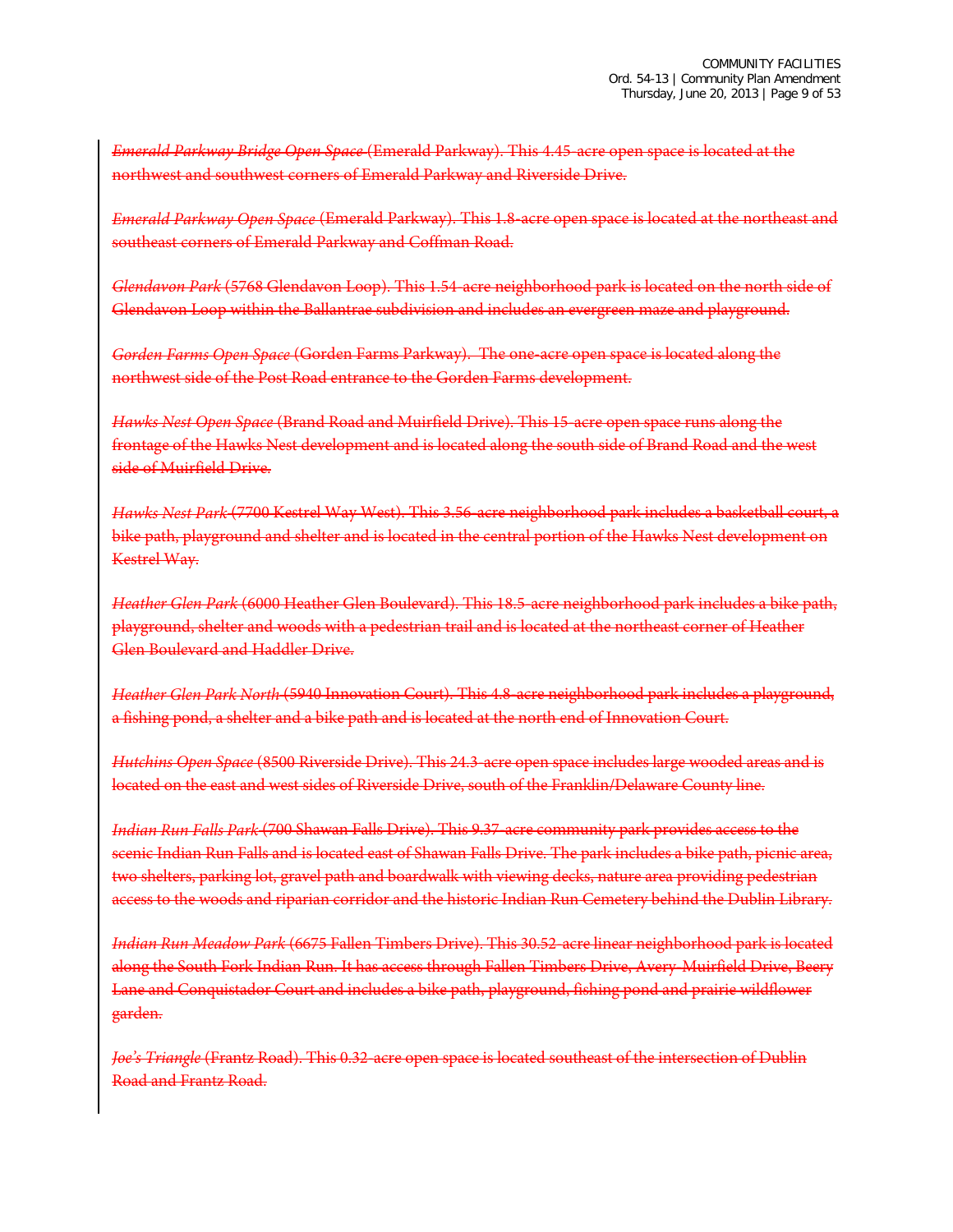*Karrer Barn* Open Space (6199 Dublin Road). This 0.81-acre open space is located at the intersection of Waterford Drive and Dublin Road at the entrance to the Waterford Village subdivision and includes the historic Karrer Barn, a visual icon in Historic Dublin.

*Kendall Ridge Open Space* (Varwyne Drive). This 0.31-acre open space is located within the Kendall Ridge subdivision at the intersection of Varwyne Drive and Anna Loop.

*Killilea Park* (6811 McDevitt Drive). This 1.95-acre neighborhood park is located along Emerald Parkway adjacent to Coventry Woods Park and includes a gazebo, playground and bike path.

*Kiwanis Riverway* (6425 Riverside Drive)*.* This open space runs along the east banks of the Scioto River with parking adjacent to offices along Riverside Drive and includes 7.56 acres leased from the City of Columbus with a 0.4-mile pedestrian trail and boardwalk through the Scioto River wetlands.

*Llewellyn Farms Park* (4850 Tuttle Road). This 8.42-acre neighborhood park is located on the north side of Tuttle Crossing Boulevard. It includes a gazebo, two tennis courts, two half basketball courts, playground, butterfly and hummingbird garden, bike path and parking lot.

*Lombard Open Space* (Lombard Way). This 0.74-acre open space is located on the west side of Lombard Way and the north side of Greensway Loop.

*Lowell Trace Open Space* (Avery Road). This 3.10-acre open space is located on the west side of Avery Road between Wexford Woods Drive and Tullymore Drive.

*M.L. "Red" Trabue Nature Reserve* (6835 Avery-Muirfield Drive). This 90-acre community park is a substantial natural area that includes a sensory garden, bike path through native plantings, woods, meadows, a historical log cabin, wetlands and fishing ponds. It has a parking lot with vehicular access from Post Road and pedestrian access from Avery Road and Tullymore Drive.

*Monterey Park* (135 Monterey Drive). This 3.89-acre neighborhood park is located on the northwest corner of Clover Lane and Monterey Drive. It includes three tennis courts, a basketball court, playground, bike path, gazebo and parking lot.

*Park Mill Open Space* (Park Mill Drive). This 2.75-acre open space is located on the south side of Park Mill Drive within the Park Place subdivision and includes a retention pond.

*Park Place Open Space* (Hyland-Croy Road). The 3.8-acre open space is located along east side of Hyland-Croy Road at the Park Mill entrance to the Park Place subdivision. The open space areas contain natural plantings and a retention pond.

*Park Place Park* (6652 Park Mill Drive). This 4.66-acre neighborhood park has two separate areas. One section includes a bike path, woods with pedestrian trail and a playground, and the other section includes a playground and a bike path.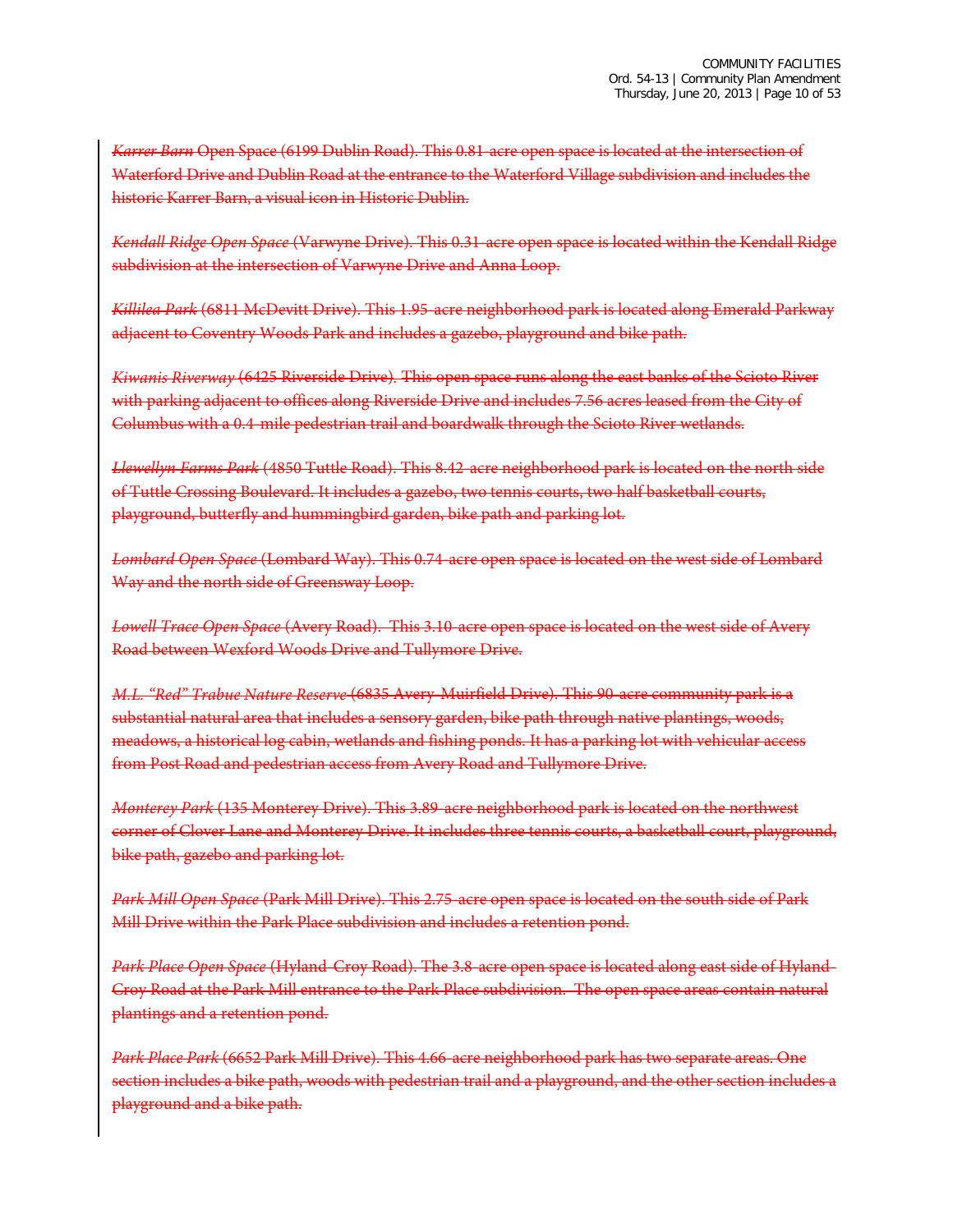*Rings Road Open Space* (Rings Road). This 7.03-acre open space is located north and west of the intersection of Rings and Wilcox Roads.

*Riverside Drive Open Space* (Riverside Drive). This 2.66-acre open space is located along the eastern side of the Scioto River, along Riverside Drive.

*Riverside Woods Open Space* (Yellow Wood Drive). This 20.81-acre open space is located on Yellow Wood Drive and includes woods with an informal path system.

*Sam and Eulalia Frantz Park* (4995 Rings Road). This 2.56-acre open space is located on the southwest corner of Rings and Frantz Roads. It is the site of he *Field of Corn (with Osage Oranges)* public art sculpture and a bike path.

*Sandy Corners Park* (6125 Pirthshire Street). This seven-acre neighborhood park includes a bike path, a playground and shelter and is located on the southwest side of Pirthshire Street.

*Scioto Park* (7377 Riverside Drive). This 14-acre community park is located on the west side of Riverside Drive adjacent to the Scioto River. The park includes the *Leatherlips* public art sculpture, three shelters with grills, restroom facilities, an outdoor amphitheater, sledding hill, playground, butterfly and hummingbird garden and parking lot.

*Scioto Shores Open Space* (Dublin Road). This 4.8-acre open space is located at the west side of the Scioto River, along Dublin Road.

*Scottish Corners Park* (5950 Sells Mill Drive). This 6.62-acre community park adjoins the Scottish Corners elementary school and includes a shelter, two little league diamonds, a multi-purpose playing field, bike path, playground located at the school site, and shared parking lot. The park is located north of Sells Mill Drive and east of Muirfield Drive.

*Scottish Corners Woods* (Earlsford Drive). This open space area contains 12.35 acres of wooded preserve and is located northeast of the Scottish Corners elementary school on the west side of Earlsford Drive.

*Shannon Glen Park* (8191 Shannon Glen Boulevard). This 32.16-acre neighborhood park provides a bike path, a retention pond, playground and shelter and is located north of Brand Road and west of Shannon Glen Boulevard.

*Sheffield Place Open Space* (7372 Coventry Woods Drive). This 2.1-acre open space is located at the northeast corner of Brand Road and Coventry Woods Drive and includes a retention pond.

*Shier Rings Open Space* (5630 Shier Rings Road). This 2.48-acre open space is located at the intersection of Emerald Parkway and Shier Rings Road. The park includes a bike path, fishing pond, shelter, specialty gardens and a pedestrian trail.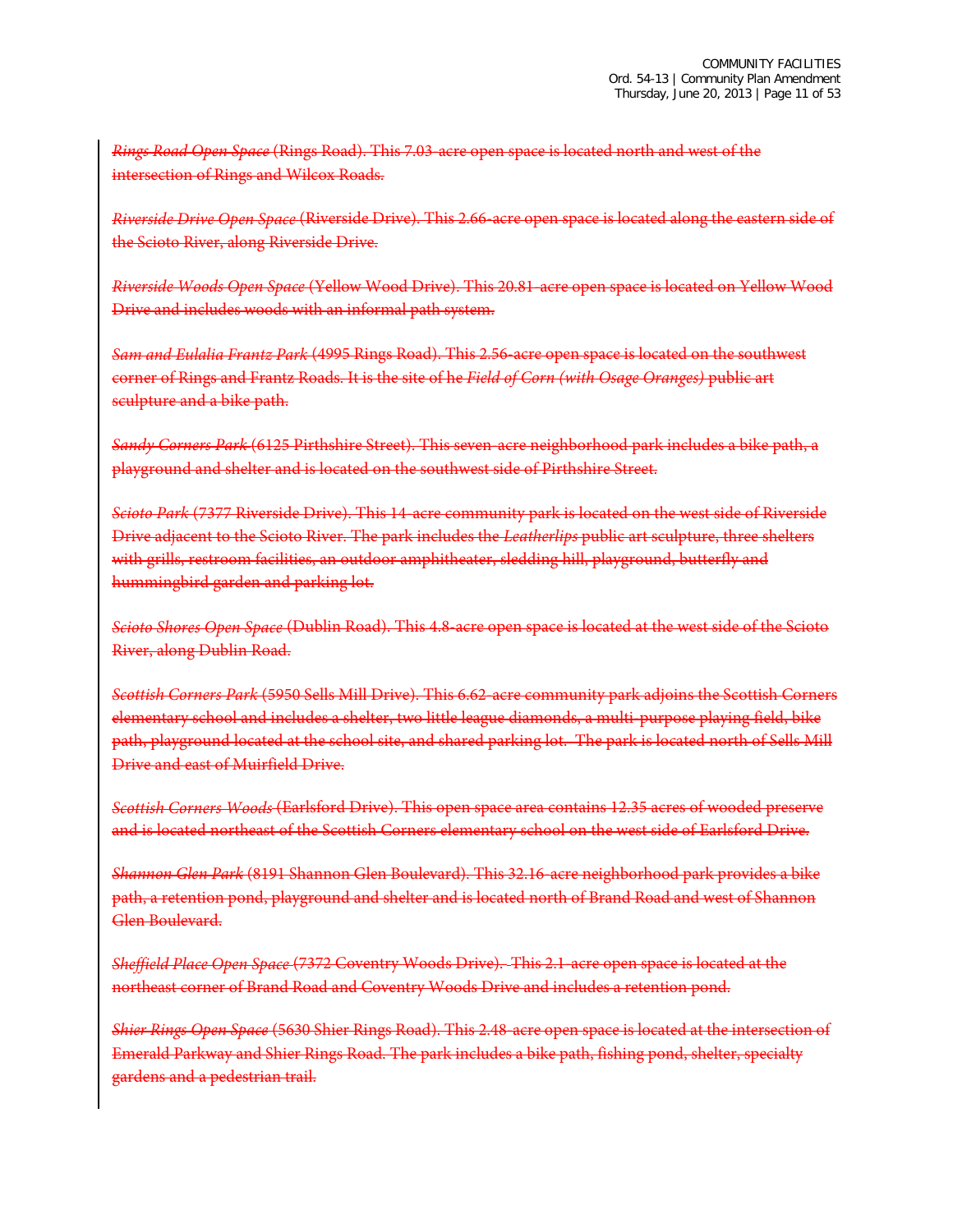*Stonefield Park* (5467 Earlington Parkway). This 2.74-acre neighborhood park includes a gazebo, playground and a bike path. It provides a connection between two neighborhoods and has access from Earlington Parkway and Sweeney Court.

*Summit View Open Space* (4145 Summit View Road). This 4.90-acre open space is located along the south side of Summit View Road and west of the entrance to Emerald Fields Park and includes a bike path and pedestrian access.

*Tartan West Open Space.* The Tartan West development contains approximately 100 acres of open space throughout the subdivision and includes vineyards, natural areas, trails and woodlands.

*Trinity Park* (5719 Sandymount Lane). This 4.76-acre neighborhood park includes a basketball court, bike path, playground and gazebo and is located on the southeast corner of Sandymount Lane and Anglesea Drive.

*Vandeleur Park* (5895 Vandeleur Place). This 0.81-acre neighborhood park includes a playground and sidewalk located on Vandeleur Place.

*Waterford Woods* (191 Monterey Drive). The 1.77-acre open space is located on the west side of Monterey Drive at the terminus of Waterford Drive and includes woodland.

*Wedgewood Glen Open Space* (8150 Buttleston Drive). The 6.6-acre open space is located west of Buttleston Drive and includes a pond, gazebo and pedestrian access.

*Wedgewood Glen Park* (4240 Summit View Road). The seven-acre neighborhood park is located on Summit View Road and includes a pond, historic barn, pedestrian trail and bike path.

*Wedgewood Hills Open Space* (Satterton Circle). This 5.8-acre wooded open space is located at the east end of Satterton Circle.

*Wedgewood Hills Park* (4630 Sandwich Court). This 9.7-acre neighborhood park is located at the west end of Sandwich Court and includes a pond, gazebo, playground, pedestrian trail and bike path.

*Wellington Open Space* (7391 Coventry Woods Drive). This 2.25-acre open space includes a pond and pedestrian access and is located at the northwest corner of Brand Road and Coventry Woods Drive.

*Wellington Park* (7467 Coventry Woods Drive). This 18.8-acre neighborhood park adjoins Brandon Park and includes two tennis courts, playground, a half basketball court, bike path, nature area and gazebo.

*Westbury Park* (7799 Wareham Drive). This 12-acre neighborhood park includes a bike path, playground, pond, shelter, and parking lot and is located on the west side of Wareham Drive, south of Westbury Drive.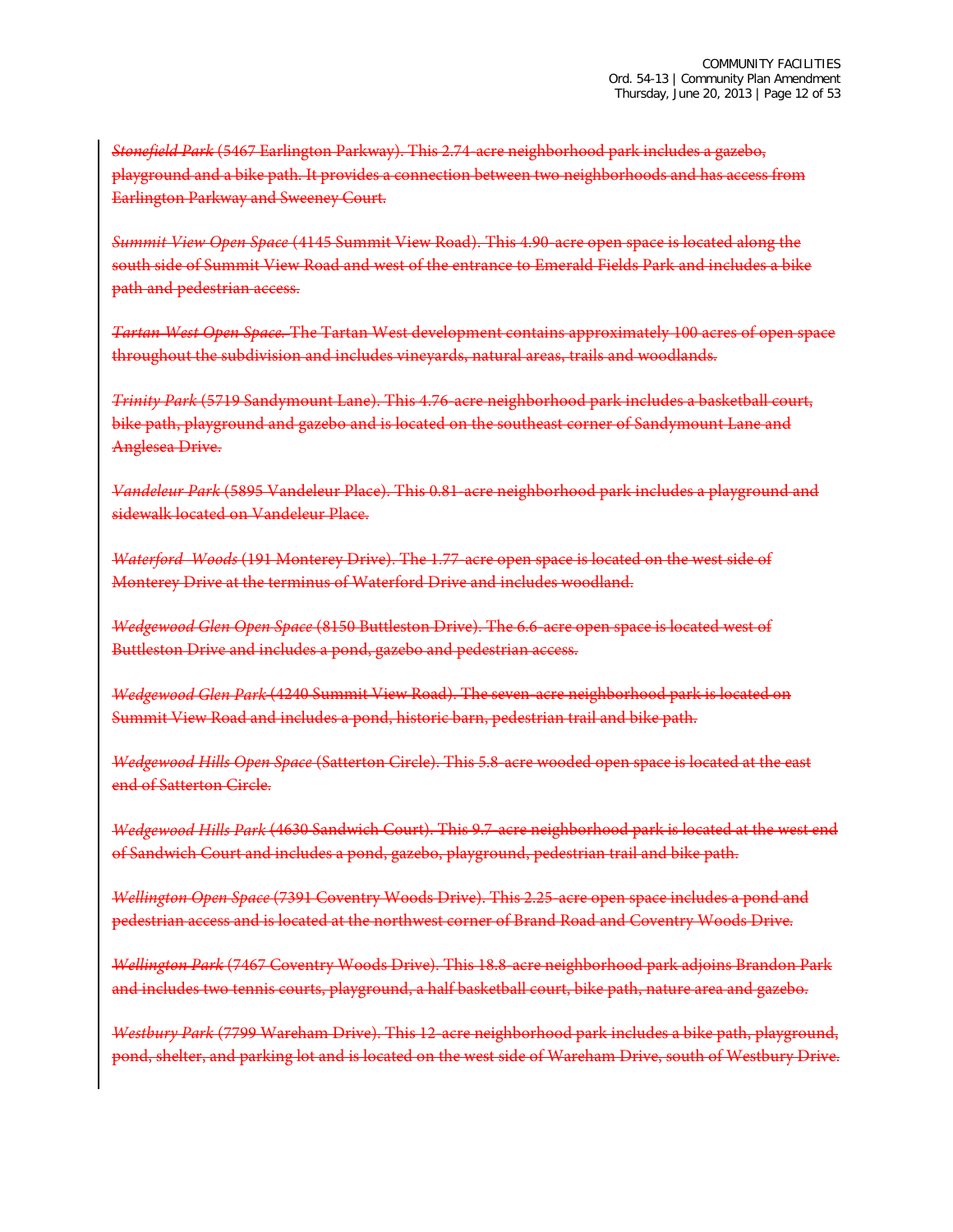*Westbury/Wyndham Village Open Space* (Brand Road). This 7.19-acre open space is located along the south side of Brand Road along the frontage of the Westbury and Wyndham Village subdivisions.

*Wexford Estates Open Space* (Avery Road). This 1.06-acre open space is located on the west side of Avery Road at the intersection of Manteo Drive and includes a pond and bike path.

*Wexford Woods Open Space* (Wexford Woods Drive). Two open space areas, totalling 0.43-acre, located at the northwest corner of Wexford Woods Drive and Avery Road and the southeast corner of Wexford Woods Drive and Tullymore Drive, including a bike path.

*Woerner Temple and Wilcox Open Space* (5744 and 5750 Woerner Temple Road). Three open spaces areas totaling 5.16 acres are located at the intersection of Woerner Temple and Wilcox Roads and include a bike path, pedestrian access and the location of the Maroa Wilcox headstone.

*Wolpert Open Space* (6665 Shier Rings Road). This three-acre open space is located on the south side of Shier Rings Road, west of Baronscourt Way and includes a pond.

*Woods of Brighton* Park (5619 Brighton Hill Lane). This 0.79-acre neighborhood park includes a bike path and two tennis courts and is located at the southwest corner of Rings Road and Brighton Hill Lane.

*Woods of Indian Run* (5218 Forest Run Drive). This 18.76-acre neighborhood park includes a wooded preserve area along the North Fork Indian Run greenbelt and contains a gazebo and bike path. The park has access from Forest Run Drive and Coventry Woods Drive.

*Wyandotte Woods Open Space* (7880 Riverside Drive). This 22.3-acre open space is located along Wyandotte Woods Boulevard off Riverside Drive and includes woods and an informal path system.

*Wyndham Park* (7475 Tullymore Drive). This 7.4-acre neighborhood park, located between the Wyndham Village and Westbury subdivisions, includes a half basketball court, bike path, pedestrian trail, playground, a shelter and sand volleyball court.

*Wyndham Village Open Space* (Wareham Drive). This 6.4-acre open space is located on the east side of Wareham Drive, south of Wiltshire Drive and includes a pond, wooded area and a bike path.

## **B. Future Dublin Parks, Recreation Facilities and Open Spaces**

Dublin's park, open space and recreation system continues to evolve with each new development and as the needs of <del>Dublin's</del>its population change. In addition to Dublin's current parkland inventory, other lands have been purchased or dedicated to the City, but are yet to be developed:

*Dalmore Park.* 16.8 acres of neighborhood park off Dalmore Lane within the Ballantrae and Cramer Crossing subdivisions.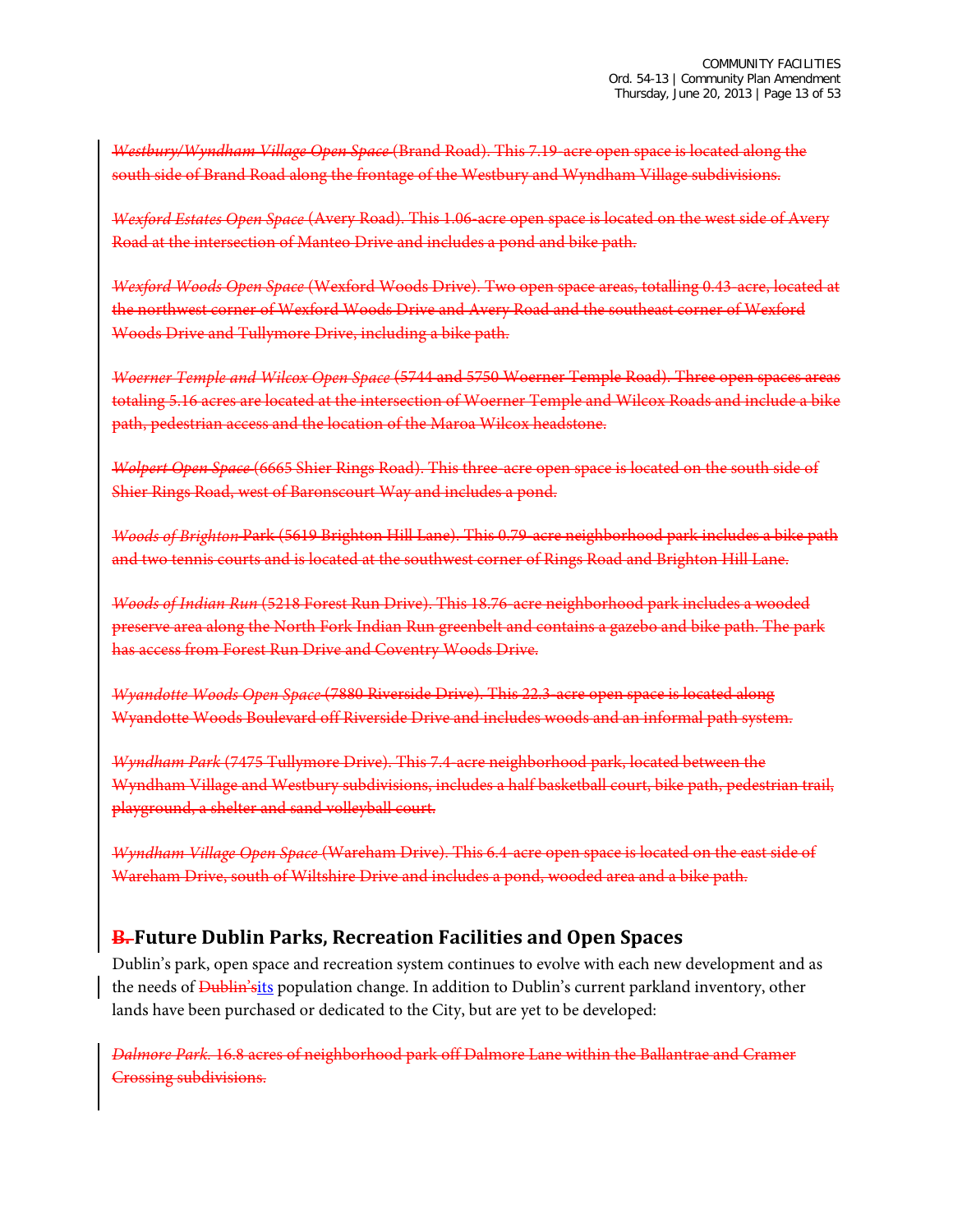Dublin V*eterans Park*. 2.89 acres of community park along High Street adjacent to Indian Run Falls entry by the Indian Run Cemetery.

*Kendall Ridge Park*. 8.31 acres of neighborhood park on Meaghan Drive west of Tuswell Drive.

*Llewellyn Farms Park South.* 5.45 acres of neighborhood park at the corner of Dublin Road and Tuttle Road in Llewellyn Farms South.

*Martin Commons Park.* 2.34 acres of neighborhood park north of Martin Road between Sunny Dale Estates and the Braelinn Green Condos.

*Post Preserve Park*. 9.27 acres of park located east of Royal Plume Drive.

*Oak Park Open Space.* 24 acres of open space located throughout the Oak Park development. *(currently under development)*

*Riverside Drive Park.* 33.63 acres of community park at the northeast corner of Riverside Drive and Hard Road.

*Smiley Park.* 1.9 acres of neighborhood park between Blazer Parkway and Metro Center along Cosgray Creek.

*Sycamore Ridge Park.* 3.5 acres of neighborhood park along Tuller Ridge Road adjacent to the Sycamore Ridge development.

*Tartan Ridge Park and Open Space*. 40 acres of park and 28 acres of open space located throughout the Tartan Ridge development. *(currently under development)*

C. *Brand Road and Coffman Road Open Space.* 14.7 acres of open space located at the intersection of Brand and Coffman roads.

*Riverside Drive Park (Bridge Street District)*. An approximately 12-acre community park planned along the east and west banks of the Scioto River, partly formed by the planned realignment of Riverside Drive between SR 161/Bridge Street and Tuller Road.

## **Other Area Parks and Recreation Facilities**

In addition to the park and open space opportunities within the *Citycity*, a broad range of additional park and recreational opportunities exist to supplement the City's efforts and add to the overall quality of life for residents. With significant growth pressure occurring to the northwest of Dublin, the Franklin County Metro Parks has provided open space amenities for the larger region. Through a cooperative financial partnership with the City of Dublin, 1,038 acres of former agricultural land and woodland were purchased to form the Glacier Ridge Metro Park along Hyland-Croy Road. Opened in 2002, the regional park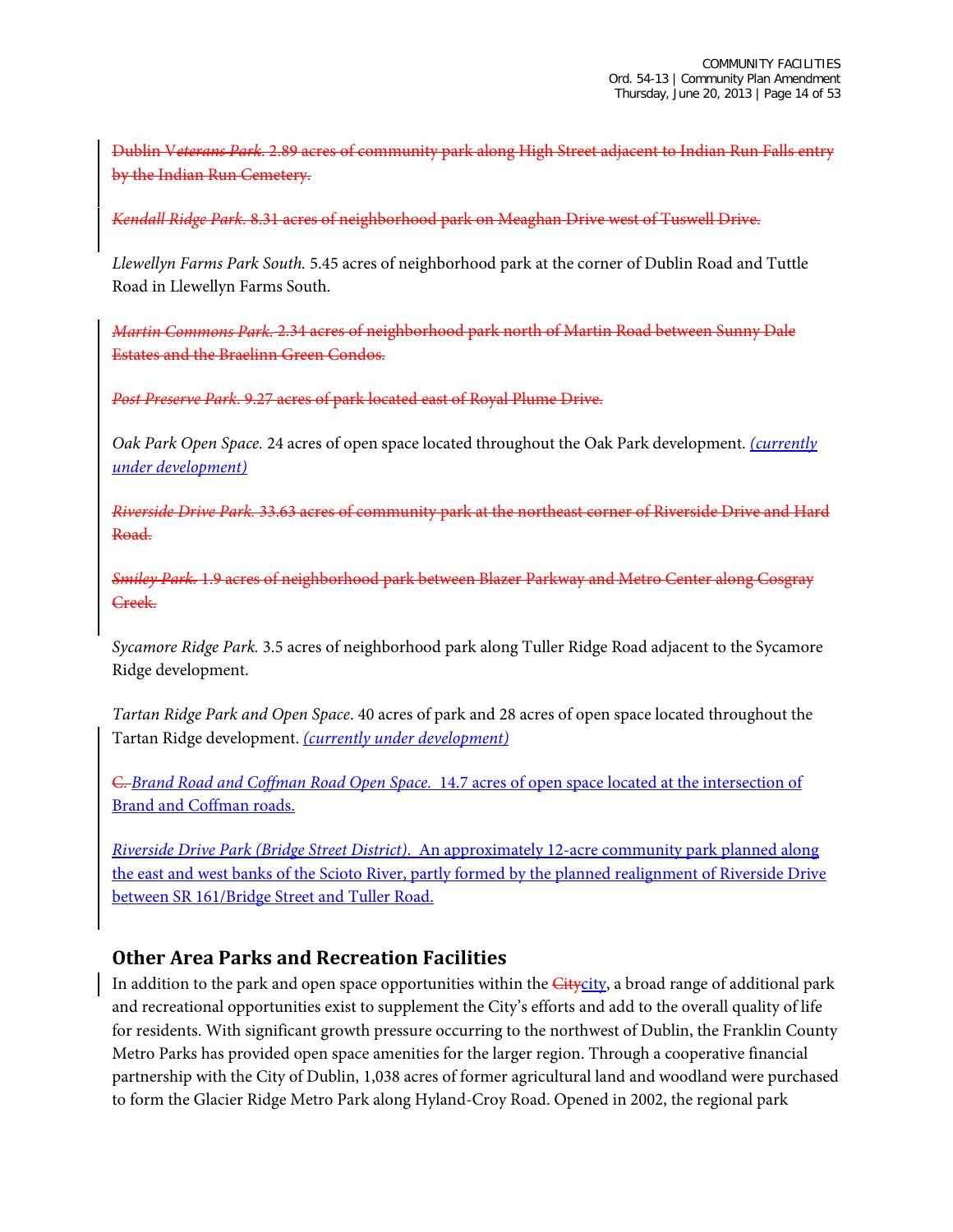includes 250 acres of wetlands, trails, boardwalk areas, and an observation tower. The park is highlighted by the Honda Wetland Education Area and provides significant areas of preserved open space that establish a distinct visual character alongfor Dublin's northwest gateway. Trails within the park include a connection to the Dublin bike path system, providing access to neighborhoods along Hyland- Croy Road. The Heritage Trail Metro Park also provides amenities to residents to the southwest of Dublin. Located along Hayden Run Road, the park includes a 6.1-mile trail stretching from Old Hilliard to near Plain City and is augmented by a parallel 3.3-mile bridle trail.

Washington Township provides other important park amenities that include the Ted Kaltenbach Park at 5985 Cara Road, adjacent to the Township Community Center. The park includes shelters and grills, paved walking trails, horseshoe pits, demonstration prairie, playground, baseball diamond, basketball and volleyball courts, running track and shuffleboard courts. Additional township parks include The Homestead Park at 4675 Cosgray Road and Amlin Crossing at 5468 Cosgray Road.

Other municipal parks within the area include the Discovery Park located in Columbus adjacent to the Olde Sawmill Elementary School, which is specially designed as a handicapped accessible park with a multi-purpose field, tot lot and bike path. The O'Shaughnessy Dam Park, on the west bank of the Scioto River, includes access to the reservoir and Scioto River and includes woods, a river overlook, picnic areas and parking facilities.

Riebel Woods Park within the City of Hilliard along the north side of Hayden Run Road and west of Avery Road also provides four additional acres of wooded open space.

Public parks and amenities are also augmented by a variety of public and private golf courses and clubhouses, driving ranges, sports and recreational facilities, fitness centers and spas within Dublin and the immediate area. The City's public and private park and recreation amenities make Dublin a more vibrant and active place to live. Additional facilities in the area are listed below.

*Ables Golf* (5300 Avery Road). Located within the City of Columbus, the facility provides a year-round heated driving range.

*Columbus Zoo* and Aquarium (9990 Riverside Drive). The world-renowned Columbus Zoo is located just northeast of Dublin within Liberty Township. The Zoo includes exotic animals and lush gardens with entertainment and educational programs and activities throughout the year.

*Corazón Club* (7155 Corazon Drive). Located in the Tartan West subdivision, the 60,000-square-foot social, fitness and spa facility offers fitness equipment, tennis courts, aquatics facilities, spa and salons.

*Golf Club of Dublin* (5805 Eiterman Road). This award-winning 18-hole links golf course is, located within the heart of the Ballantrae residential community, is owned by the City of Dublin and privately operated. The Club is a daily-fee public course that offers golf outings, community and corporate events, meeting spaces and indoor and outdoor space for weddings, banquets and parties.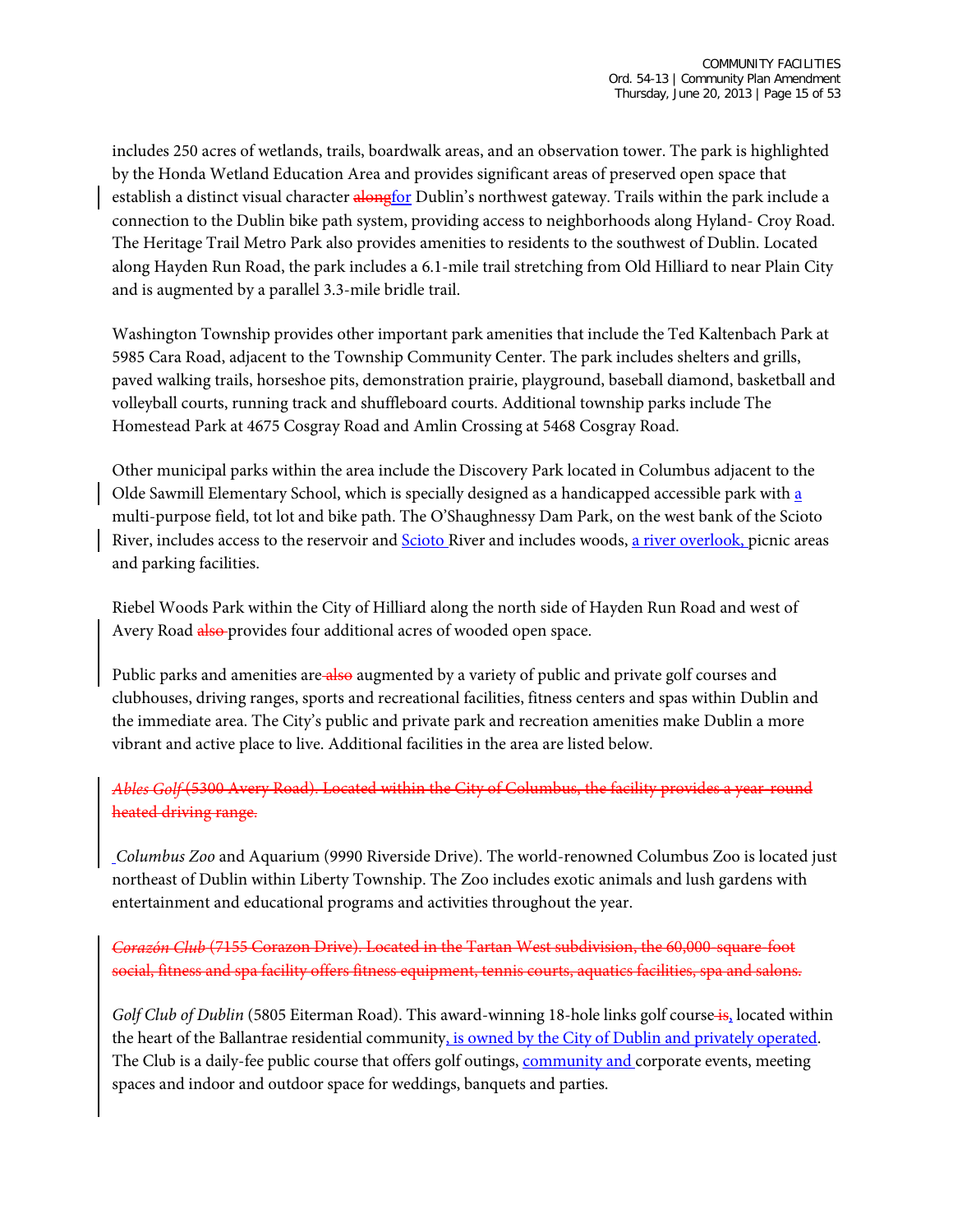*The Golf Centre of Dublin* (6720 Riverside Drive). Formerly known as the Bash Driving Range, the 37-acre facility includes 20 heated driving tees and a restaurant and is open seasonally.

*Lifetime Fitness* (3825 Hard Road). With over 110,000 square feet, Lifetime Fitness provides fitness machines, basketball and racquet courts, rock-climbing walls, indoor/outdoor water parks and slides, child center, spa, café and locker facilities.

*Muirfield Village Facilities* (5760 Memorial Drive). The 240-acre Golf Club at Muirfield Village includes an 18-hole championship course, clubhouse, pro shop and restaurant.

The Country Club at Muirfield (8715 Muirfield Drive) includes an 18-hole golf course, seven tennis courts, a competition swimming pool, clubhouse, restaurant, fitness facility and pro shop. Additional recreational facilities related to the Muirfield development are located on Glick Road and Muirfield Drive south of Memorial Drive and include two outdoor swimming pools, a tot lot and bike trails.

*Premier at Sawmill* (3111 Hayden Run Road). Formerly the Sawmill Athletic Club, the facility offers stateof-the-art strength and cardio equipment and other fitness amenities.

*Riviera Country Club* (8205 Avery Road). The 160-acre facility includes an 18-hole golf course, banquet hall, tennis courts and pro shop.

*Safari Golf Club* (19245 Riverside Drive). Within Liberty Township, this 18-hole public golf course is located adjacent to the Columbus Zoo and includes a full-service pro shop, driving range and restaurant.

*Shamrock Golf Club* (4436 Powell Road). The 18-hole golf course within Liberty Township includes a full dining and banquet facility.

*Sports Ohio* (6314 Cosgray Road). The 111-acre sports facility is located on the east side of Cosgray Road, south of Post Road. The development includes Midwest Gymnastics, Soccer First with two indoor soccer fields, the Chiller indoor ice rink, (see below), a driving range, fun park with batting cages, go-karts and miniature golf and a par-three golf course.

*The Chiller* ( 7001 Dublin Park Drive). A 77,000 square foot facility featuring two NHL regulation ice hockey rinks, 12 locker rooms and a multi-purpose room. The Chiller, which opened in 1993, was a public-private partnership between the Columbus Chill, a minor league team, and the City of Dublin. The City purchased the land and as part of a twenty-five year agreement, leases the property. At the end of the lease agreement, the City will own the facility and be responsible for its maintenance and operations.

*Tartan Fields Golf Club* (8070 Tartan Fields Drive). Within the center of the Tartan Fields development, the private 18-hole golf course facility includes a driving range, restaurant and banquet facilities.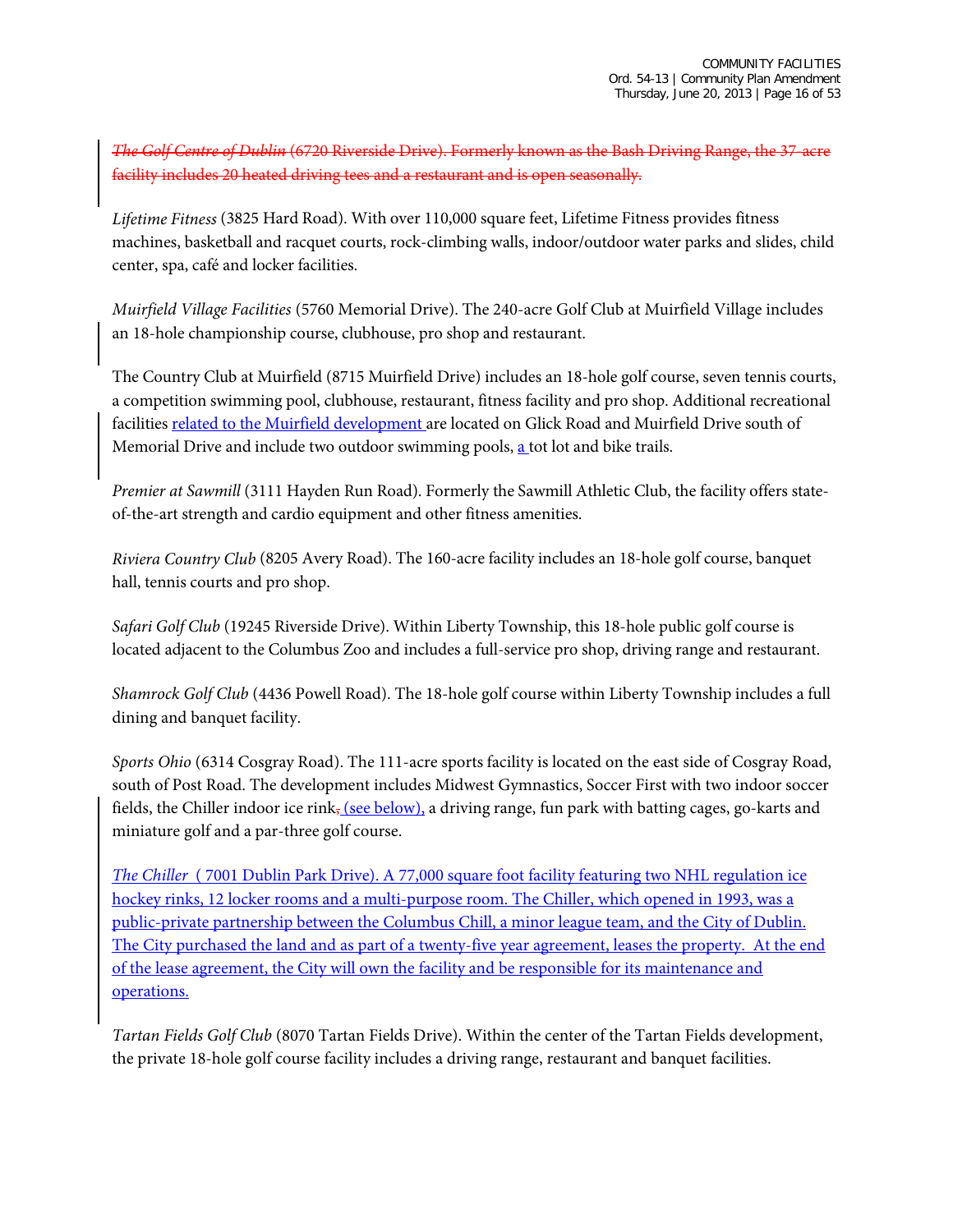*Wedgewood Golf and Country Club* (9600 Wedgewood Boulevard). With over 156 acres of golf amentitiesamenities in Liberty Township, the facility offers an 18-hole golf course, pro shop, restaurant and banquet room.

*Zoombezi Bay Water Park* (10101 Riverside Drive). Located adjacent to the Columbus Zoo and Aquarium, the amusement and water park, formerly known as Wyandot Lake, is located within Liberty Township and is a well-known summer locale. Recently purchased by the Columbus Zoo, the park is closed for renovation and the relocation of Powell Road and will be reopened following construction activity.

### **D. Projections**

The City of Dublin prides itself on the quality of the parks and open space system. Park and recreation facilities within the city should continue to serve all age groups and demographics as the city matures and as the character and make-up of Dublin's population changes. The City's ability to continue to provide a superior level of park amenities should be continued as development occurs in future growth areas. The City currentlycity's 34 acres of parks and open space per 1,000 residents far exceeds the average service standard of 10 to 20 acres of parks per 1,000 residents, and provides 23 acres per 1,000 residents. The current expectations are that these per acre figures remain consistent toat or near those levels until the  $City's city's$  eventual build-out. Based upon a projected future population of  $57a$  pproximately 66,000, the City must obtain an additional 191 acres of parklandcity already has sufficient acreage of combined parks and open space to maintain well above the maximum recommended provision of 20 acres of parkland per 1,000 residents. These figures can be easily achieved Dublin will likely continue to exceed these standards, primarily through the acquisition of key parkland sites and the dedication of open space areas in conjunction with future residential development. Development that provides 30 to 50 percent open space dedication through design techniques such as conservation design and cluster development can play a substantial role in meeting those needs.development.

With its emphasis on greenspaceopen space, Dublin will undoubtedly reachmaintain its targeted goals for total parkland and open space acreage. Of greater importance will be the goal to establish an interconnectedestablishment of a well connected parks and open space network that provides excellent pedestrian and recreational mobility throughout Dublin and surrounding areas. Park and recreation facilities within the City should serve all age groups and demographics as the City matures and as the character and make-up of Dublin's population changes. Please refer to the *Parks and Recreation Master Plan* for more detailed information about how the City of Dublin will ensure that it is truly "Greener in Dublin."

#### **E. Objectives and Strategies (Parks and Open Space)**

Objective 1: Provide a variety of recreational and open space facilities for all residents. Parks and recreation facilities within Dublin should serve all age groups and demographics within the City. Municipal facilities should provide amenities for all populations with differing abilities, from special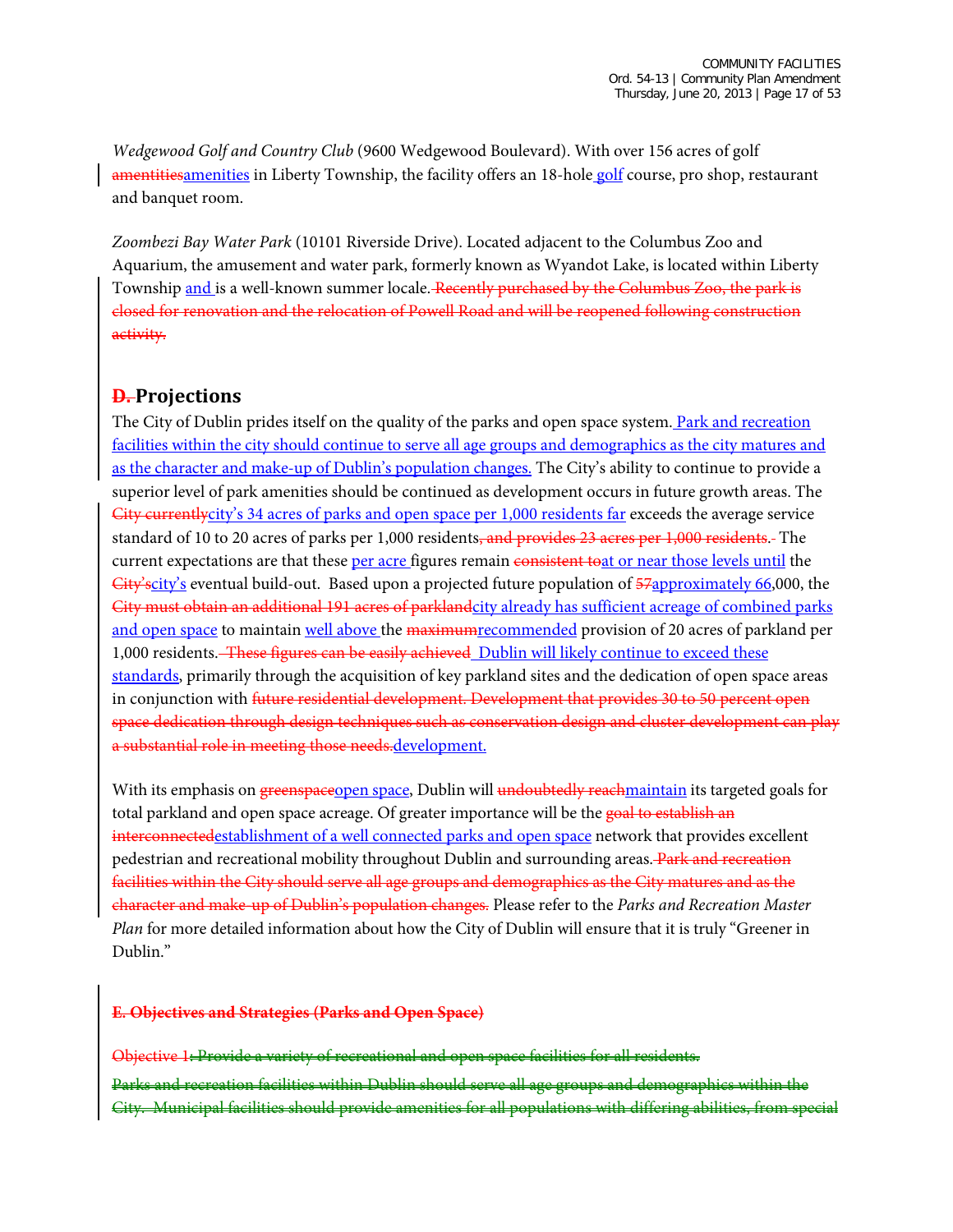needs to the average resident and the serious athlete. Throughout Dublin existing levels of service should be maintained for every facility and a sufficient mix of neighborhood, community and regional parks and open spaces should be included.

- A. *Provide a Balance…* of park spaces and natural areas to meet the recreational needs of Dublin's residents and ensure that all neighborhoods are within close proximity to both types of park spaces.
- B. *Establish Park Development Policies…* that include prioritization, funding and timing.
- C. *Require Parkland Dedication…* as part of future residential development that meets recreational and open space objectives.
- D. *Work with Surrounding Jurisdictions…* to secure important park and open space areas, particularly within key growth areas such those to the northwest and southwest. Cooperation should be utilized to link major parks and greenway corridors between jurisdictions for the regional benefit of all.
- E. *Emphasize Scioto River Access…* by extending existing open space corridors, maximizing access points and increasing pedestrian systems.
- F. *Provide Adequate Recreation Facilities…* to accommodate future needs of the community and its various demographic segments by implementing adopted parks and recreation master plans.
- G. *Implement Applicable Plans…* and studies that outline key park spaces and types of facilities, such as the *Parks and Recreation Master Plan* and the adopted *2003 Coffman Park Expansion Plan*.

Objective 2: Provide clear connections to and through the open space/park system and other community facilities.

Open space is an important amenity to the Community, and providing functional and visual linkages between various neighborhood and community facilities should be emphasized. Improving connections through clearly linked bike paths and pedestrian trails, as well as through greenways and stream corridors is important for quality of life and pedestrian access. Rural and urban development should be linked from Dublin's core to areas along the periphery. Community facilities should be connected to reinforce a sense of community ownership and identity. Natural resources should also be adequately protected and integrated into the greenway system.

- A. *Create Partnerships…* with other agencies such as the local school districts to improve access and to identify safe and logical connections between facilities for pedestrians.
- B. *Utilize Quality Design…* and site planning to provide appropriate pedestrian and bike path linkages with surrounding neighborhoods for all new community facilities. Connections should be made to community and regional greenway systems.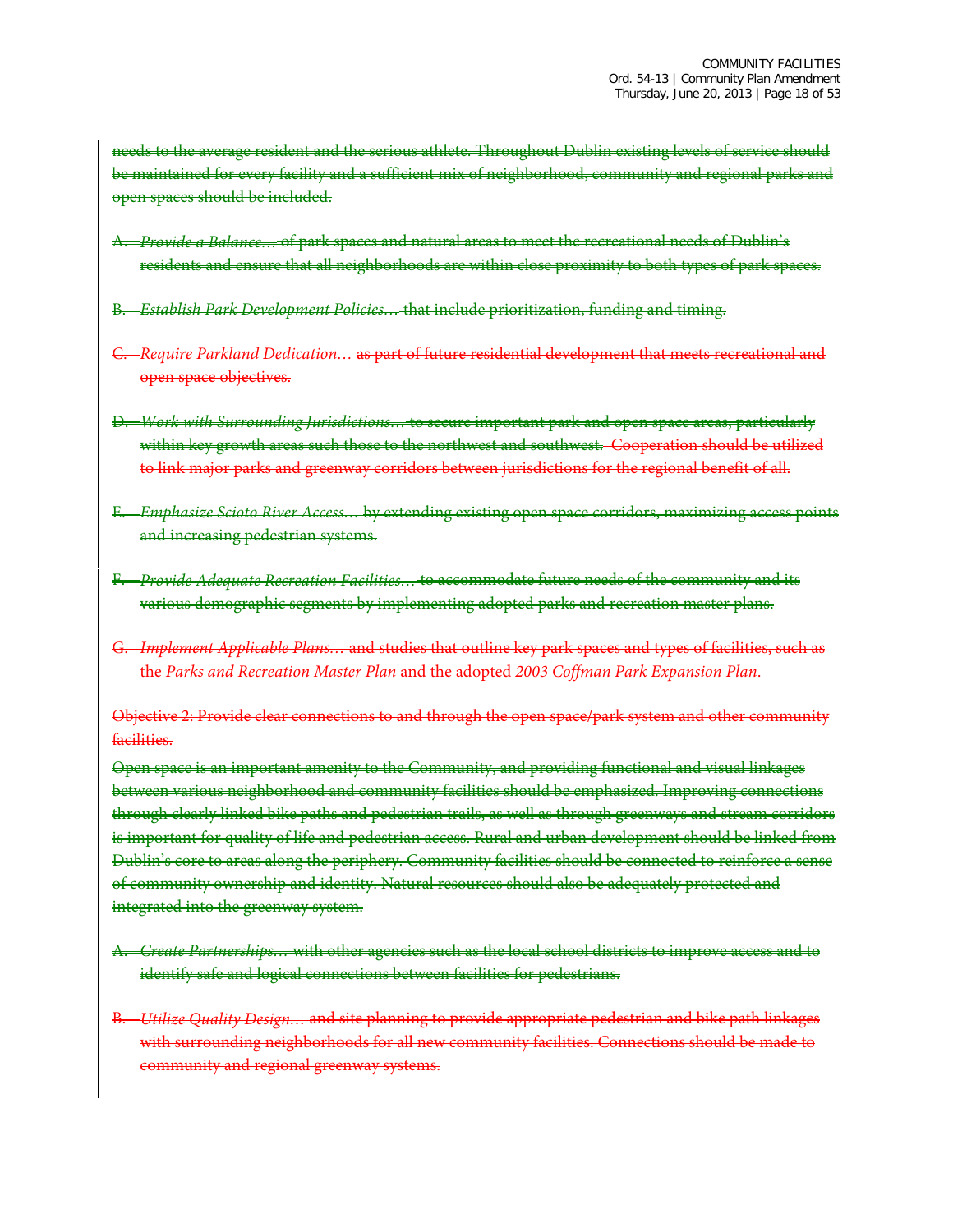- Continue Education... to provide information to the general public about existing path locations and facilities through the use of maps and other public education tools.
- D. *Adopt and Implement Programs…* such as annual sidewalk and bike path construction plans that will retrofit existing facilities and sites to provide key linkages and connections where needed.
- E. *Implement Applicable Plans…* and studies that have identified locations for key pedestrian linkages, such as the *2003 Pedestrian Tunnel Study* and the *Parks and Recreation Master Plan*.
- F. *Ensure Easy Access…* to pedestrian and open space systems for Dublin's corporate residents. The ability to provide such amenities is a significant quality of life factor for selecting Dublin as a city of choice for businesses and residents.

Objective 3: Consider Dublin's place within the larger context and strive for regional parkland and open space connectivity.

As Dublin continues to grow and surrounding areas become developed, the ability to manage the park and open space systems within a larger context will become increasingly important. Connecting to a much larger system can provide substantial benefits and amenities to Dublin's residents. Creating opportunities for pedestrians to travel through the City and beyond will require careful planning for Dublin and surrounding jurisdictions. Access along the Hayden Run corridor, future connections to the Heritage Trail and improved access to the Glacier Ridge Metro Park are just a few key examples.

- A. *Continue Cooperative Efforts…* with other jurisdictions and organizations to coordinate development and to provide open space connectivity across municipal boundaries for the benefit of all.
- B. *Utilize the Dublin Community Plan…* as a general policy guide for open space provision, connectivity and facility provision as part of the development process.
- C. *Implement a Detailed Master Plan…* for parks and recreational facilities that will identify key greenway connections and park locations to augment the *Dublin Community Plan* and other applicable plans.
- D. *Utilize the Development Process…* to ensure that identified park, pedestrian and greenway corridors and connections are implemented in conjunction with development.
- E. *Encourage Conservation Design…* and other similar planning techniques to cluster homes on smaller lots and to maximize public open space, as well as to provide for greater regional connectivity between neighborhoods and jurisdictions.
- F. *Target Critical Locations…* for park acquisition where the provision of key open space locations will provide significant benefit to the larger community and regional network.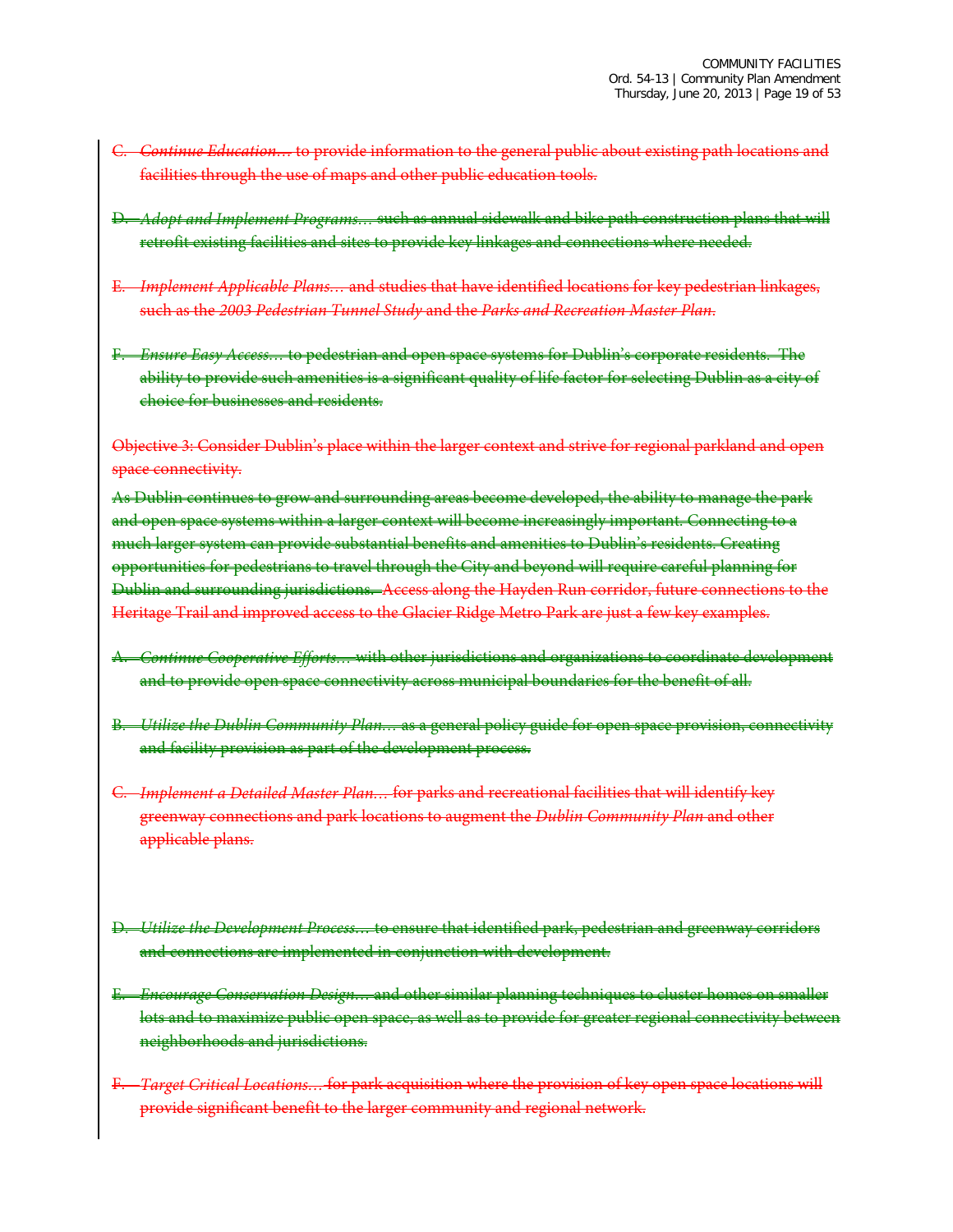G. *Consider Additional Parkland Acquisition…* to augment the Glacier Ridge Metro Park, reduce future for schools and infrastructure, increase green buffers along Dublin's periphery ural amenities within the area.

III.

# MUNICIPAL OFFICES AND OTHER PUBLIC BUILDINGS

The City of <del>Dublin is governed by aDublin's</del> Council-Manager form of government. Under this system of government, Dublin residents elect provides for the election of a City Council to enact ordinances, levy taxes, appropriate funds and perform other functions. City Council is also responsible for establishing, establish municipal policy and the general direction of City government. Day-to-day administration of City services is directed by a professional City Manager who oversees a broad spectrum of services including such functions as public safety, fiscal management, development, maintenance service and building inspections.

In 2006, a space needs/facility programming analysis was conducted to determine the future needs for municipal offices and other public buildings. As the CityThis was updated for various municipal facilities in 2013. As the city continues to grow, there will be increases in City government employment, school population and fire service needs. Long-range facilities plans for Dublin include a new City Hall, and expanded Fleet Maintenance Center, a renovatedand ongoing renovations and/or expansions for the Service Center and a renovated and/or expanded Justice Center.

## **A. Municipal Facilities**

The City of Dublin operates seven major public buildings that house City staff and services. The principal administrative location for theis City administration is the *Municipal Building*Hall located at 5200 Emerald Parkway. The facility includes the offices of the City Manager, Legislative Affairs (Clerk of Council), Finance (Accounting, Auditing and Taxation), Human Resources, Volunteer Services and Resources, Information Technology and Community Relations. The building was originally constructed in 1974 and underwent a major expansion in 1985 and minor modificationmodifications in 1997<del>. The Municipal Building</del> and 2013. City Hall is a two stories with an internal areastory building of 13,531 square feet, including Dublin's City Council Chamber. The Municipal BuildingCity Hall site includes the Fletcher Coffman Homestead (1,908 square feet) and barn (1,800 square feet) located within Coffman Park.

Municipal facilities within the City lack adequate space to house all city functions that should be located together. While the building design is compatible with the surrounding park and residential areas, the interior configuration is inefficient for current operations. Public access is also inhibited and spatial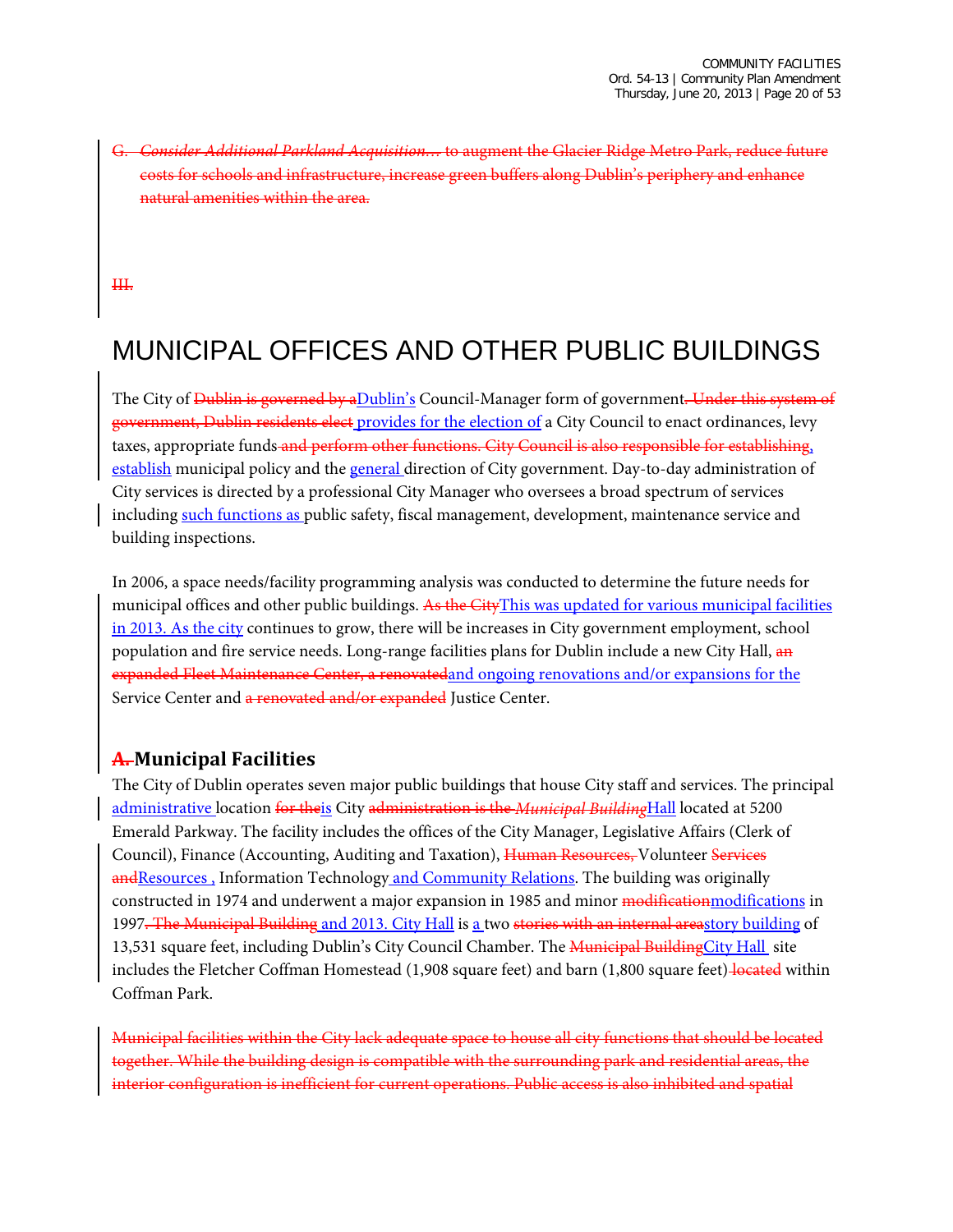### studies have been ompleted to consider the construction of a new City Hall facility to co-locate appropriate administrative functions.

The *Dublin Justice Center* is located at 6565 Commerce Parkway. Constructed in 1993 on 6.7 acres, the building houses the Division of Police and Court Services, which is part of the <del>Department of</del> Administrative Services department. The Center also provides a state-of-the-art communications and training system. The **building contains** 42,000-square feet and foot building includes an emergency operations center, firing range, employee gym and additional storage space. The facility and site are planned for future expansion. A space needs analysis for this facility was completed in 2012 and included recommendations for a 10,900-square-foot, two-story expansion. This improvement is scheduled for completion in 2014.

The *5800 Building* at 5800 Shier Rings Road is situated on 6.2 acres and houses Building Standards, Economic Development, Engineering, and Land Use and Long Range Planning. The building was constructed in 1980 and purchased by the City in 1993 with the original intent to sell the space when a new City Hall iswas constructed. With a total of 28,800 square feet of space, the two-story building includes two stories of offices, warehouse and shop space and, an outdoor service yard, and fleet parking. A programming and space needs analysis will be completed in 2013 to determine possible renovation and/or expansion for this facility.

Located in Coffman Park, the first phase of the *Dublin Community Recreation Center* at 5600 Post Road opened in July 1996 with 76,000 square feet. The building houses Recreation Services and includes a competitive pool, leisure pool with 20-foot water slide, aerobic room, fitness area, classrooms, senior adult lounge, community hall, meeting rooms, black box theater, teen lounge, child care facility for patrons, and administrative offices. AnThe overwhelming success of the facility created the need for an additional 40,000 square feet of space (Phase II) was completed in 2000 due to the overwhelming success of the facility. The addition included a theater, community hall, arts and craft space, additional offices and the relocation of the senior adult lounge. Renovations of the wee folk room (child care), teen lounge, lobby, front desk and entrances were completed in 2006 and 2007.

The *Fleet Maintenance Center* at 6351 Shier Rings Road houses Fleet MaintenanceManagement (part of Streets and Utilities)Administrative Services and the Sign Shop (part of Engineering). The existing main service building is 32,600 square feet with two barns (2,700 square feet) and a salt storage shed (5,184 square feet). The service yard houses a large fleet of vehicles for street maintenance, snow plowing, recycling, leaf pickup, composting, trash collection and maintenance of public lands. A planned building addition will accommodate the Traffic Signal Crew (part of Engineering). that support the operations of Streets and Utilities, Parks and Open Space, Facilities and Engineering. In 2012, the City opened a new compressed natural gas (CNG) fueling station at the Fleet Maintenance Center, funded with a \$1.5 million grant from the U.S. Department of Energy and Clean Fuels Ohio. The Dublin City Schools operates a transportation center adjacent to the Center with a school bus parking lot and separate school maintenance facility.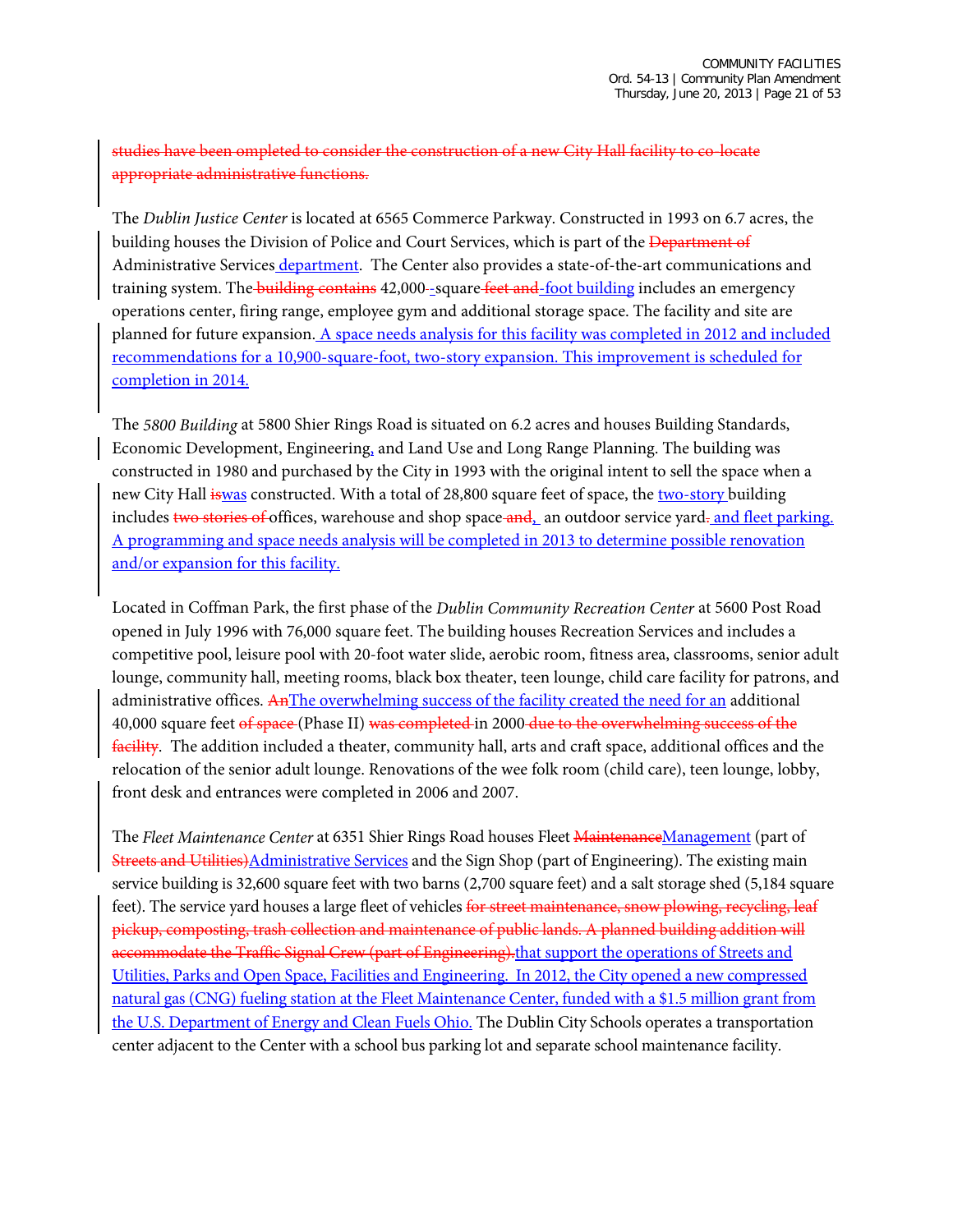The Dublin *Service Center* at 6555 Shier Rings Road is the newest public facility. Constructed in 2002, the facility has 55,200 square feet of office and warehouse space housing Human Resources, Streets and Utilities, Facilities and Parks and Open Space. The site includes a service yard and full-service greenhouse to grow landscape materials for municipal parks and public spaces. The building was designed to permit expansion for additional offices when necessary. A programming and space needs analysis will be completed for this facility in 2013 to determine possible renovation and/or expansion.

The *Dublin Arts Center* at 7125 Riverside Drive is home to the Dublin Arts Council, a 501(c)(3) nonprofit organization that serves the Dublin community through visual and performing arts and art education. The 8,700-square-foot building was constructed in 1941 and is listed on the National Register of Historic Places. The City purchased the property 1999 with the intent that it be used as an arts center. Renovations to the building occurred during 2001 and 2002 and the Dublin Arts Center opened in March 2002.

The City maintains other smaller facilities in addition to those described above. The *Community RelationsEvents Center* at 5620 Post Road (Coffman Park) was a former residence that was renovated in 2002. The building contains 3,500 square feet of office and storage space for Community Relations. Minor renovations are expected to facilitateEvents Management. This facility was intended for short-term needs, use and with the future construction of City Hall the building is expected to be vacated and demolished once a more appropriate location is determined for Events Management. In 2003, the City also purchased a 3.56-acre parcel at 5868 Post Road (Coffman Park). The former residence includes 4,200 square feet of space along the South Fork Indian Run for future use by the City as a cultural heritage and nature education center.facility.

The City also owns the Dublin *Chamber of Commerce* building located at 129 South High Street. Providing a center of operation for the Chamber, the building includes meeting space that is used for public meetings. The Chamber is a voluntary, non-profit organization representing area businesses and the professional community. Its purpose is to represent business interests and work to improve the economic climate, fostering cooperation between businesses, schools and government. With more than 1,100 members from over 600 businesses and professional firms, the Dublin Chamber of Commerce is the largest suburban chamber in the State of Ohio.

In addition to these facilities, the City owns, operates and maintains a variety of historic barns and small storage facilities throughout Dublin to enhance preservation efforts and to provide more efficient service to Dublin's neighborhoods.

## **B. Township Facilities**

Fire Servicesservices for the City of Dublin are provided by the Washington Township Fire Department (WTFD) and exemplify the cooperative relationship between the City of Dublin and Township officials. Areas served by the WTFD include unincorporated Washington Township and the City of Dublin. On October 1, 1997, service responsibility for portions of Dublin east of the Scioto River were transferred to the WTFD from Perry Township. As a result, the fire department now provides service within Franklin,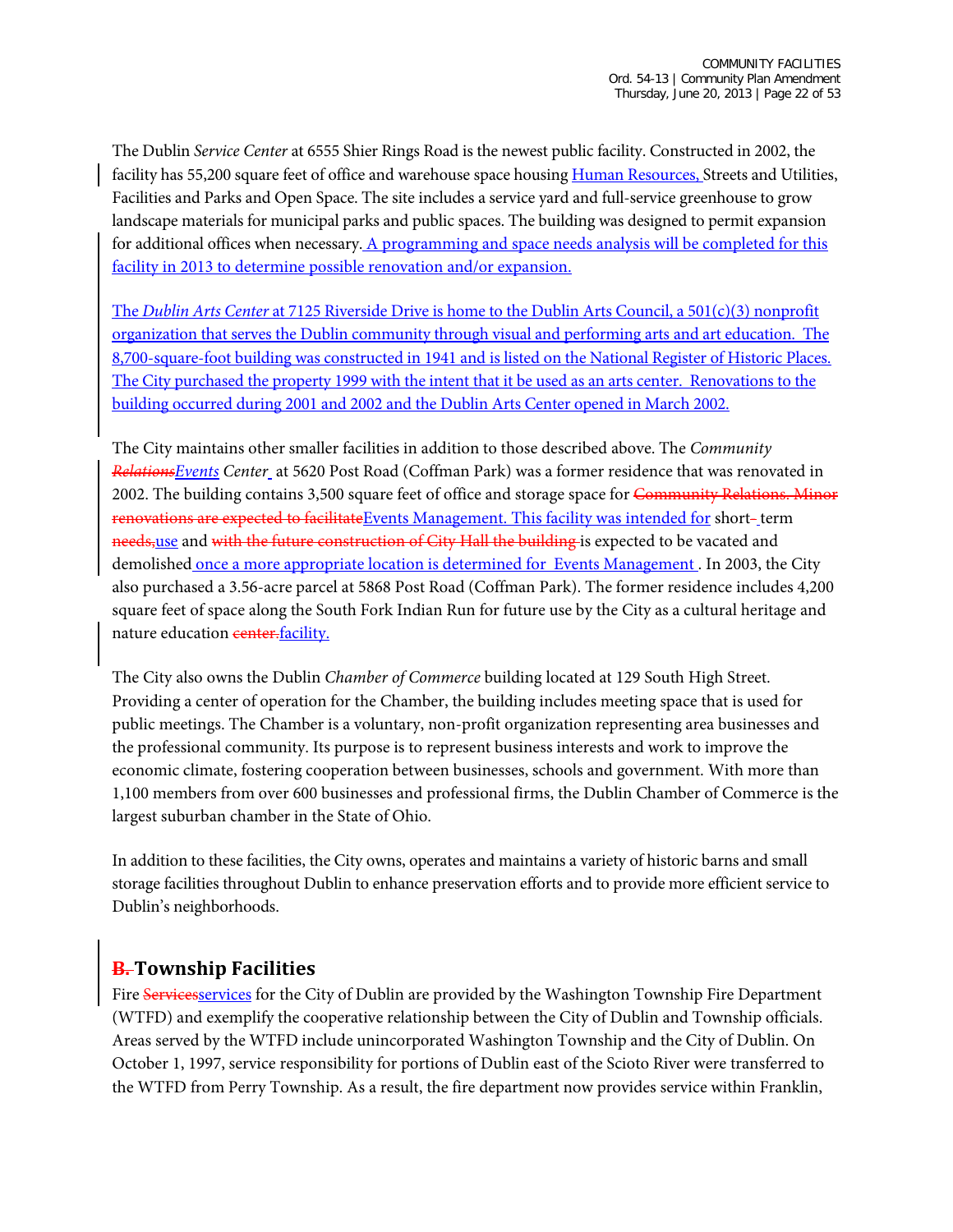Delaware and Union Counties. With recent changes to Ohio law, however, fire service provision to newly annexed areas of Dublin outside Washington Township will require additional agreements and taxing structures to maintain consistent municipal and fire service boundaries.

In addition to the high quality fire and emergency service provided by the Township, fire department officials also play an integral part in the City's development review and building permit processes. Through cooperative efforts the WTFD ensureshelps ensure continued safe and orderly growth.

In 2006 Washington Township completed renovations to open a new Township Administration Building at 6200 Eiterman Road. Consolidating former administrative locations from Shier Rings Road and Wilcox Road, the new facility provides greater access to services. The WTFD Training Tower (also located on the site) provides state-of-the-art fire training capability for departments throughout Ohio. By simulating lifelike situations, the facility helps ensure the very best in fire service for Dublin's residents.

## **C. Projections**

Given significant growth and the dispersed nature of current operations, space deficiencies of all several City work units must be correctedeased to improve the functional adjacency and relationships of departments. Future space needs for various work units should also be programmed and implemented.

Long-term use of the Municipal BuildingCity Hall for key administrative functions of the City ismay not be practical, as has been confirmedsuggested in multiple space needs studies. The At some point, the construction of a new City Hall will be necessary to effectively servemay allow more effective services as the center of municipal government. The existing building could be reused for other civic functions and organizations, or could be demolished (totally or in part) depending upon park and functional priorities.

 $T$ he $\Delta$  future City Hall should house those work units responsible for general administrative, financial management and development functions. ASpace needs studies suggest that a site of at least eight acres will be required with the capability for additional expansion, but the recently conducted space needs study these studies will need to be updated prior to the design and construction of a new City Hall building. A central location in the community with convenience for residents and easy access for visitors is essential. Locations under considerationPotential locations that have been discussed by City Council include Coffman Park and Historic Dublin.the Bridge Street District.

The Justice Center was specifically designed for Police and Court Services, but occupied space is currently at capacity. Additional space and/or reconfiguration of functions will be necessary for their continued operation. One option is the relocation of Court Services to the future City Hall to permit additional Police expansion at the Justice Center. Similarly, the 5800 Building, in its current configuration, is at capacity, does not provide appropriate space for meetings with customers and does not allow for the most effective grouping of work functions. Analysis of this facility will result in recommendations for expansion, renovation or the determination to lease, purchase or construct a new facility.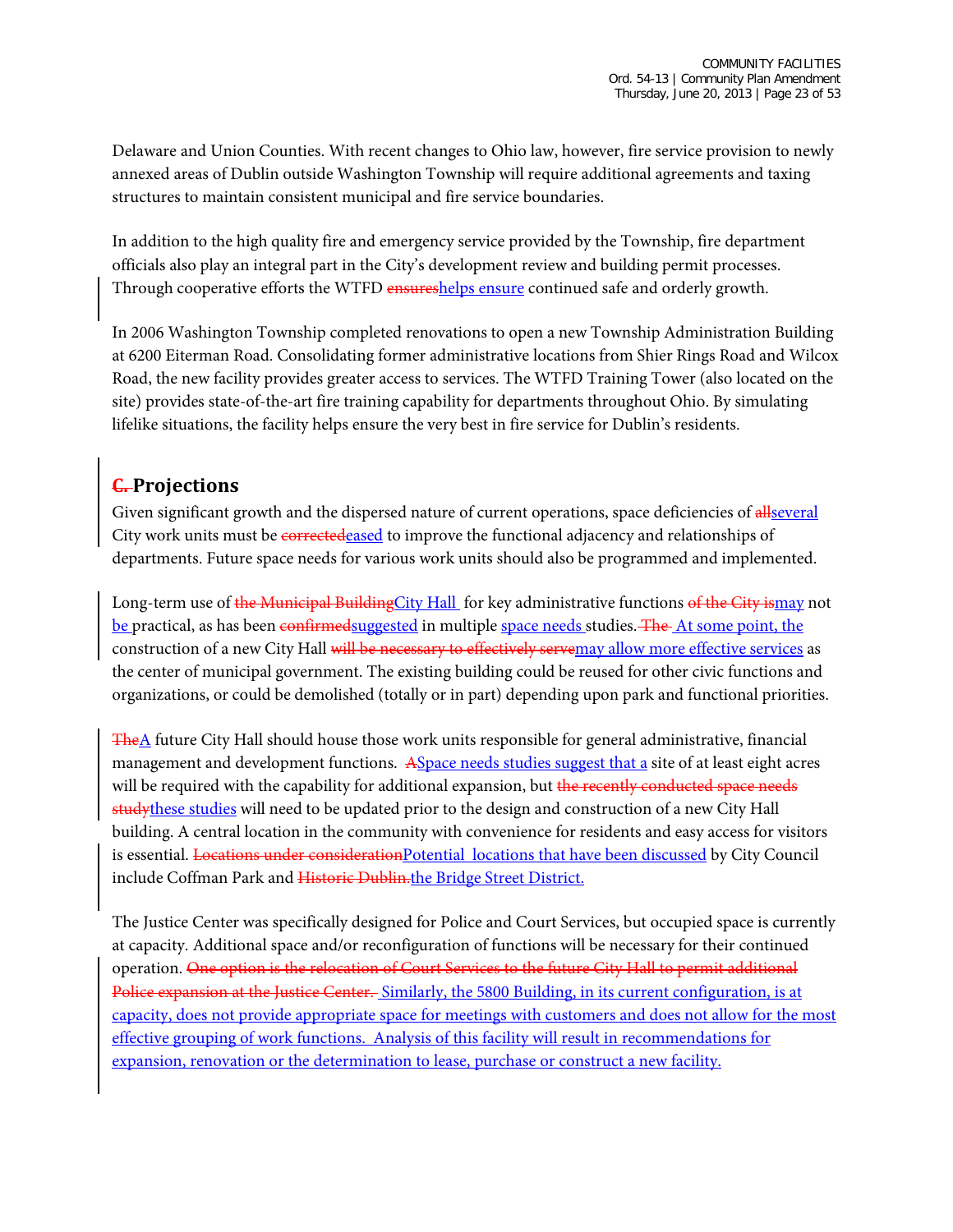Demand for fire and emergency services will also increase as Dublin's population and geographic boundaries expand. While Dublin's current2013 population totals close to 40approximately 42,000 residents, the daytime employment population is significantly larger. Daytime population and resulting traffic congestion will affect future service and response time. Additional substations or other facilities will be necessary to provide acceptable response times in growing areas such as the southwest and northwest. These facilities may be coordinated with other civic uses or at locations provided in conjunction with future development. Construction of a future Scioto River bridge will also improve mutual aid between fire stations and allow quicker east-west response across the river. Over time, the WTFD will also need to consider maintenance needs and upgrades as facilities age and technology changes.

#### **D. Objectives and Strategies**

#### **(Municipal Facilities)**

Objective 1: Provide a primary point of government contact for the public.

Public services must be provided to Dublin's residents in an efficient and effective manner. Projected population increases and expected economic growth will affect government staffing needs and the amount of space necessary to provide expected levels of service. As a major contributor to the quality of life, Dublin's municipal government should be convenient and accessible while utilizing space and carrying out service functions efficiently.

- A. *Use Space Effectively…* to provide the greatest level of service from existing and future public facilities, including the combination of multiple services in one area to provide the most convenient public access and greatest benefit.
- B. *Consolidate Government Offices…* to provide the highest level of efficiency in a manner that promotes free-flowing access to government services for all residents, businesses and visitors. Improved locations and functional relationships between departments can enhance service.
- C. *Determine and Maintain a Policy Course…* that clearly establishes where and how major public buildings will be located, constructed and designed to provide the greatest benefit to the community as a whole.
- D. *Use Flexible Architecture…* that can be modified over time in a manner that can meet the changing needs of the City and its residents.
- E. *Acquire Necessary Land…* to provide for a broad range of community activities, to consolidate services and to provide for future needs.

Objective 2: Maintain current high levels of service to the population commensurate with available revenues and other fiscal responsibilities.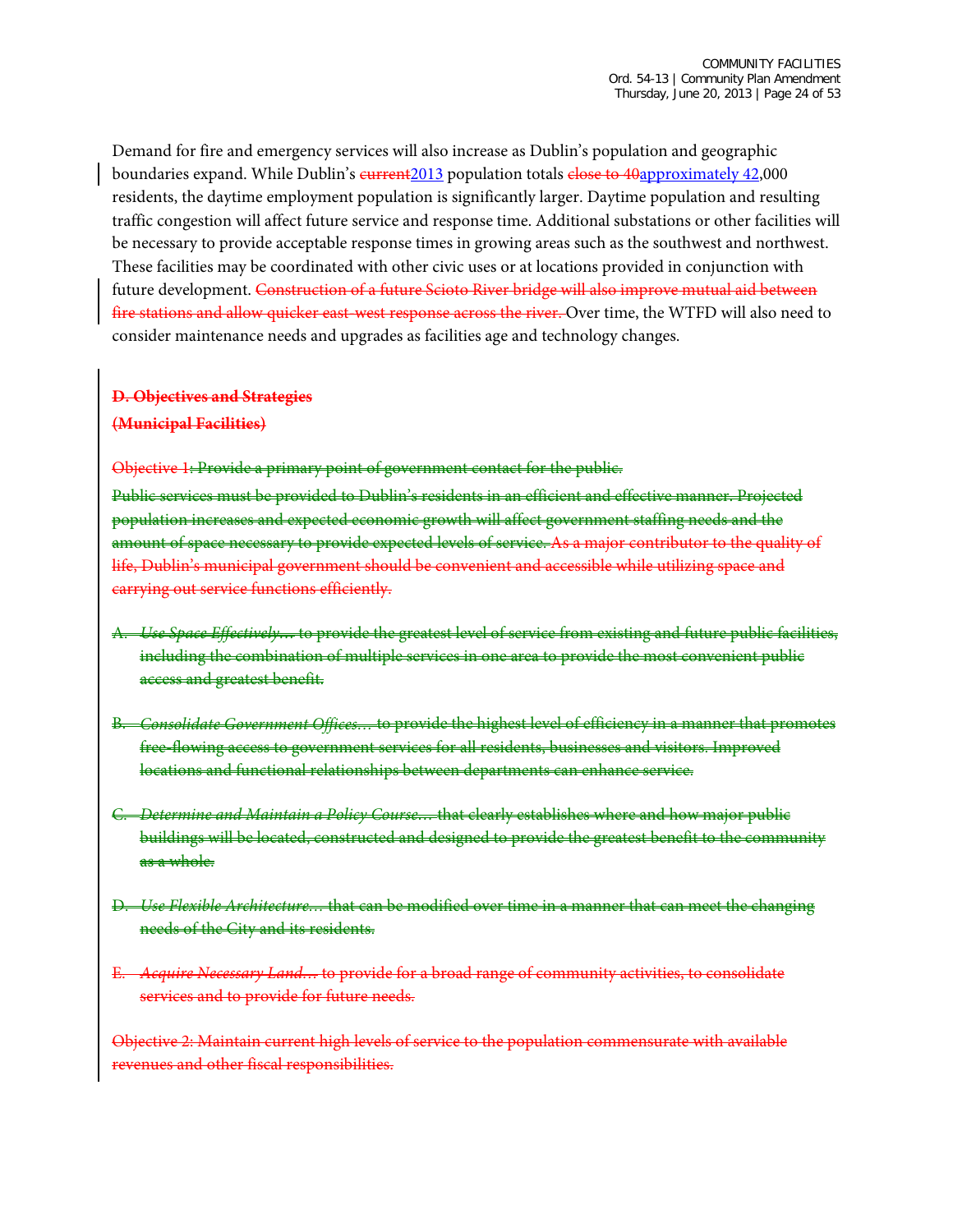As Dublin continues to develop, the City must be fiscally responsive to residents, while providing the high quality services that have become a Dublin tradition. In order to provide the best, a balance must be struck between the services provided and the income that is generated to support the desired level of quality.

- A. *Adopt Financing Plans…* for community facilities that will accomplish the construction of future municipal facilities in a timely and efficient manner.
- B. *Implement Economic Development Practices…* and tools that will maintain Dublin's competitive edge in the region, the nation and the world in order to maintain a suitable corporate tax base that will provide for an expected level of service.
- C. *Assist Local Schools…* and other community organizations in a fiscally responsive manner to ensure that Dublin maintains first-rate school systems and educational services for residents.
- D. *Consider Private Markets…* that can be used to complement or supplement municipal services and facilities in a cost-effective manner.
- E. *Acquire Future Sites…* for government services ahead of development pressure to ensure efficient use of public dollars.
- **Establish Annexation Policies... that will adequately address the effects of changes to Ohio** law in a manner that provides for sound fiscal practices, quality development and efficient services for all current and future Dublin residents.

# V. SCHOOLS AND EDUCATION

The area included in this Plan for land use and fiscal evaluation is served by a total of three school districts: Dublin City Schools, Hilliard City Schools and the Jonathan Alder Local Schools as depicted on Map 5.3. Just as with postal zip codes, school district. District boundaries do not always coincide withrarely follow municipal boundaries. At times the district boundaries do not even correspond to or even property lines, making a clear definition of school service areas difficult for manysome residents and potential homebuyers. Fiscal operations of the City of Dublin and the various school districts are completely separate. Given with different taxing structures and boundaries. As a result, the ability of the City of Dublin to positively affect the fiscal futures of the schools is largely limited to the control of land uses within theits own corporation limits. Impacts of growth Growth along the periphery of Dublin, primarily to the north, south and west will be important to the future of the three districts.

Approximately 82 percent of land within the *Citycity* is served by the Dublin City Schools, while a significant part of southwest Dublin lies within the Hilliard District. Portions of the planning area in potential growth areas to the west of Industrial Parkway are located within the Jonathan Alder District.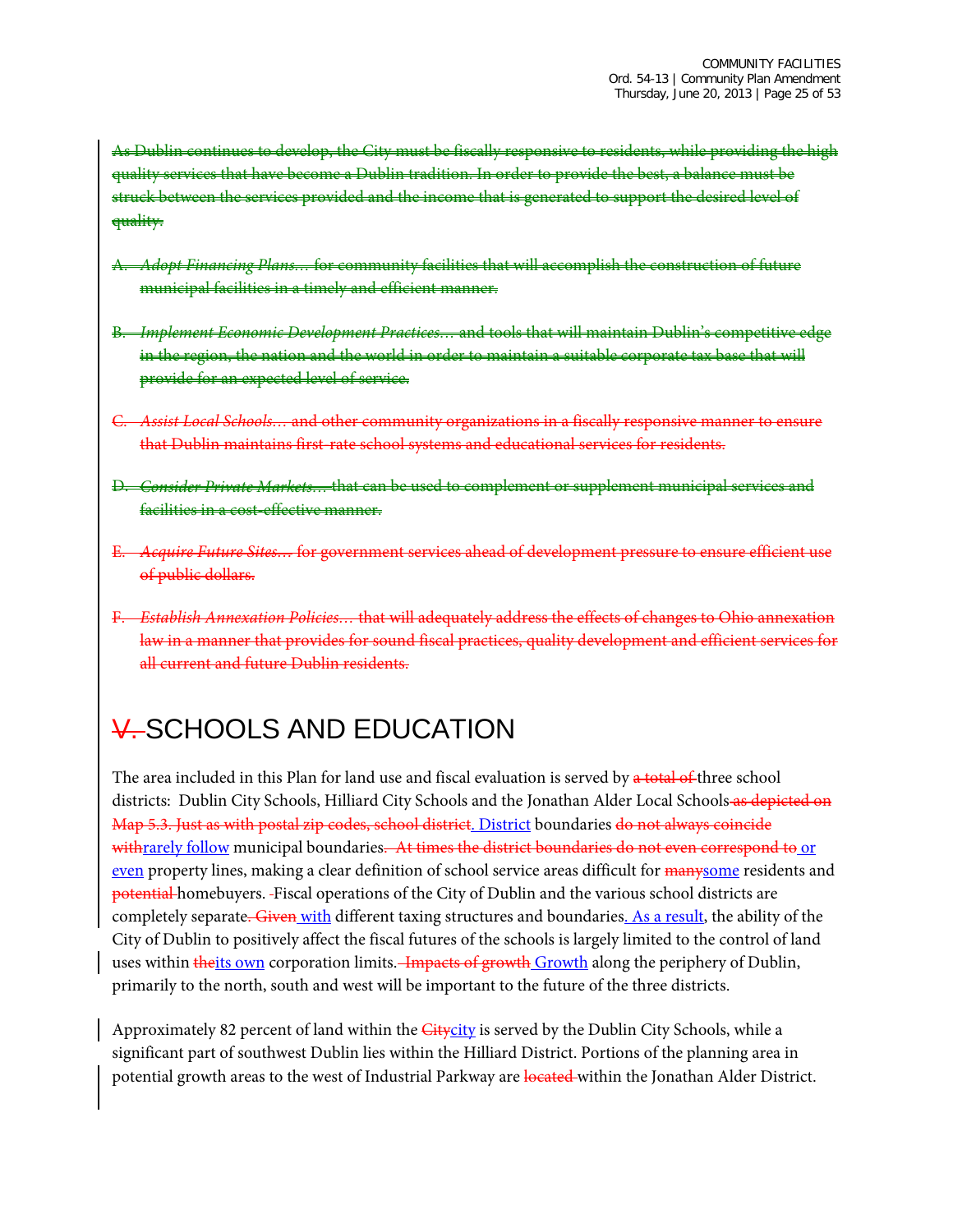With recent annexations, the Columbus Public Schools serves a growingdeveloping area just south of Dublin along the Hayden Run corridor. As the City of Columbus annexes and develops additional lands, new development will be served by the Columbus Schools under the Win-Win Agreement that was finalized in 1986 and renewed in 1992,1998, 2004 and 19982010. This agreement between the Columbus Public Schools and 13 different suburban school districts established service ashas allowed Dublin students living in Columbus to remain within the districtDublin School District. Annexations to Columbus since 1986 have been served by the Columbus Public Schools, allowing non-contiguous areas to become part of the Columbus School District for the first time.

## **B. Dublin City Schools: Overview and Projections**

The Dublin City Schools includes district boundaries that stretch both to the east and northwest of the City. Encompassing an area of over 48 square miles, the boundaries are irregularly shaped and extend east to Smokey Row Road, north to Blaney Road in Union County, south to Shire Cove Road and West to Industrial Parkway. The boundary between the Dublin and Hilliard City School Districts runs generally from I-270, north of Rings Road and west to approximately Wilcox Road. From there it extends north along the east side of Avery Road to Shier Rings Road, running east-west along the south side of U.S. 33/SR 161 to Post Road. The District includes the following school buildings:

Bailey Elementary 4900 Brandonway Drive

Chapman Elementary 8450 Sawmill Road

Davis Middle 2400 Sutter Parkway

Deer Run Elementary 8815 Avery Road

Dublin Coffman High 6780 Coffman Road

Dublin Scioto High 4000 Hard Road

Glacier Ridge Elementary 7175 Glacier Ridge Boulevard

Indian Run Elementary 80 West Bridge Street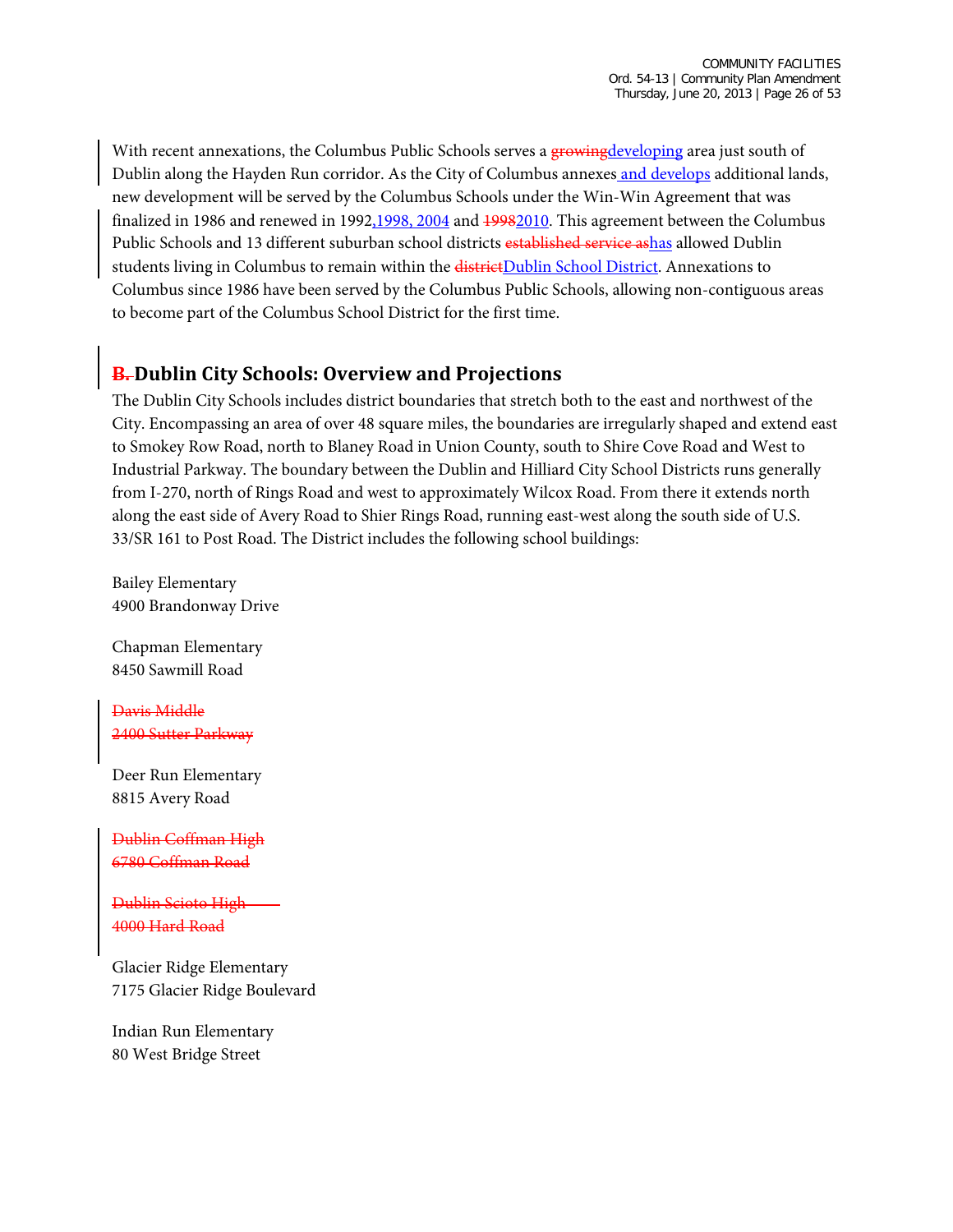### Dublin Jerome High 8300 Hyland-Croy Road

#### Karrer Middle 7245 Tullymore Drive

Olde Sawmill Elementary 2485 Olde Sawmill Boulevard

Pinney Elementary 9989 Concord Road

Riverside Elementary 3260 Riverside Green

Scottish Corners Elementary 5950 Sells Mills Drive

Sells Middle 150 West Bridge Street

Thomas Elementary 4761 Tuttle Crossing Boulevard

Grizzell Middle 8705 Avery Road

Wright Elementary 2335 West Case Road

Wyandot Elementary 5620 Dublinshire Drive

Davis Middle 2400 Sutter Parkway

Grizzell Middle 8705 Avery Road

Karrer Middle 7245 Tullymore Drive

Sells Middle 150 West Bridge Street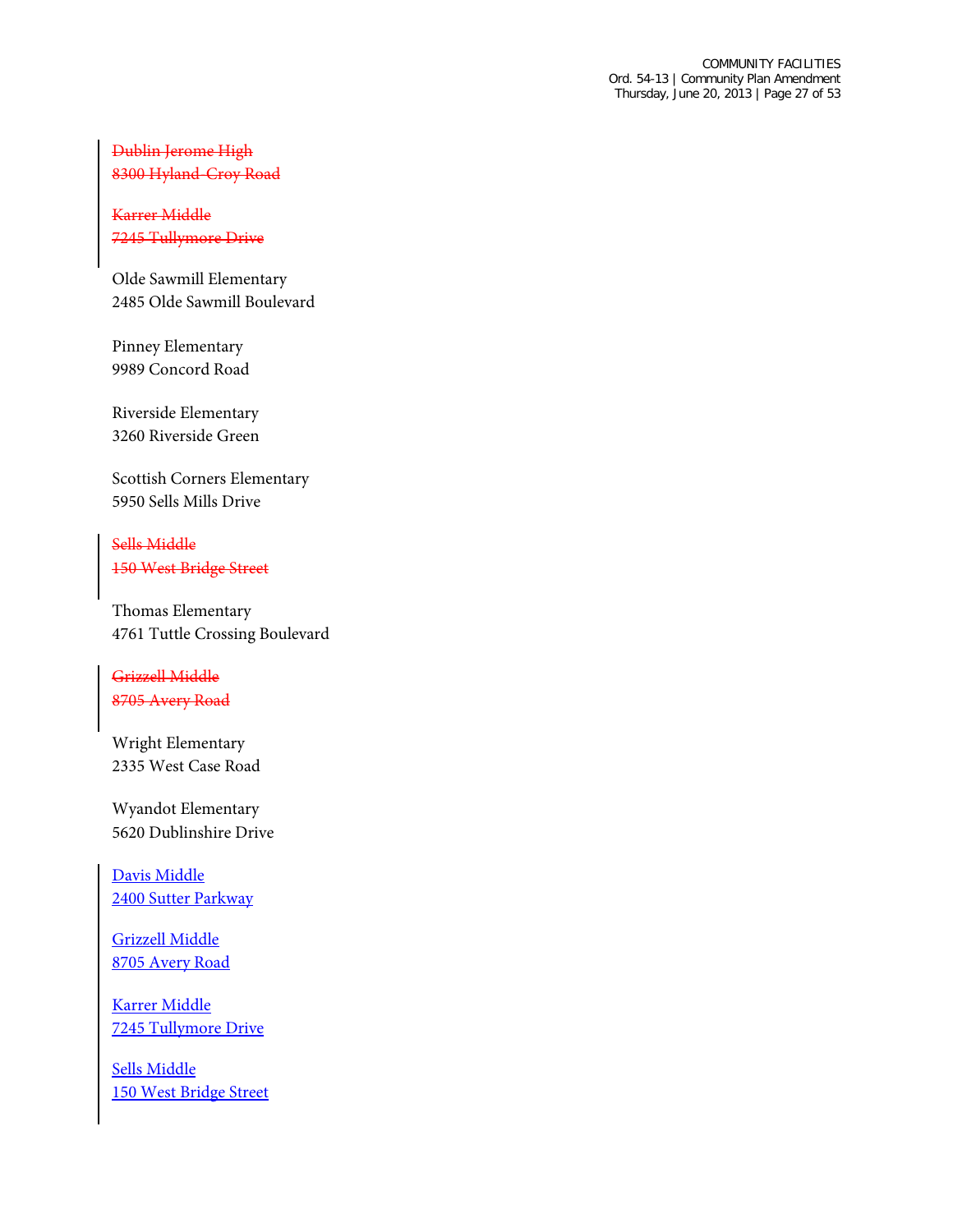Dublin Coffman High 6780 Coffman Road

Dublin Jerome High 8300 Hyland-Croy Road

Dublin Scioto High 4000 Hard Road

1919 Building 144 West Bridge Street

In addition to the various school buildings, the district includes a school administration office at 7030 Coffman Road and a transportation center at 6371 Shier Rings Road, which is a joint facility with the City of Dublin Fleet Maintenance Center.

District enrollment as of October 4, 2006, for the 2011-12 school year was  $13,26114,814$  students and is comprised of: 6,129816 elementary, 3,117420 middle school and 4,065578 high school students. An additional 2264 students from the District attend Tolles Technical School south of Plain City on U.S. 42. While the The District has available identified a deficiency in capacity for all segments of the the elementary and high school student population, continued. Continued growth along the periphery of Dublin (particularly to the north and west) may have substantial impacts on the school system. Growth trends in the City of Dublin and adjacent township areas indicate a need to address future capacity issues. The current 2:1 ratio between elementary students and middle school students also indicatescontinues to indicate a significant need for additional classrooms and schools as younger students progress through the school system over the next 10 years.

Based upon school district projections, student enrollment will exceed 1516,000 by 2016. This information is based upon current trends for new housing starts and existing 2021. It should be noted that much of the projected residential uses, as well as student promotions. While school district calculations development within Dublin is expected to have been provided based upon older land use information from the 1997 Community Plan, adopted modifications to the Future Land Use Map will have littleminimal impact on general enrollment numbers for the school district-due to the location of district boundaries and because of anticipated demographic trends. More importantly, areas to the north and west of Dublin in Jerome Township will be the primary areas of student enrollment growth for the district. Working cooperatively with adjacent municipalities and townships to balance residential growth with revenue-generating uses will be important to managing the future fiscal health of the Dublin City Schools. Given the projected enrollment numbers provided in Table 5.4,, it is likely the school district will need additional facilities in the future.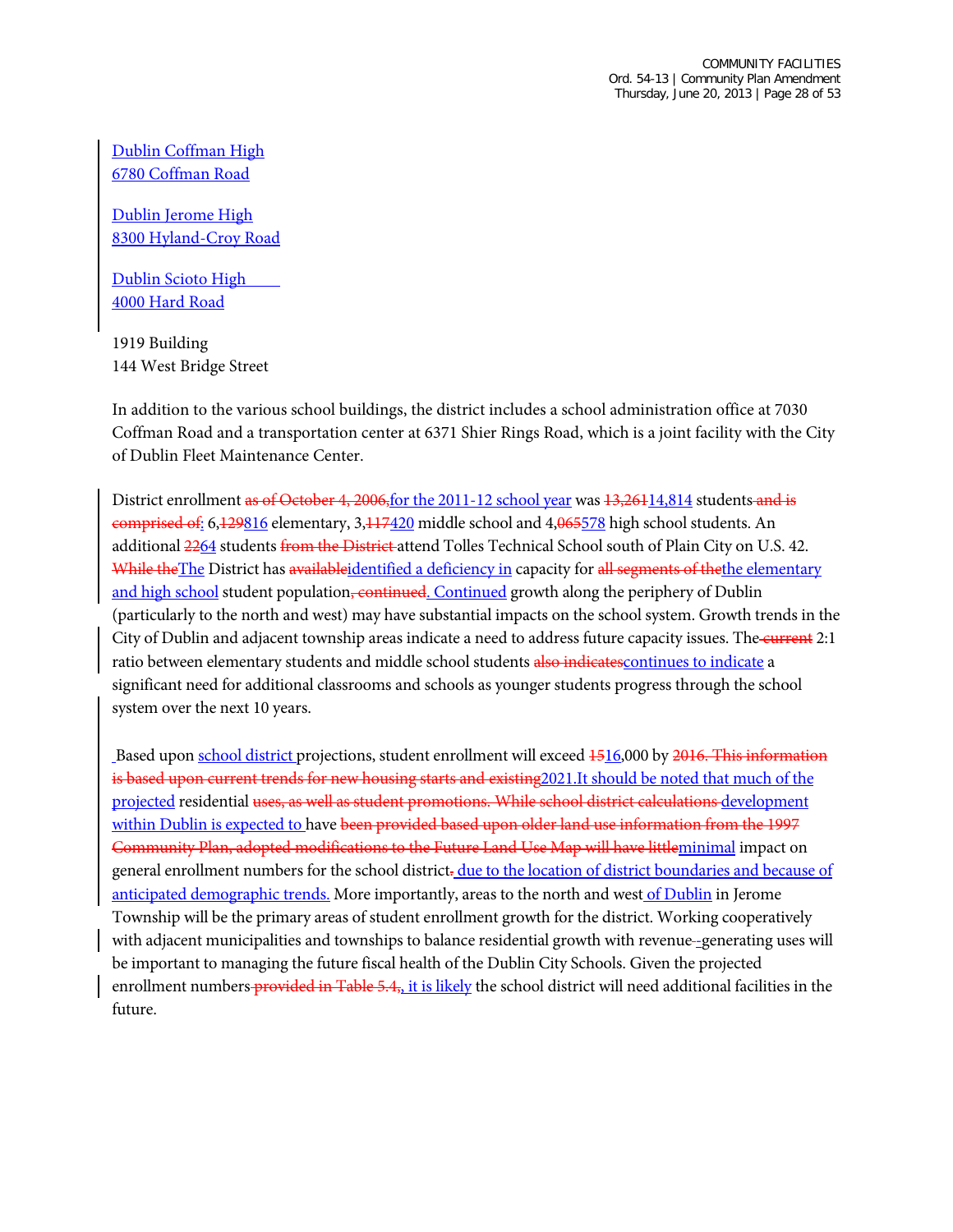## **C. Hilliard City Schools: Overview and Projections**

The Hilliard school districtSchool District encompasses nearly 60 square miles in western Franklin County and Madison County and stretches from SR 161 on the north, I-70 to the south, the Scioto River on the east and the Big Darby Creek on the west. The school district includes the City of Hilliard and portions of Columbus and Dublin, all of Norwich and Brown Townships, and portions of Washington, Franklin, and Prairie Townships in Franklin County and parts of Darby Township in Madison County. At 12 square miles larger than the Dublin City Schools, the District incorporates a total of eight different zip codes and 50 precincts in 13 voting wards.

With such a large district in a growing metropolitan area, and given the differing physical geographies of district and municipal boundaries, the Hilliard City Schools will face a number of challenges. Annexations by the City of Columbus in the Hayden Run corridor are separating portions of the school district within Dublin from the majority of the Hilliard service area. Due to residential growth within developments such as Ballantrae and Cramer's Crossing, Washington Elementary iswas the first Hilliard City School building to be constructed in Dublin (, completed in 2007).. While a long-standing relationship has been created established between the Dublin City Schools and the City, recent growth into the Hilliard School District has brought to light the need to develop and foster new cooperative relationships for the benefit of all of Dublin's residents.

In total the The Hilliard City School District includes the following buildings:

HCSD Preschool 2874 Alton & Darby Creek Road

Alton Darby Elementary 2730 Alton & Darby Creek Road

Avery Elementary 4388 Avery Road

Beacon Elementary 3600 Lacon Road

Britton Elementary 4501 Britton Road

Brown Elementary 2494 Walker Road

Darby Creek Elementary 6305 Pinefield Drive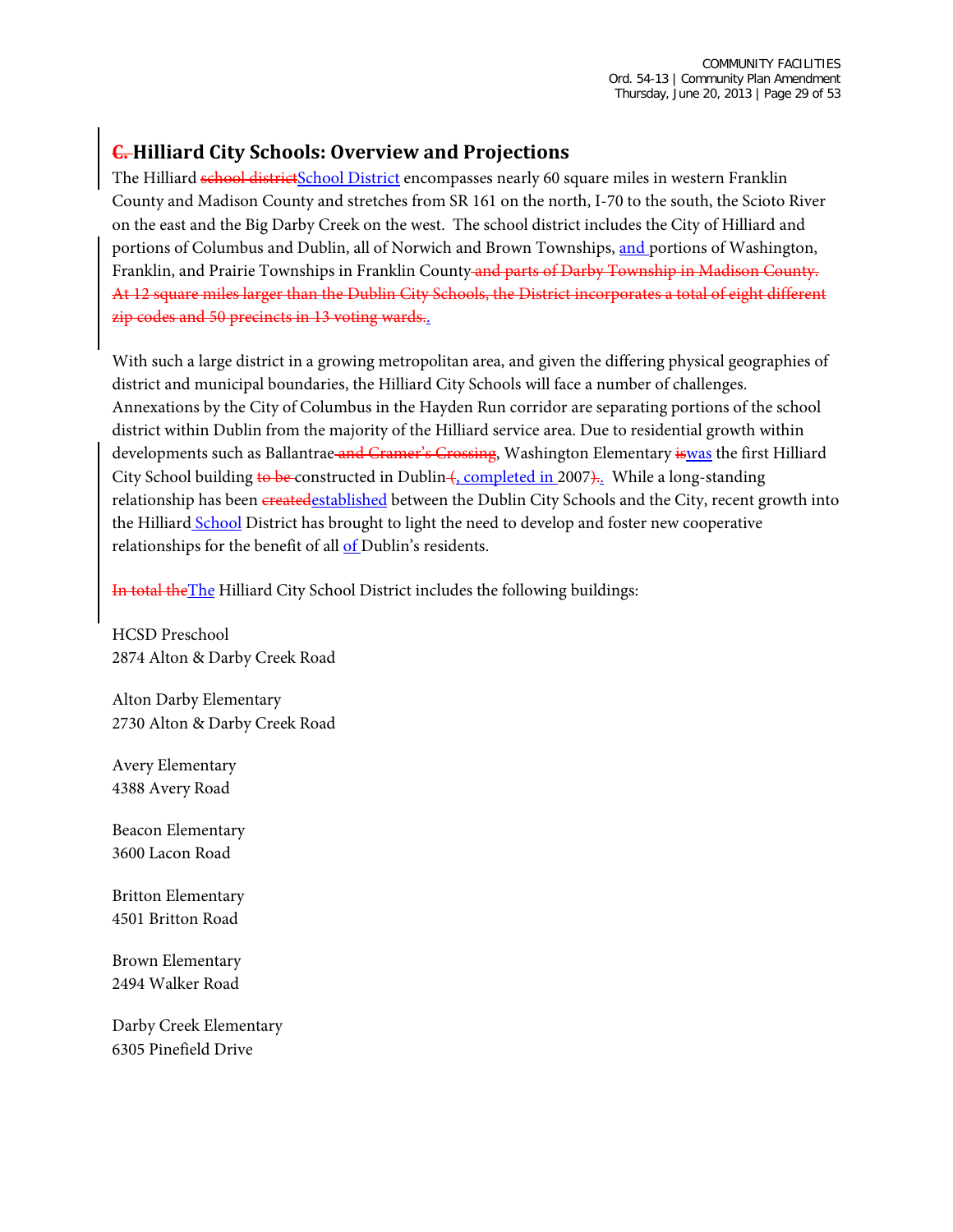Hilliard Crossing Elementary 3340 Hilliard Rome Road

Hilliard Horizon Elementary 6000 Renner Road

Hoffman Trails Elementary 4301 Hoffman Farms Drive

J.W. Reason Elementary 4790 Cemetery Road

Norwich Elementary 4454 Davidson Road

Ridgewood Elementary 4237 Dublin Road

Scioto Darby Elementary 5380 Scioto Darby Road

Washington Elementary 5675 Eiterman Road

Hilliard Station Sixth Grade School 3859 Main Street

Hilliard Tharp Sixth Grade School 4681 Leap Road

Hilliard Heritage Middle School 5670 Scioto Darby Road

Hilliard Memorial Middle School 5600 Scioto Darby Road

Hilliard Weaver Middle School 4600 Avery Road

Hilliard Bradley High School (future)

2800 Walker Road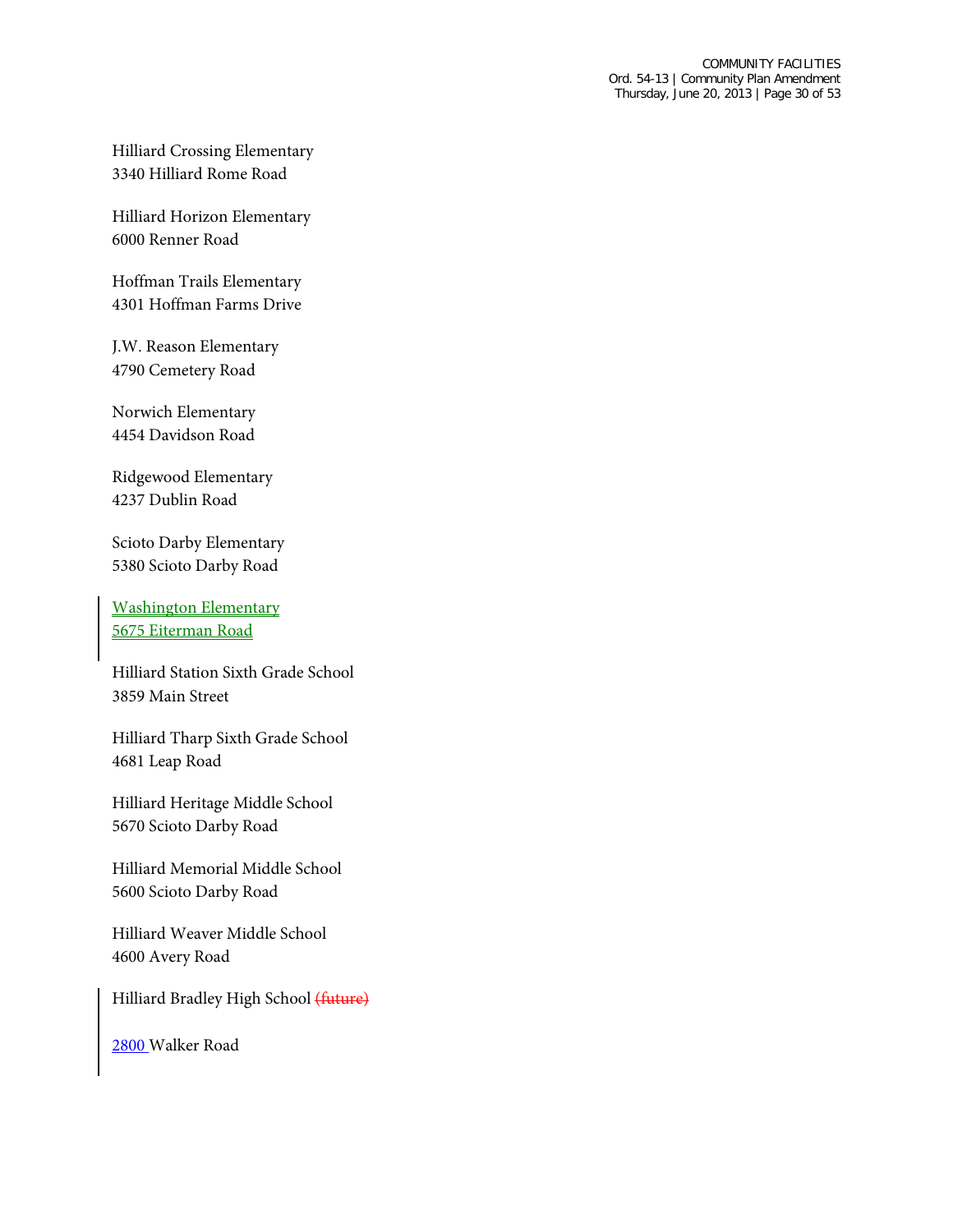Hilliard Darby High School 4200 Leppert Road

Hilliard Davidson High School 5100 Davidson Road

#### Washington Elementary 5675 Eiterman Road

Administration offices are located at 5323 Cemetery Road, and the Support Services Facility is located at 2140 Atlas Street in Columbus. District school buses are parked and serviced at the Transportation Facility located at 4970 Davidson Road.

As of December 2006, The total enrollment for the Hilliard School District during the 2011-12 school year included  $14,94915,689$  students, comprised of 6,960 : 7,085 preschool and elementary, 1,092166 sixth graders, 2,361370 middle school and 4,288769 high school students. Based upon enrollment figures, Hilliard Schools has sufficient capacity to meet attendance totals; however, the provision of facilities by grade level is imbalanced. There is excess capacity for elementary level growth, but significant space shortages are present within the high school level. Construction The construction of the District's third high school, Hilliard Bradley High School, is expected to alleviate space shortages once construction is completed in 2009. Its location in 2009 has helped address a previous capacity issue at the high school level. Hilliard City Schools are in a growth area of Franklin County, which will mean continued enrollment in the younger age groups. The Hilliard School District estimates approximately 1,186 new K-12 students will enter and the system by the 2009-2010 school year, based upon studies from an educational research firm. The Hilliard School Board is currently weighing potential need for long-term facility options for the District and will face future challengesplanning.

Additional growth in the Southwest Area of Dublin will have an effect on the District. Development in areas south of Shier Rings Road east of the CSX railroad will include a substantial componentamount of new residential uses. neighborhoods. Portions of the district to the west of the railroad include villagescale residential and mixed uses in the Amlin area with lower density residential to the south and west. As a balance to residential growth, large portions of the Central OhioWest Innovation Center (COIC) District are located within the Hilliard School District and will generate significant revenues from office, research, technology and clean manufacturing development. This balance of residential and technology-related uses will help to provide a relatively healthy fiscal balance for portions of the school district in Dublin.

## **D. Jonathan Alder Local Schools**

Land within the Jonathan Alder Local School District in Dublin's planning area is relatively small. Sites currently within the corporate boundaries include portions of Darree Fields along Cosgray Road and City-owned land at the southeast corner of Post Road/SR 161 and Houchard Road. Portions that are not municipal parkland are expected for future office, research, technology and clean manufacturing uses as part of the Central Ohio West Innovation Center District. The district also includes areas north of SR 161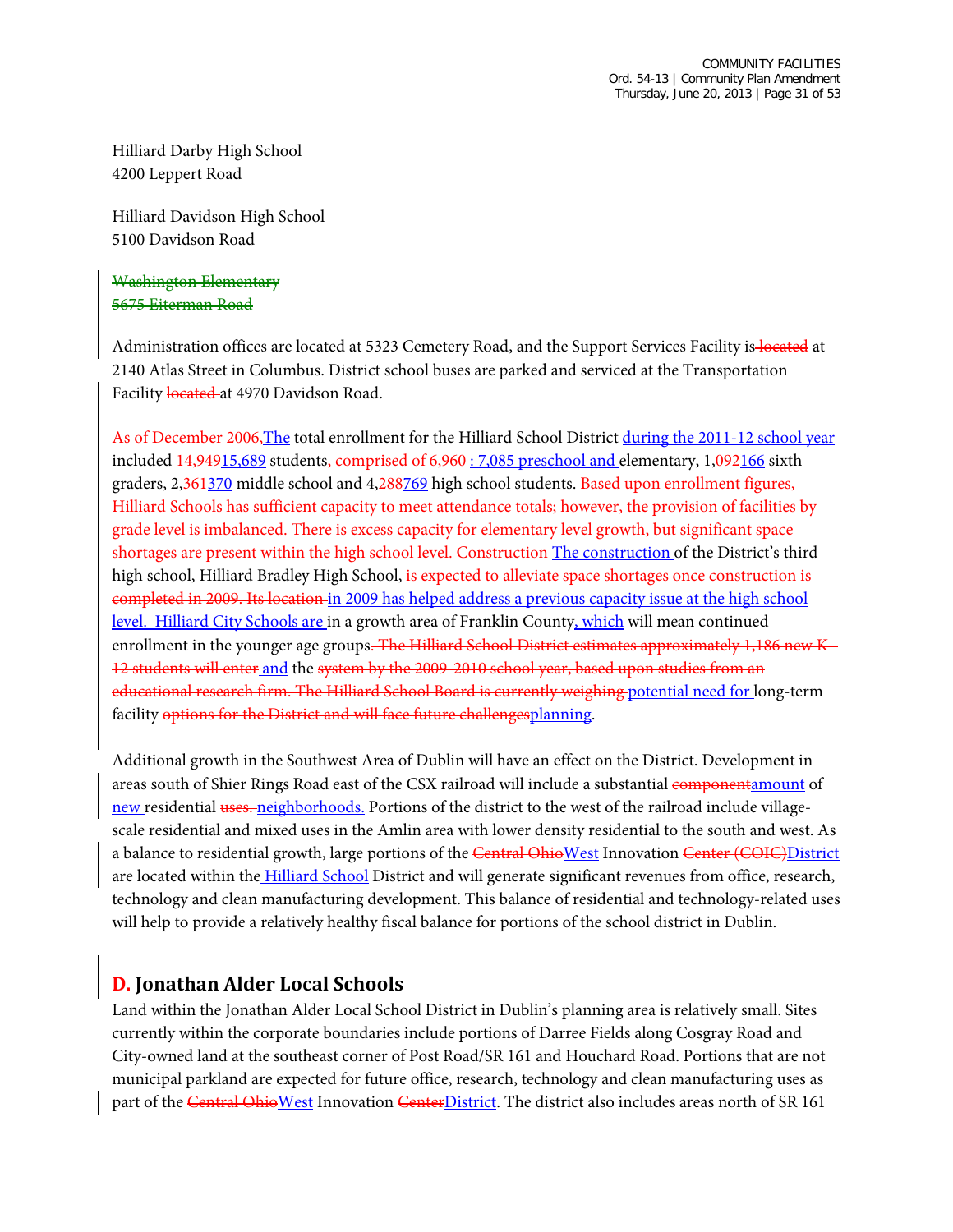and west of Industrial Parkway that are primarily industrial and agricultural. Expected development will include additional industrial and office uses with  $\frac{1}{2}$  interedential along the western periphery. By 2030 At build-out, additional development within Dublin and adjacent areas may result in substantial revenue generation for the district with a limited residential base that minimally *impactsincreases* enrollment figures.

### **E. Private Schools, Post-Secondary and other Educational Opportunities**

In addition to public schools, Dublin area residents have additional private and public education alternatives. The Citycity is host to a wide variety of non-religious and religious-affiliated facilities and institutions ranging from preschool and early learning to middle school ages. These institutions include such opportunities as St. Brigid of Kildare Catholic School and Natural Learning MontessoriMeadows Academy. In addition, Dublin. Dublin is also host to post-high school opportunities that augment the educational enrichment of its residents, which are provided through the local branches of Columbus State University, Franklin University and Ohio Dominican University. - In 2012, Ohio University acquired 15 acres of land and two existing office buildings 7001 and 7003 Post Road within the West Innovation District for the development of the Heritage College of Osteopathic Medicine satellite campus. The City of Dublin helped to facilitate this site selection through donation of 45 acres of land to the university.

#### **F. Objectives and Strategies (Schools)**

Objective 1: Assist school officials to facilitate services to educate the population and foster a sense of community.

Approximately 83 percent of Dublin's current land area is located within the Dublin City School District. Although the District is the major provider of school services, much of Dublin's future growth areas lie outside the Dublin City School District boundaries. As the population grows, the City's role will be to promote and foster efficiency for all public facilities and services. The Community Plan seeks to common goals, encourage shared use of facilities, promote cost-efficiencies, increase joint programming and ensure consistent levels of service and ease of administration.

- A. *Educate the Public…* about municipal and school district boundaries and the different responsibilities of both public entities.
- B. *Assist School Officials…* in the location and placement of new school facilities in neighborhoods to sense of community, provide an appropriate blend use of community facilities.
- Continue Neighborhood Efforts... to work with affected school officials to locate new facilities within neighborhoods, as part of focal points and combined with other community facilities.
- D. *Foster Interaction…* between the Boards of Education and City Council, as well as between school districts in an effort to encourage greater dialogue and cooperation.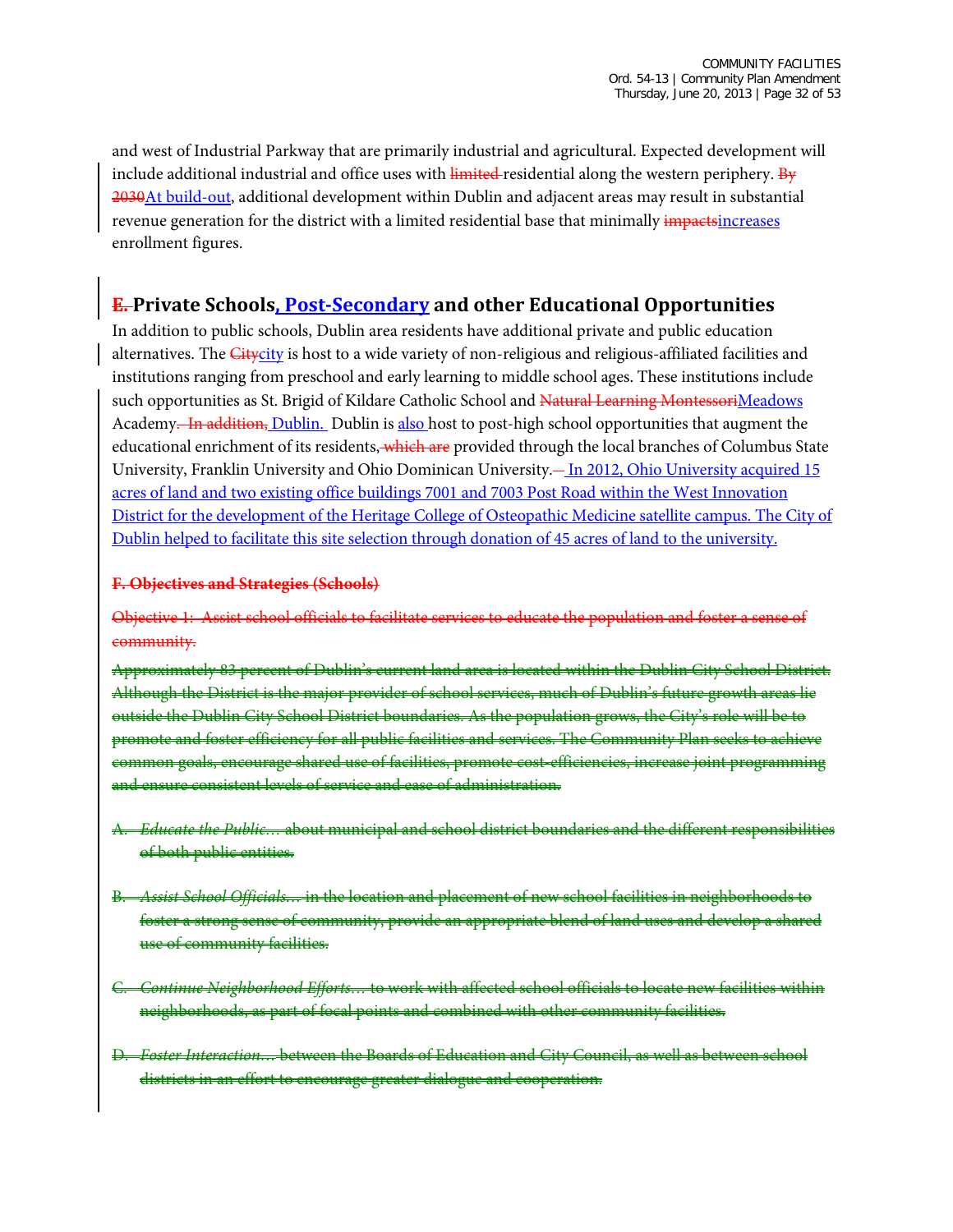Objective 2: Provide excellence in the public education system to support the high quality of life for residents.

Both the Dublin City School District and Hilliard City School District are building excellent public school systems. A first-rate education system is a hallmark of any community's quality of life and serves as a key component to support the City's economy. Schools play an important role in attracting successful which in turn generate revenues to fund the high quality services.

- A. *Provide Municipal Support…* for a well-funded and stable public education system.
- B. *Use Education as a Key Economic Development Tool.*.. to educate businesses about Dublin's first-rate school systems and attract additional economic activity to the City.
- C. *Encourage School Partnerships…* between districts and the business community to take advantage of unique opportunities for education and training.
- D. *Promote Technology-Based Education…* as an integral part of development efforts in the Central Ohio Innovation Center to create a synergy between business and area institutions, including public high schools.

# **V. LIBRARIES**

## **A. Existing Conditions**

The Columbus Metropolitan Library operates a branch at 75 North High Street in Historic Dublin. The branch was opened in 1980, expanded in 1990 and eurrently occupies about 20,000 square feet and serves as an important civic anchor in the Historic District. More than 160,000 books, 6,000 audio/CDs, 250 periodicals, 40 newspapers and more than 3,000 videos are available. The public also has access to the metropolitan system's threefour million book titles volumes through a computerized catalog system. Named the top-ranked system in the United States in 2005 and 2008 by Hennen's American Public Library Rating Index, the Columbus Metropolitan Library provides a wealth of available information to Dublin residents.

The Northwest Library, a branch of the Worthington Public Library, opened in 1996 at 2280 Hard Road. This branch services Worthington, northwest Columbus and eastern Dublin. The Hilliard branch of the Columbus Metropolitan Library is located at 4772 Cemetery Road and serves the Hilliard area, as far north as Hayden Run Road.

## **B. Projections**

The Dublin Library has no immediate plans to expand its current building or to build a new facility. With the opening of the Northwest Library on Hard Road, the use of the Dublin branch dropped. The City of Dublin and The Columbus Metropolitan Library are considering the need for a new Dublin Branch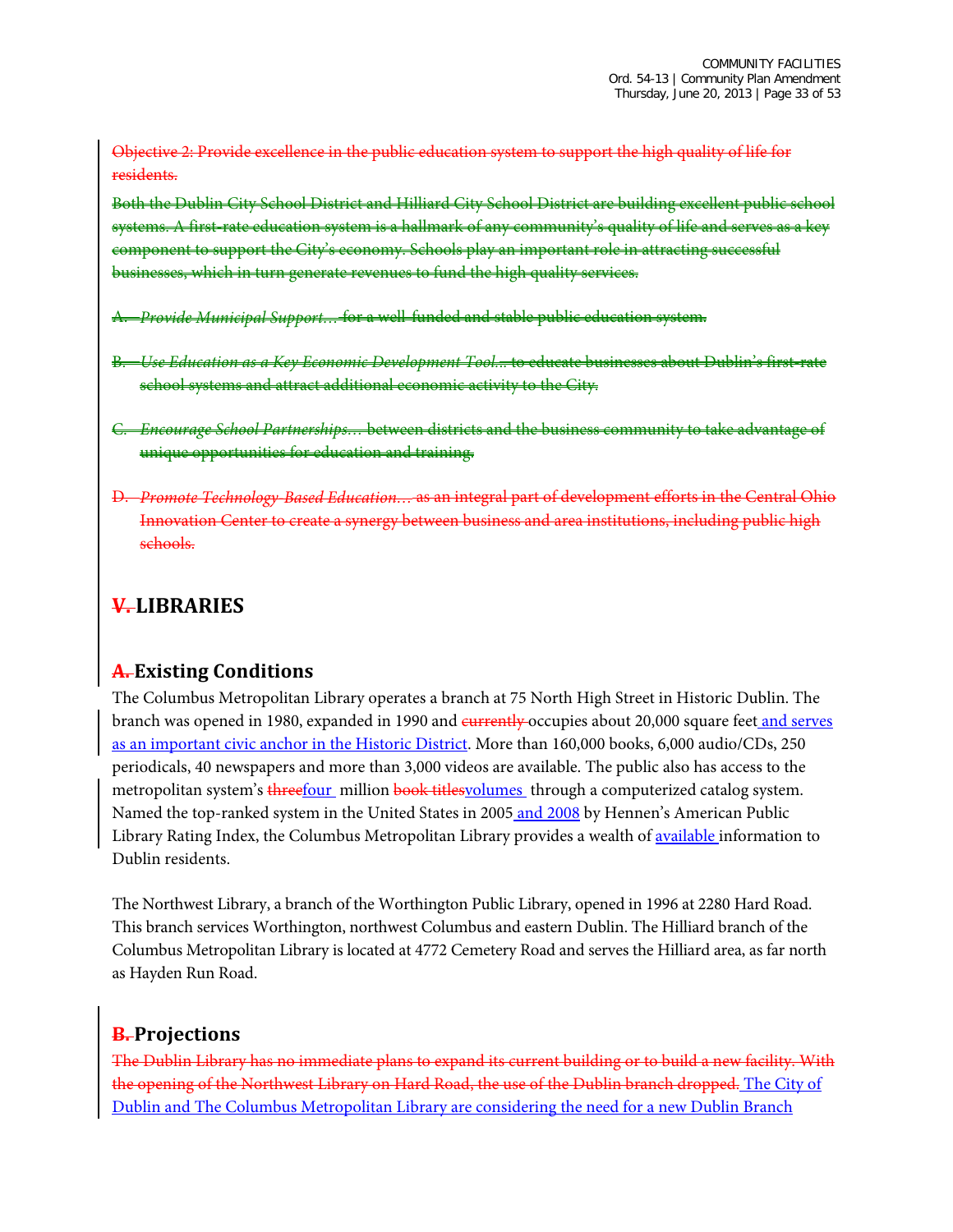Library that could incorporate multi-purpose civic space and a potential Workforce Development Center. Potential sites for a new library within Historic Dublin or elsewhere in the Bridge Street District are being explored. The need for new libraries is identified by the Metropolitan Library's Board of Trustees. Current and forecasted demographic statistics are studied by the Board, and provision of adequate services is determined. With the increase in population expected over the next 20several years, another library may be needed in the western/southwestern area of Dublin. The location of this library should be an integral part of a larger collection of civic uses adjacent to a major park..

#### **C. Objectives and Strategies**

#### **(Libraries)**

Objective 1: Ensure that the Dublin Library will meet the future needs of a growing and changing population.

As Dublin's population grows, planning is essential to maintain quality services for residents. The current location in Historic Dublin provides a very scenic atmosphere, but is very removed from the remainder of the District. While the current facility could be expanded, future opportunities are present highly visible and accessible location that emphasizes the Dublin Library as an important civic institution. Opportunity is available for the City and library representatives to work cooperatively to create the foundation for a library that will serve Dublin far into the future.

- A. *Determine a Preferred Site…* for a future library facility that will provide greater visibility and access as an important civic use in the community.
- B. *Work Cooperatively…* with the library district to coordinate plans and efforts to better serve the Dublin community in the future.
- C. *Consider Cooperative Partnerships…* between municipalities and the library district as a means to enhance service to area residents, particularly in outlying areas such as the Southwest Area.

# VI. POSTAL SERVICES

## **A. Existing Conditions**

The Dublin planning area includes two Dublin zip codes (43016 and 43017), Powell (43065), Plain City (43064), Hilliard (43026) and the Amlin zip code (43002). The older Dublin post office (11,497 square feet) is located at 75 Shawan Falls Drive. Another 31,4800-square-foot facility located at 6400 Emerald Parkway was opened in 1996 and provides additional service to the Dublin area. The Amlin Post Office (1,164 square feet) is located at 6931 Rings Road, just east of the CSX railroad line and provides service to Post Office boxes in the facility.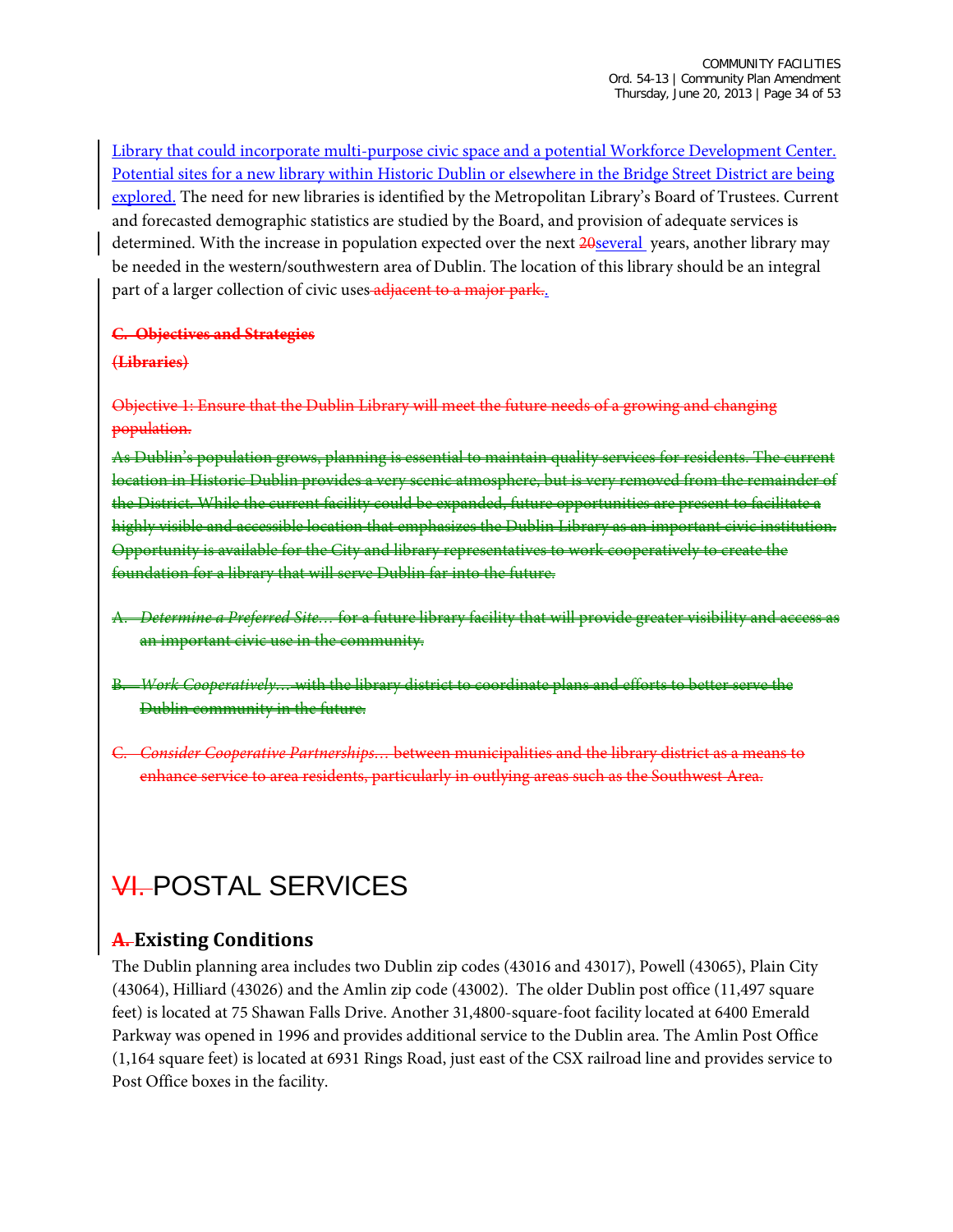Engineers for the City ofThe Dublin assignCity Engineer assigns all addresses within the Citycity limits. The addresses are created according to a grid system that originates at the intersection of Broad and High Streets in downtown Columbus. Addresses on the east or north side of the street obtainuse even numbers, while those on the south or west are odd numbered. All addresses assigned by the City are coordinated with applicable emergency services and the U.S. Postal Service. Final addresses for residential subdivisions are assigned once the subdivision plat has been recorded at the appropriate County Recorder's office. For commercial projects, addresses are assigned following all final approvals through the City of Dublin development process. Addresses assigned since January 2005 are available to the public onthrough the municipal website. City's [Geographic Information Services.](http://dublinohiousa.gov/gis-maps/)

### **B. Projections**

The need for post office facilities is determined by population figures and the number of businesses projected within 10 years. The postal facility on Emerald Parkway was constructed to provide 12 to 15 years of service, with capabilities for expansion on the site to accommodate 20 years of service. Long-term population growth within the Dublin zip codes may necessitate the expansion of current facilities or the consideration of new service locations. As service strategies for the U.S. Postal Service (USPS) continue to evolve, dialogue will be needed to understand how this federal service will change in the future.

#### **C. Objectives and Strategies (Postal Services)**

Objective 1: Establish greater dialogue between the U.S. Postal Service and City officials to improve customer service.

Mail delivery is often a fact of life that is taken for granted, but its role as a detail in the development process is very important. Integration into the development process is necessary to ensure that the expectations and regulations of the USPS coincide with the City's design expectations for new development. In particular, mixed use projects that encourage traditional streetscapes, on-street parking and walkable environments may conflict with suburban delivery patterns and expectations. Maintaining and enhancing the level of service to Dublin residents is also important as a quality of life factor.

- A. *Encourage Flexible Delivery…* for postal service that complements walkable, pedestrian-oriented development and better serves a broad range of housing types and streetscapes that encourage street parking.
- B. *Foster Clear Standards…* for the type, placement and design application of mailboxes that are mutually agreed upon by the U.S. Postal Service and City to better facilitate the development process and approval of new residential projects.
- C. *Augment Postal Services…* such as drop boxes throughout Dublin to provide for greater flexibility and service to Dublin's residents.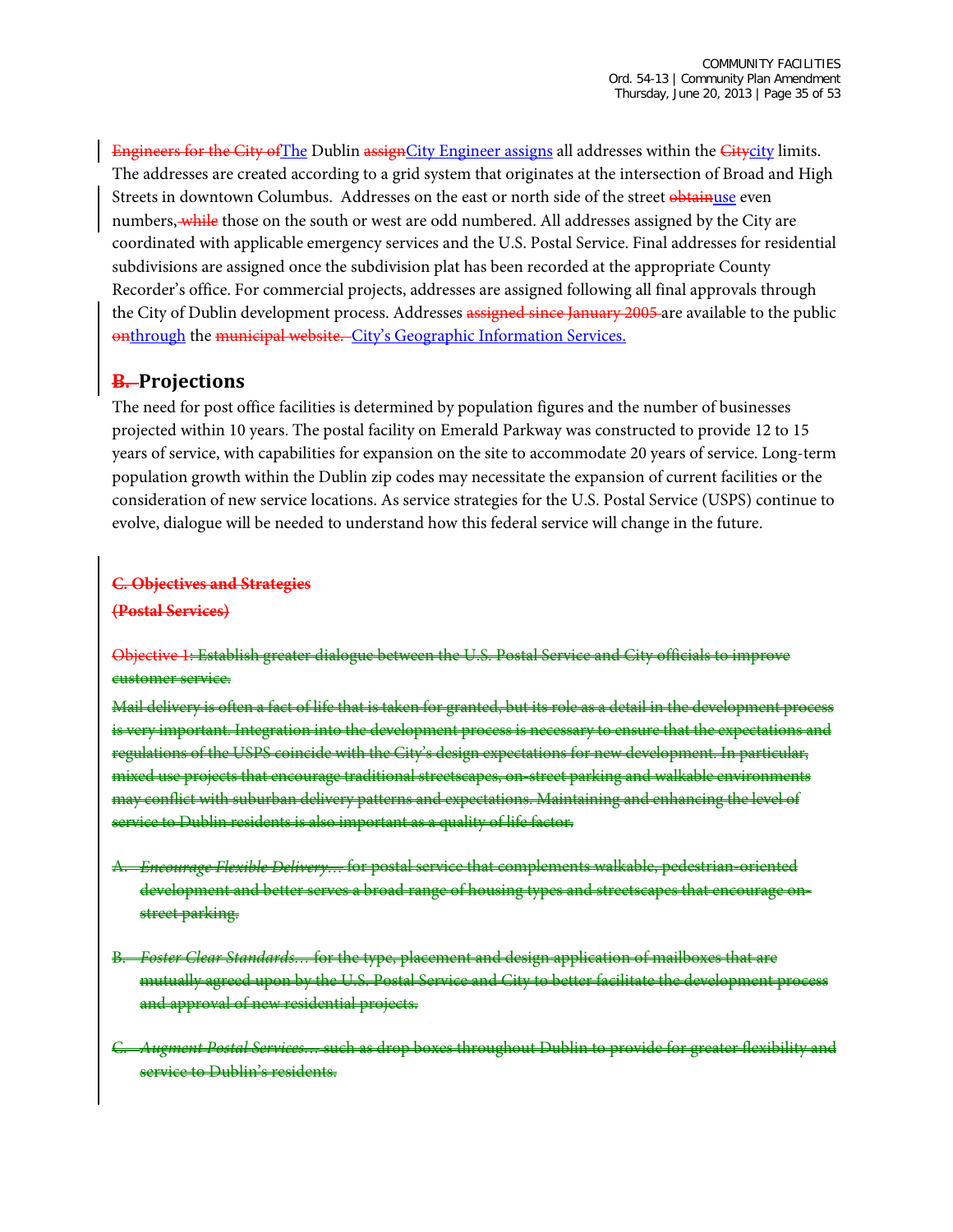# **VII. RELIGIOUS INSTITUTIONS**

## **A. Existing Conditions**

Religious institutions and other civic buildings provide additional locations for services, civic activity and interaction. The Dublin area is served by at least  $\frac{3940}{9}$  religious institutions, many of which have undergone tremendous growth in the past few years. Several religious institutions, lacking adequate facilities at the present time, hold services within public school buildings and other public institutions. Houses of worship located within the Dublin area are listed below:

Alleluia Lutheran Church 6201 Avery Road, Dublin

Berean Bible Church 7541 Dublin Road, Dublin

Bethel Presbyterian Church 1735 Bethel Road, Columbus

Bethel United Methodist Church 1220 Bethel Road, Columbus

Calvary Life Fellowship 6640 Home Road, Delaware

Church of Jesus Christ of Latter-day Saints 7135 Coffman Road, Dublin

Church of the Redeemer 3883 Summit View Road

Dublin Baptist Church 7195 Coffman Road, Dublin

Dublin Christian Church 2900 Martin Road, Dublin

Dublin Community Church 81 West Bridge Street, Dublin

Dublin-Powell Church of Christ 5985 Cara Road, Dublin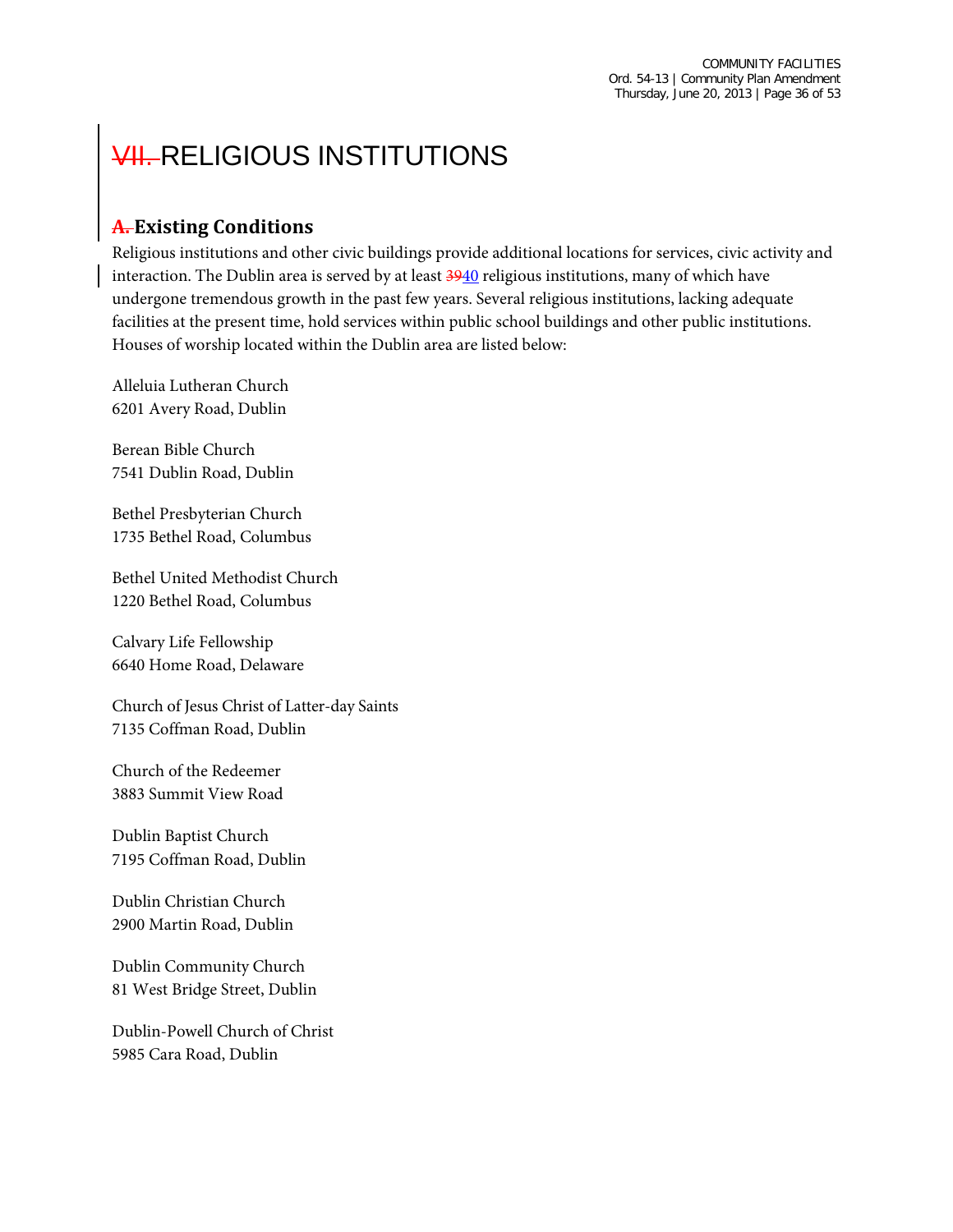Dublin Presbyterian Church 5775 Dublinshire Drive, Dublin

Faith Community Church 5762 Wilcox Road, Dublin

Fellowship Baptist Church of Dublin 6720 Shier Rings Road, Dublin

Indian Run United Methodist Church 6305 Brand Road, Dublin

Korean Church of Columbus 2825 Snouffer Drive, Columbus

Life Family Church Clarion Hotel, 600 Metro Place, Dublin

Lord of Life Lutheran Church 2480 West Dublin-Granville Road, Columbus

Meadow Park Church of God 2425 Bethel Road, Columbus

New Covenant Church of the Brethren 2309 Summit View Road, Powell

New Hope Reformed Church 5115 SR 750, Powell

New Life Baptist Church 5027 Avery Road, Dublin

Northwest Chapel 6700 Rings Road, Dublin

Northwest Evangelical Church 3915 Dublin Road, Columbus

Northwest Presbyterian Church 6400 and 6488 Post Road, Dublin

Northwest United Methodist Church 5200 Riverside Drive, Columbus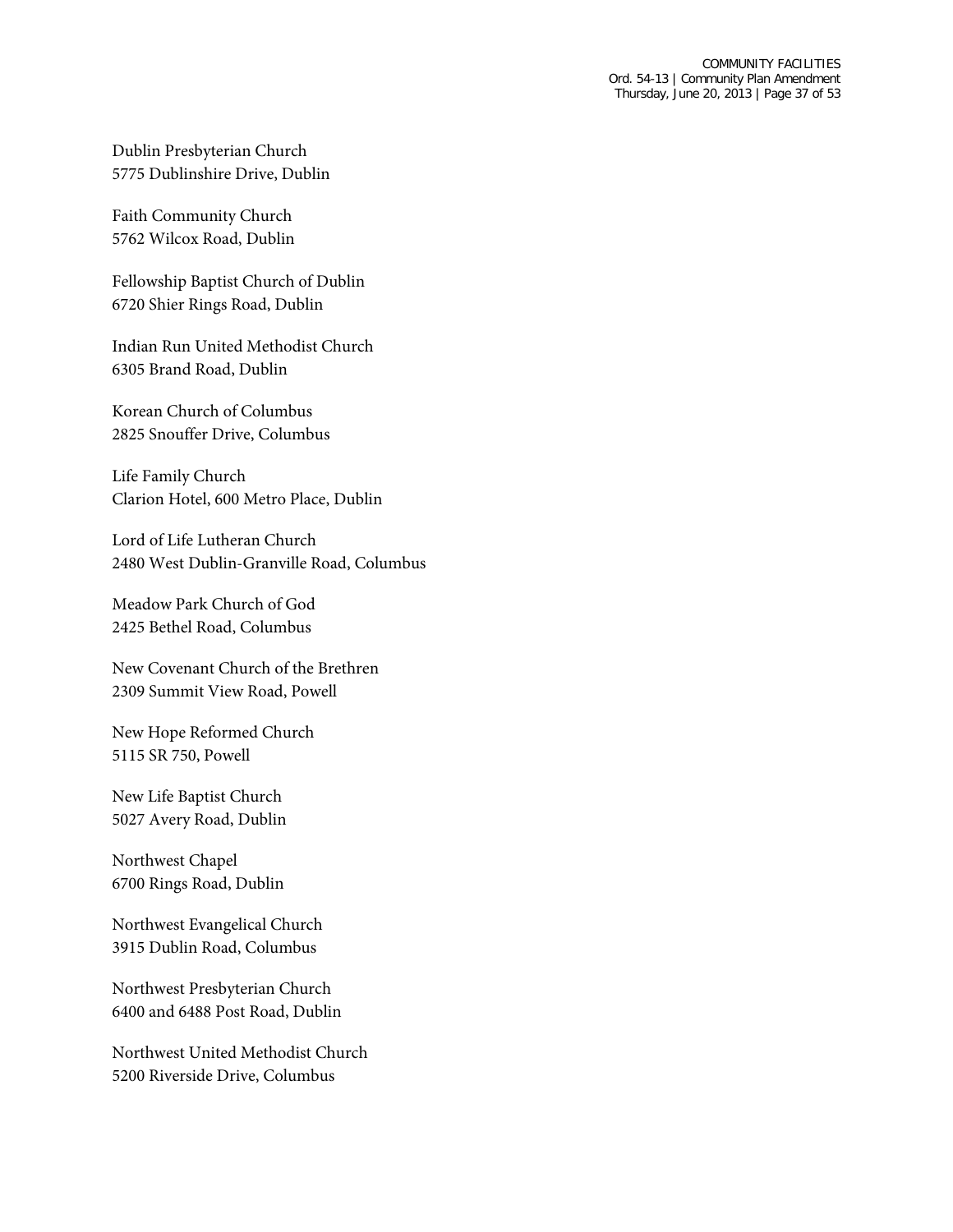Prince of Peace Lutheran Church 5475 Brand Road, Dublin

Radiant Life Church 7055 Avery Road, Dublin

Sawmill Baptist Church 10635 Sawmill Road, Powell

Sawmill Covenant Church 8794 Big Bear Avenue, Powell

Smoky Row Brethren Church 7260 Smoky Row Boulevard, Columbus

St. Andrew Christian Church 1985 Swansford Drive, Dublin

St. Bredan Catholic Church 4475 Dublin Road, Hilliard

St. Brigid of Kildare Catholic Church 7179 Avery Road, Dublin

St. Joan of Arc Catholic Church 10700 Liberty Avenue, Powell

St. John's Lutheran Church 6135 Rings Road, Dublin

St. Patrick's Episcopal Church 7121 Muirfield Drive, Dublin

St. Peter's Catholic Church 6899 Smoky Row Road, Columbus

Vineyard Christian Fellowship 5400 Avery Road, Dublin

Vineyard Columbus 6561 Dublin Center Drive, Dublin

Vista Community Church offices: 20 North Street, Dublin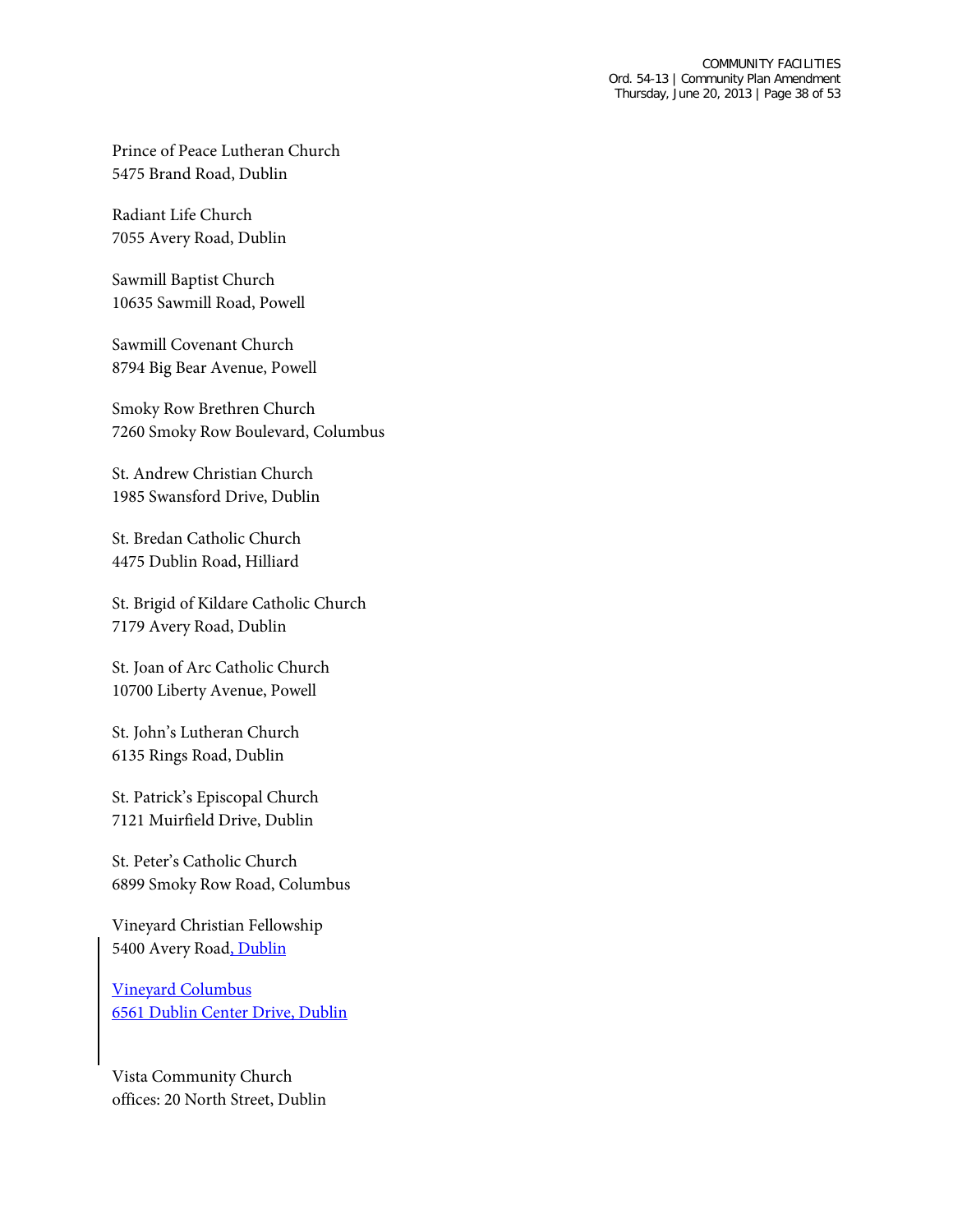# **B. Projections**

Religious institutions and other civic uses are needed for every community and are an important social and quality of life factor. While Dublin has many religious institutions of varying denominations, a growing population will require planning for how additional services can be provided in the future. The growing size of religious places of worship also necessitates balancing the needs of religious institutions and residential neighborhoods.

# VIII**.** CEMETERIES

# **A. Existing Conditions**

In 2005, the City of Dublin published "*The Cemeteries of Dublin, Ohio: History in Stone*," creating the first known compilation of cemetery information about the Dublin area. The *Citycity* has many historic cemeteries and burial grounds of record, as well as other unmarked locations that are known to exist but are not officially catalogued.

### *Active Cemeteries*

### *Dublin Cemetery*.

This historic 12.16-acre facility is located on the south side of West Bridge Street, just west of Historic Dublin. With frontage on Monterey Drive, the facility contains 4,786 total sites with 204 burial plots still available.. The cemetery and vaults are listed on the National Register of Historic Places and the cemetery is the site of Dublin's Killed In Action Memorial.

### *Other Historic Cemeteries*

*Ferris Cemetery.* Located on the east side of Riverside Drive, south of Bright Road, the cemetery includes mostly unmarked graves across from the Gelpi Mansion that date back to 1848. The cemetery was surveyed as part of the Works Progress Administration and 112 burial plots were identified; however, the exact size isother plots may not knownbe identified.

*Houchard Road Cemetery.* Located along the west side of Houchard Road, the unmarked cemetery is reported by local residents to be approximately midway between Post Road and Rings Road; however the exact location is not known.

*Indian Run Cemetery.* This 0.55-acre historic cemetery is located on the west side of North High Street, north of the Dublin Library. The cemetery dates back to 1816, but information about the number of burial plots is not available. The cemetery is adjacent to the future Dublin Veteran's Memorial siteVeterans Park.

*Maroa Wilcox Grave.* This site is located on the west side of Wilcox Road, east of Norn Street, and contains a grave marker.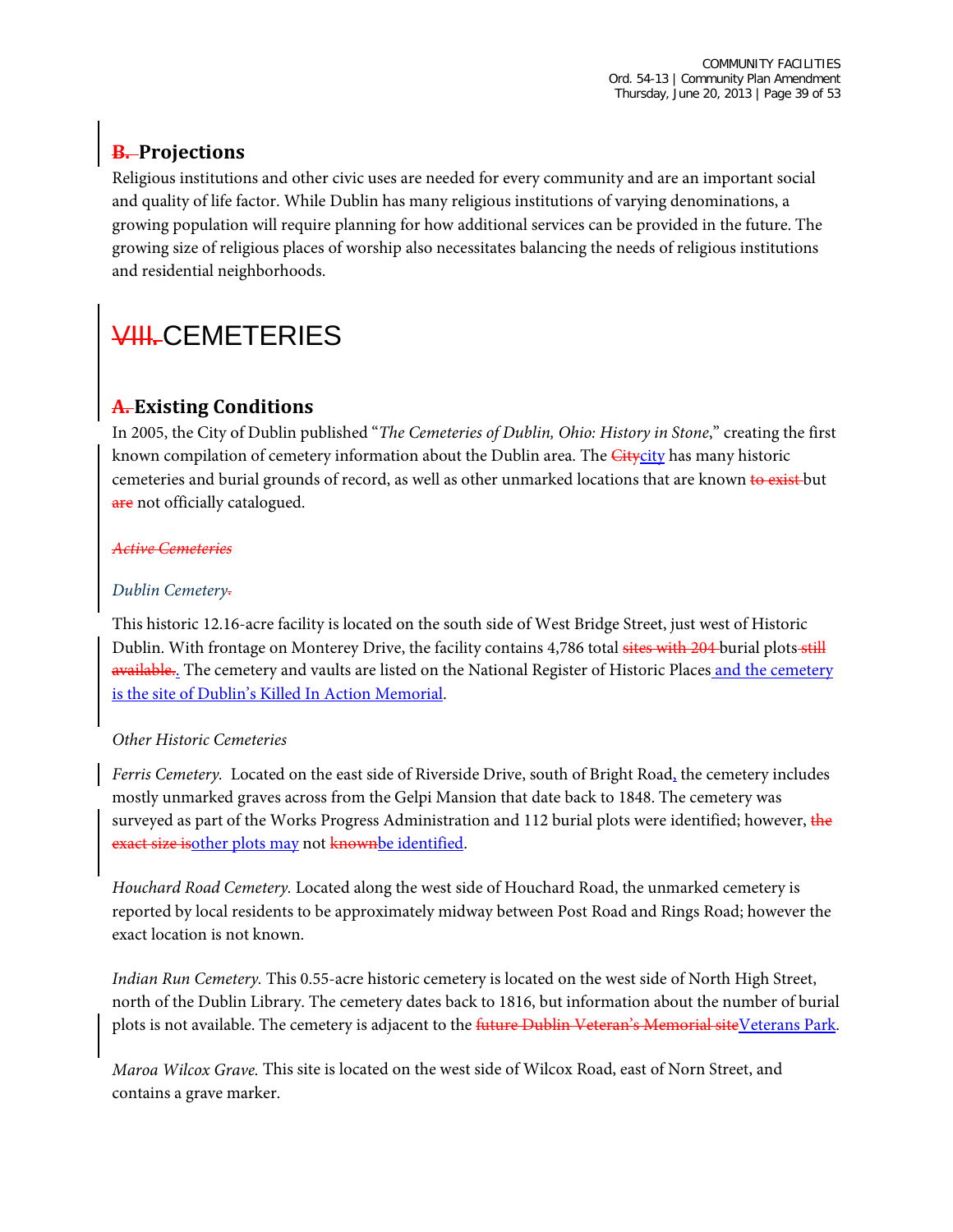*Mitchell Cemetery.* Located north of I-270 on the west side of Dublin Road, this site dates back to 1823 and was named after Dublin pioneer Charles Mitchell. Located near the Cardinal Health World Headquarters, it contains 21 headstones with 23 burial sites.

*Mt. Zion Cemetery.* This 1.5-acre cemetery is located on the east side of Kinross Road, just north of Memorial Drive. It contains 30 historical grave sites of Civil War veterans.

*Ring's Cemetery.* This one-acre cemetery with 57 burial plots is located on the west side of Cosgray Road, just north of Hayden Run Road. It was dedicated by Washington Township in 1990 to the early pioneers of the area.

*St. John's Lutheran Cemetery.* This 0.5-acre site is located on the east side of Avery Road approximately 1,000 feet south of Shier Rings Road. The cemetery includes 56 burial plots.

*Sandy Corners Cemetery.* The 0.43-acre site is located on the south side of Rings Road adjacent to the St. John's Lutheran Church and includes 65 burial plots.

## **B. Projections**

Despite Dublin's size, the CityThe city has a limited capacity for burial services. The Dublin Cemetery within Historic Dublin is the City's only non-denominational cemetery. Operated by the City of Dublin, the cemetery is listed on the National Register of Historic Places and is quickly nearing its capacity. The cemetery is expected to be at capacity within the next four years. As Dublin grows, the long-term needs of the Cityresidents will be substantially greater, and significant policy direction must be taken is required to address whether the City will continue to offer this particular service for Dublin's residents.

#### **C. Objectives And Strategies**

#### **(Cemeteries)**

### Objective 1: Explore options for the provision of cemeteries as a valued public service for Dublin's residents.

Typically, cemetery services are provided to the public through the private sector and religious institutions. The City of Dublin has the unique opportunity to provide this service with the Dublin Cemetery, which is nearing capacity. The City has considered acquiring additional property along Monterey Drive to potentially expand this use. While the expansion of the existing Dublin Cemetery is an option, available land is limited and the land cost in this area may be too high to obtain significant return on this investment. Given the commercial frontage along Bridge Street and Dublin's future needs for additional cemetery space, alternative locations and resources should be explored.

A. *Consider New Cemetery Locations…* for potential land acquisition to address the longer-term needs of Dublin residents.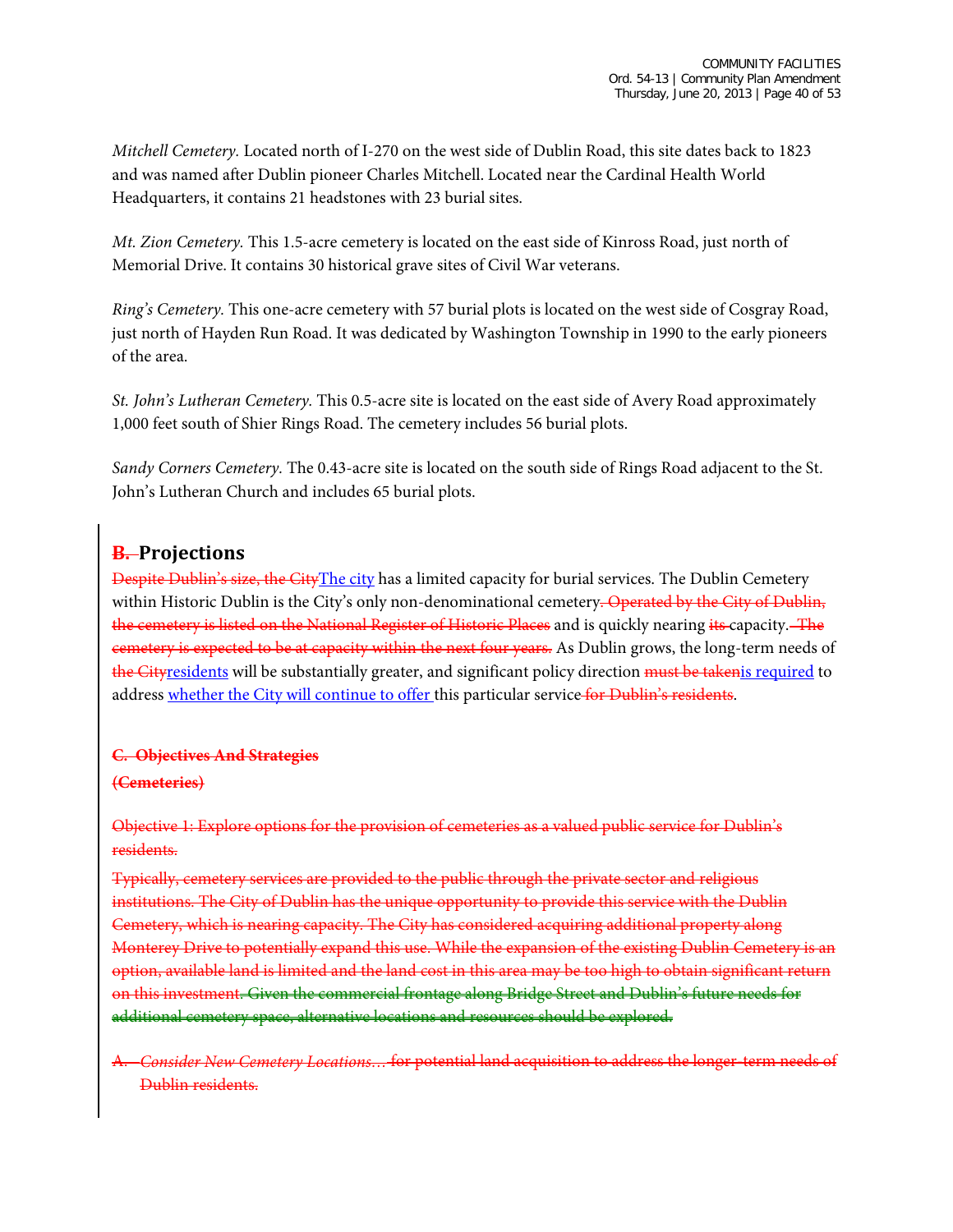- B. *Explore Alternative Management Options…* within the private sector and religious institutions to provide alternative resources and cemetery operation
- C. *Consider Burial Alternatives…* to traditional burials, such as columbariums or vaults in an effort to maximize public land and resources.

# IX.HEALTH AND HUMAN AND HEALTH-RELATED **SERVICES**

## **A. Existing Conditions**

Human service programs and medical services are planned for and are offered by several organizations that include the City of Dublin's Recreation Services, City of Dublin Office of Volunteer ServicesResources, Dublin Counseling Center, Dublin Youth Athletics, Dublin Soccer League, Ohio Wildlife Center, Dublin Historical Society and the the Franklin County Board of Health, and the Dublin Food Pantry. Healthcare services to the community are provided by a broad range of medical and urgent care facilities throughout Dublin and the surrounding area; this will soon include the Dublin Methodist Hospital, which is planned to open in 2008.

The Dublin Recreation Services produces an extensive and well-designed seasonal program of activities. Parks and Recreation recreation activities have fostered connections among various community groups such as schools, arts organizations, City government, youth sports organizations, etc. Although the Dublin Community Recreation Center (DCRC) is the primary facility used for activities and programs, school facilities continue to be heavily used for recreational programming. With the opening of the DCRC in 1996, space for recreational activities has been significantly enhanced; however, someSome types of programming and activity space will could become limited as the population increases.

Many of the youth and teen camps offered by Recreation Services are geared toward serving the needs of children with working parents, especially during the summer and holidays. Efforts to develop additional opportunities and accommodations for individuals with special needs are a high priority. Specific activities and camps have been developed to provide recreation-based childcare needs that private providers cannot accommodate. Services to the senior population have also been greatly enhanced by the DCRC by providing a central gathering space and activities for seniors within the community.

The City's Office of Volunteer ServicesResources provides varied opportunities for residents and corporate citizens of all ages to be engaged in local government. Each year more than  $2,7003,000$  volunteers give more than 30,000 hours of time to City programs and services. This network of talented and generous people supports numerous functions throughout the City's operations and is a valued resource to Dublin for recreational, educational, environmental and health/safety purposes, in advisory capacities, in times of need and for relationship-building throughout the community.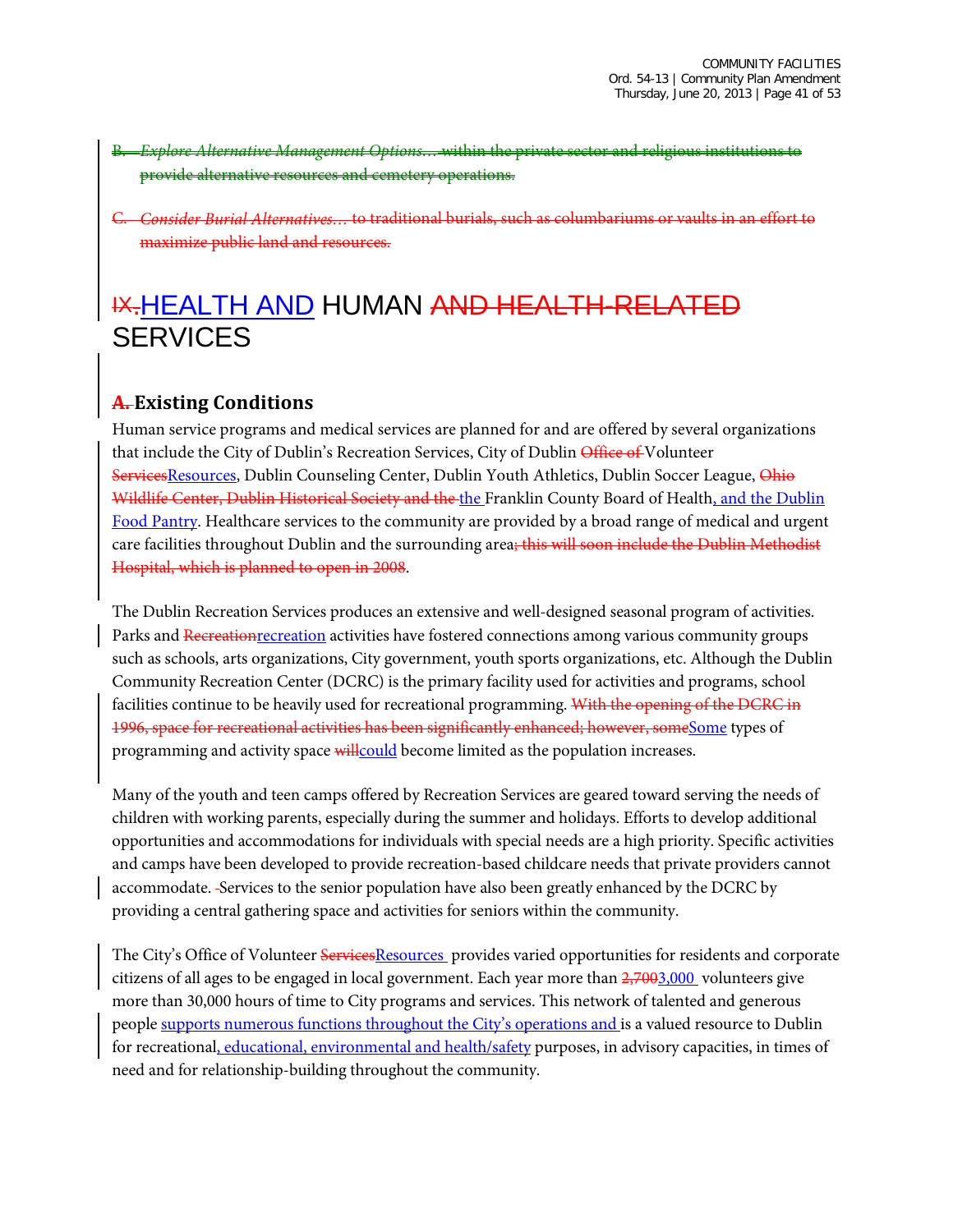The Dublin Counseling Center is a community-based mental health and substance abuse counseling center serving all age groups. The Center is a not-for-profit organization and receives funding from the Franklin County Alcohol, Drug Addiction and Mental Health Services Board; private payers; insurance providers and the City of Dublin. Annually, the Center services approximately 800 to 1,000 clients, most of whom reside in the Dublin School District.

Dublin Youth Athletics (DYA) is a non-profit organization that fosters youth athletics and is in high demand.. The programs include a baseball/T-ball league that serves 2,500 children from age five through high school. A traveling competitive league is available to children ages nine to 14. The basketball program is recreational and competitive, serving over 1,500 children from third grade through high school. The DYA offers a golf program for approximately 100 children from grades 4 through 12. The organization also offers lacrosse for grades 1 through 6 and volleyball for grades 3 through 12. Each of these programs is in high demand.

The Dublin Soccer League (DSL) is a non-profit youth soccer organization with more than 3,000 participants. DSL is recognized as the primary contracted provider of recreational soccer to the community by offering league opportunities within the *Citycity*. The organization's services are complemented by supplemental provider agreements with the Middle Tier Soccer Organization, a group that offers a higher level of competition (without exclusive tryouts) with games and tournaments in the Central Ohio region. The select soccer organizations (Ohio Football Club and Ohio Premier) offer the highest level of competitive soccer opportunities. Participation is subject to tryouts and competition is held over a wide area.

The Franklin County Board of Health's primary mission is the promotion, regulation and procurement of the public health and safety. Located on East Broad Street in Columbus, the Board provides services to the community in two primary categories: (1) environmental health service and (2) nursing and rehabilitation. Dublin maintains a contract for service so that services provided by the Board of Health are available to Dublin residents.

The Ohio Wildlife Center (OWC) is a non-profit organization founded in 1984 to promote and enhance public awareness and appreciation of Ohio's native wildlife through community education, wildlife rehabilitation and wildlife health studies. The OWC is primarily a volunteer-driven organization that includes offices in the Dublin area on Billingsley Road near Sawmill Road and Cook Road in Delaware County.

The Dublin Historical Society is a non-profit, tax-exempt organization dedicated to maintaining and preserving Dublin's history. The Society has many important goals that include protecting Dublin's heritage, collecting and preserving Dublin's historic records and documents, preserving architectural landmarks and providing access to Dublin's historic collection. To these ends, the Society has preserved, improved and furnished the Fletcher Coffman Homestead in Coffman Park as a museum to the history of the Dublin area and its rural heritage. Tours of the homestead are available to the general public through the Society.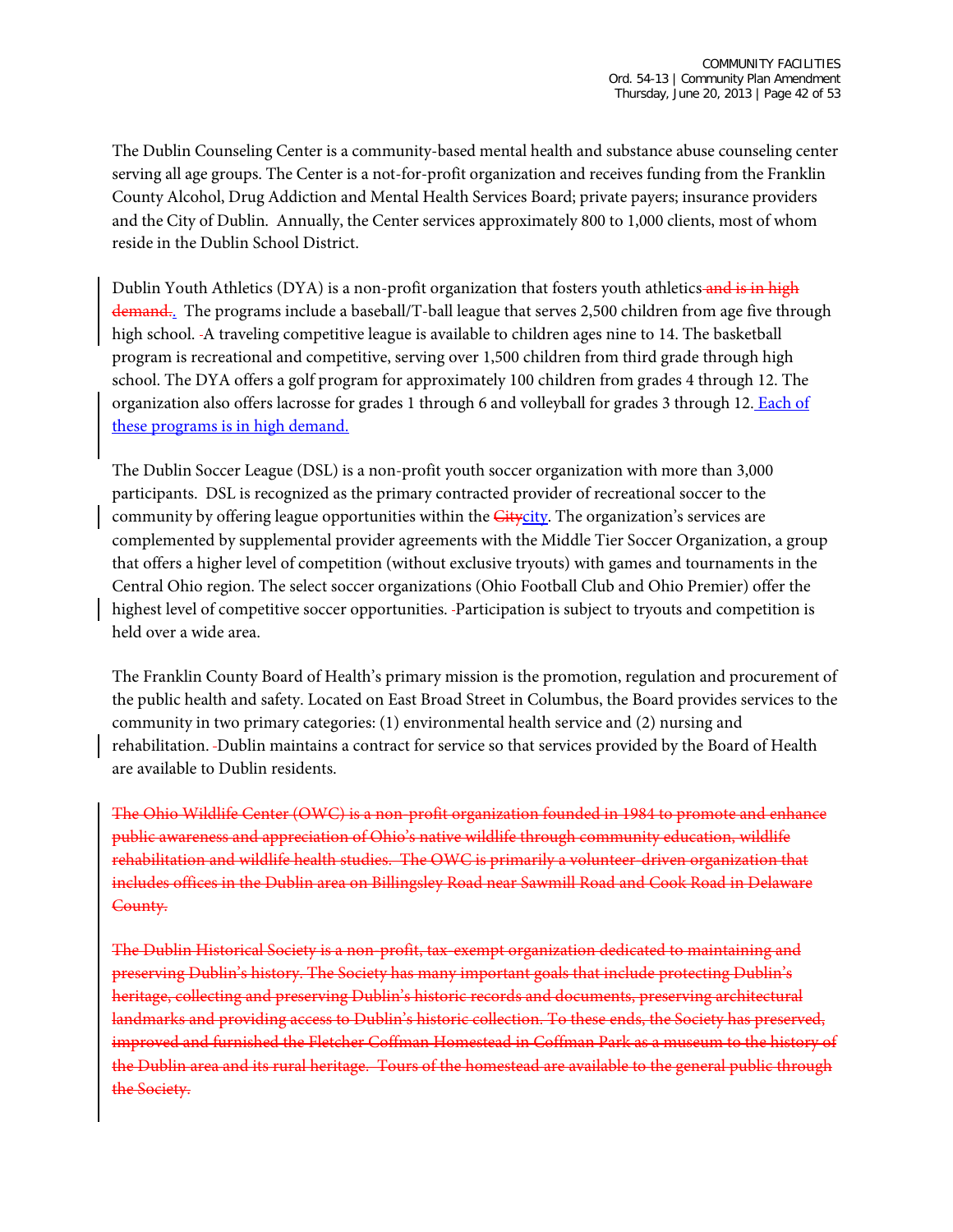The Dublin Food Pantry, located at 81 West Bridge Street, in the ground level of the Dublin Community Church has served the Dublin Community for numerous years and in 2012 became a 501(C)3 and established its first community-based Board of Trustees. The Dublin Food Pantry provides for the growing needs of the hungry by collecting and distributing food, and educating the community about hunger. In 2011, the Pantry served more than 2,400 adults, children and seniors, distributing more than 290,000 pounds of groceries.

For health-related services, the Dublin area provides a broad range of medical, dental and specialty treatment facilities. The flagship of the *City'scity's* healthcare treatment facilities is the Dublin Methodist Hospital. Located at 7500 Hospital Drive, the 300320,000-square-foot facility, opened in January 2008, and provides a broad range of convenient hospital services. The facility includes a 24-hour full-service emergency department, outpatient and inpatient surgery teams, as well as women's health and inpatient medical services. Dublin Methodist will include Hospital includes 94 patient beds with the potential for expansions to a 300-bed facility and parking structure. As For a growing city, the hospital's completion is a crowning achievement that significantly improves health care access for residents, particularly in emergency situations in a setting that focuses on establishing a quality environment for patients. **In** addition to the new hospital, urgent care facilities have and will continue to provide valuable treatment and safety services to Dublin's residents.

B. In addition to the new hospital, a number of health-related facilities have developed, or are planned to address future needs, including the expansion of the Nationwide Children's Hospital facilities; Dublin Springs Hospital, which provides mental health services; a variety of private skilled nursing, rehabilitation and Alzheimer care facilities; and the future location of the Ohio University extension of the College of Osteopathic Medicine in the West Innovation District.

## **Projections**

As the Citycity grows in size and population, there will be additional need for organizations and groups to provide human services and medical treatment for residents that will vary depending upon the mission or goal of the organization. Services should also be evaluated to meet the changing needs of the community as the city's demographic profile changes. Just as important is the need to create awareness of available services as high quality programs are often under-utilized. In the future, the City and private organizations should work to coordinate efforts to inform and educate the community. Good wayfinding and easy access to services are an important component to ensuring a high quality of life for Dublin's residents.

### C. **Objectives and Strategies**

(Health and Human-Related Services (Community Facilities)

Objective 1: Use the Community Plan text and maps as a policy guide for community facility decisions.

The Community Plan is meant to be a general resource document for public officials, interested citizens and other decision makers. A variety of facility studies have been commissioned to forecast the future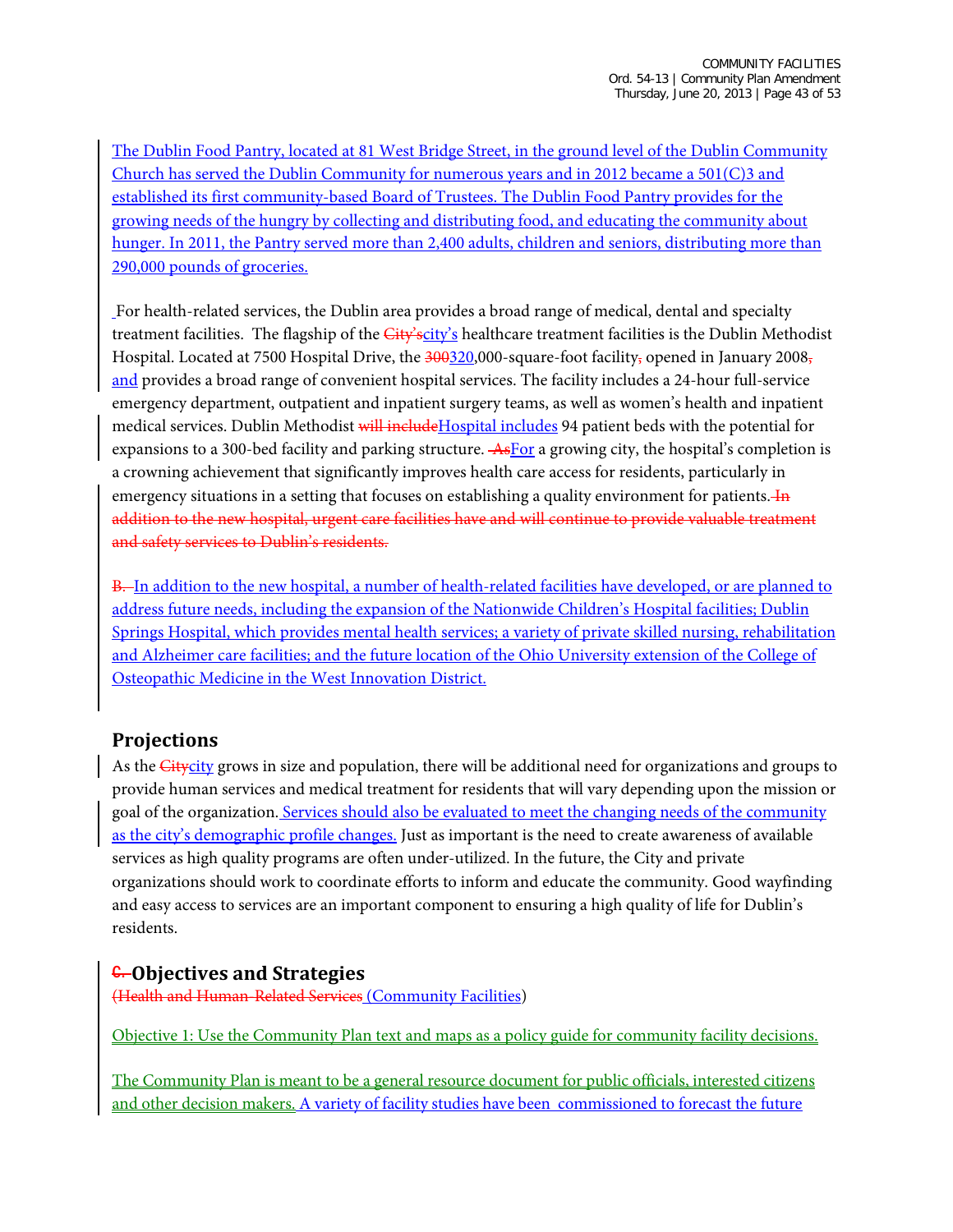needs of municipal, fire and school facilities and their respective sizes and to ensure the City of Dublin provides quality facilities that meet the needs of a growing municipality. Reflecting significant input from the community, the Plan provides useful insight about future expectations and plans for additional community facilities.

A. *Use Plan Recommendations…* to guide future decision-making based on public input and technical study.

B. *Publicize Plan Recommendations…* and provide information to individuals seeking information about City policies on community facilities. Residents and developers should have a level of confidence and certainty as to the City's expectations.

C. *Undertake Facility Master Plans…* as needed, to look at specific facilities in more detail and ensure that future municipal buildings will meet the needs of a growing and changing community.

Objective 2: Provide needed facilities to serve the population and to promote a high quality of life. The provision of basic health, safety and welfare services are essential, including reasonable access to health care, educational opportunities, recreation activities, police and fire protection, libraries and postal services. These services will ensure a safe and well-maintained community with amenities and a quality of life that adheres to Dublin's standard of excellence.

- A. *Establish Service Areas…* for various community facilities to facilitate enhanced accessibility for residents and greater levels of service for the community.
- B. *Ensure Adequate Funding…* to provide a high quality of municipal services for Dublin's residents in a timely and efficient manner.
- C. *Identify Desirable Sites…* for facilities in advance of surrounding development to ensure that municipal buildings and facilities can be established in suitable locations that will best serve the future needs of the community.
- D. *Use Relevant Master Plans…* to ensure that the placement and construction of facilities is adequately coordinated and planned in a manner that will ensure future needs are met.
- E. *Reevaluate Existing Facilities…* functionally and spatially to ensure that public facilities meet the intended need.
- F. *Acknowledge Population Changes…* and ensure that Dublin's facilities and programs reflect changing demographics and needs as the City's population ages.

Objective 3: Create community focal points within parks and community facilities.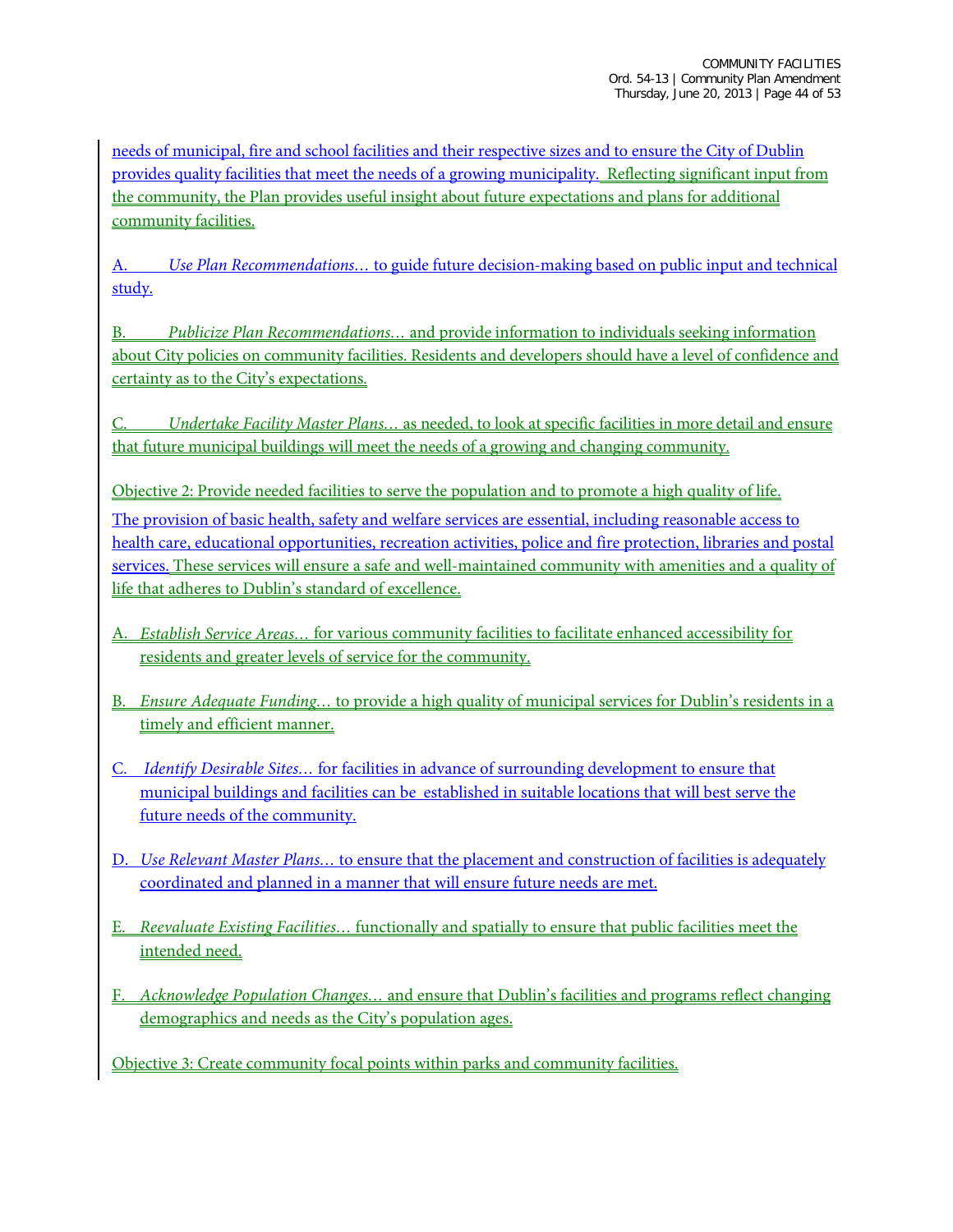Creating well-designed public places reinforces Dublin's sense of place. Civic spaces and buildings provide valuable, common locations for gathering and communication that help enhance a sense of identity and attachment to the community. Coordination with other agencies such as schools, libraries and post offices should be fostered to create an emphasis on the civic realm and the development of valued activity centers as civic focal points.

- A. *Identify Visible Locations…* throughout Dublin where important civic architecture, art and other focal points can be placed.
- B. *Conduct Facilities Master Planning…* to look at specific facilities in more detail and ensure that future parks and facilities will meet the needs of a growing and changing community.
- C. *Coordinate with Other Agencies…* to better understand location and service needs and how the City can cooperatively work with organizations and agencies to provide more efficient and improved service to Dublin's residents.
- D. *Create Quality Public Spaces…* throughout the community that are designed to facilitate congregation and conversation.
- E. *Analyze Community Gathering Places…* to identify greater programming and activity opportunities in a manner that promotes enhanced usage of existing and future facilities.
- F. *Follow the adopted Parks and Recreation Plan…* to ensure appropriately integrated community facilities into the City's park and open space system. Monitor applicable recommendations and associated implementation efforts and amend the plan as necessary.

Objective 4: Provide the focus for public uses and community facilities within logical, consolidated locations.

Public facilities must be designed and located to provide maximum availability and use for residents. When public buildings are not conveniently located and highly visible, residents may find it difficult to clearly identify and interact with government. Some existing Dublin facilities are not easily recognizable. The co-location of a variety of public uses can provide better service to the public and improve wayfinding to public uses. Community facilities should be consolidated where possible to foster convenient living, to minimize traffic congestion, to strengthen neighborhoods, and to create public gathering places.

- A. *Carefully Site Civic Uses…* in prominent locations with easy access for the greatest number of residents and that will provide sufficient acreage to develop consolidated public facilities.
- B. *Use Memorable Architecture…* to highlight and draw attention to public buildings and uses.
- C. *Consider Partnerships…* between organizations and affected agencies to co-locate public facilities in a manner that provides greater service, efficiency and access for the general public.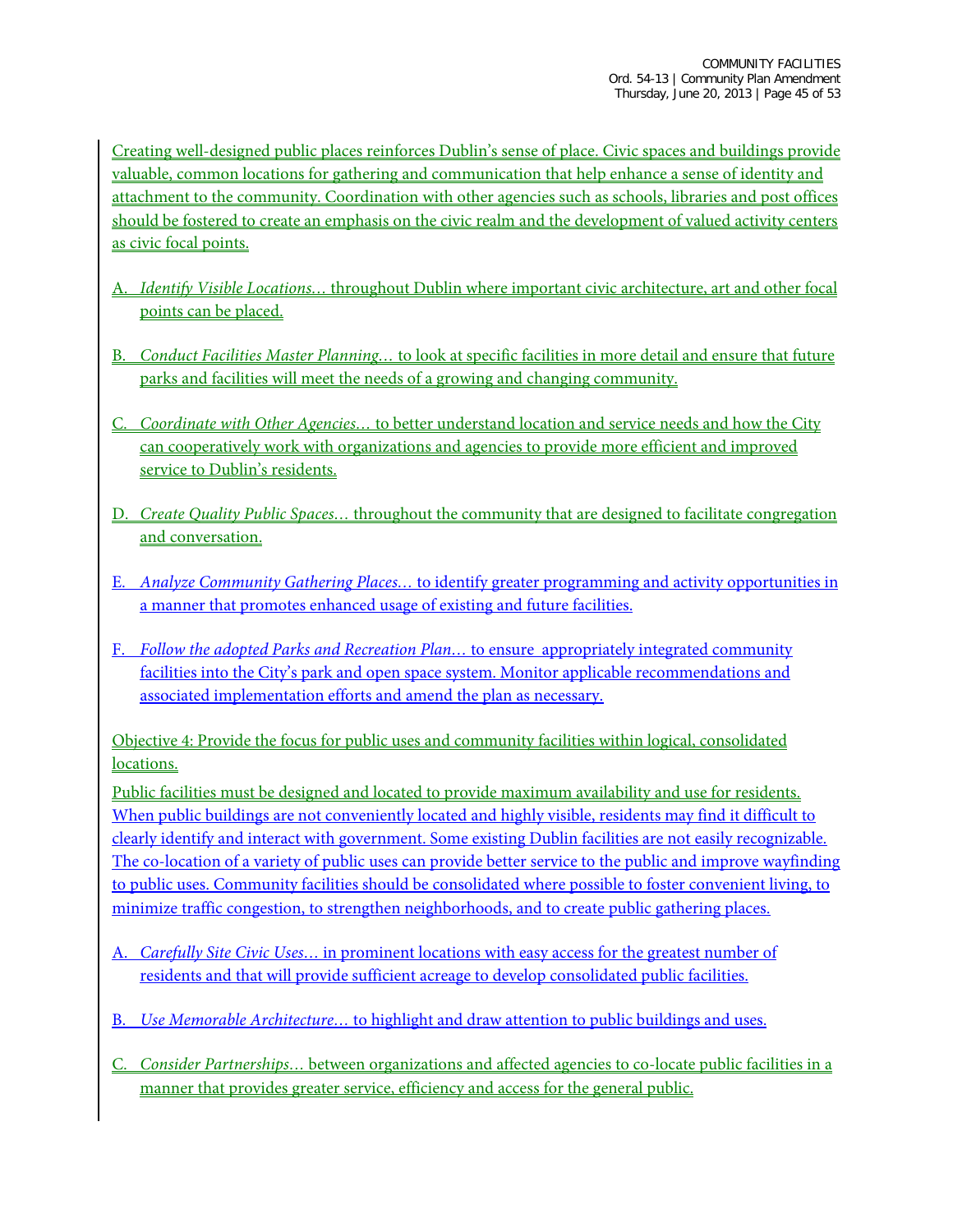D. *Incorporate Civic Uses…* into mixed use development in important locations to facilitate pedestrian traffic and to encourage private development and/or reinvestment in surrounding areas.

Objective 5: Maintain and enhance a civic presence in Historic Dublin.

Traditional downtowns are often noted for a variety of civic uses that create the foundation of the business district. Civic uses often include post offices, city halls, libraries, public information sources and religious institutions, among others. While the Dublin Convention and Visitor's Bureau and the Dublin Chamber of Commerce are located within the Historic District, their relative locations provide little synergy; more prominent uses should be established within the District. Historic Dublin is an important element of the City's identity, and the incorporation of important civic uses can encourage greater pedestrian activity and economic vitality for the area. The implementation of civic uses and spaces should be considered as a valuable tool to encourage future development in concert with historic preservation efforts.

- A. *Establish a Desired Civic Presence…* for Historic Dublin that will provide future direction and clear expectations as a consistent planning tool for both the public and private sector.
- B. *Integrate Civic Spaces…* of various sizes throughout Historic Dublin that can meet a variety of programming needs, from formal public gathering places to informal open spaces.
- C. *Identify Key Locations…* to provide for the integration of public uses within the Historic District in a manner that can facilitate economic development and visibility for residents and visitors. Explore opportunities for public-private partnerships and co-location of civic and commercial uses.
- D. *Increase Social Events…* and special activities to increase pedestrian activity and awareness of Historic Dublin as a community focal point.
- E. *Prioritize and Implement Recommendations…* from the Bridge Street District Area Plan to integrate civic uses in the Historic Dublin area where opportunities arise.

Objective 6: Provide a variety of recreational and open space facilities for all residents. Parks and recreation facilities within Dublin should serve all age groups and demographics within the City. Municipal facilities should provide amenities for all populations with differing abilities, from special needs to the average resident and the serious athlete. Throughout Dublin existing levels of service should be maintained for every facility and a sufficient mix of neighborhood, community and regional parks and open spaces should be included.

- A. *Provide a Balance…* of park spaces and natural areas to meet the recreational needs of Dublin's residents and ensure that all neighborhoods are within close proximity to both types of park spaces.
- B. *Establish Park Development Policies…* that include prioritization, funding and timing.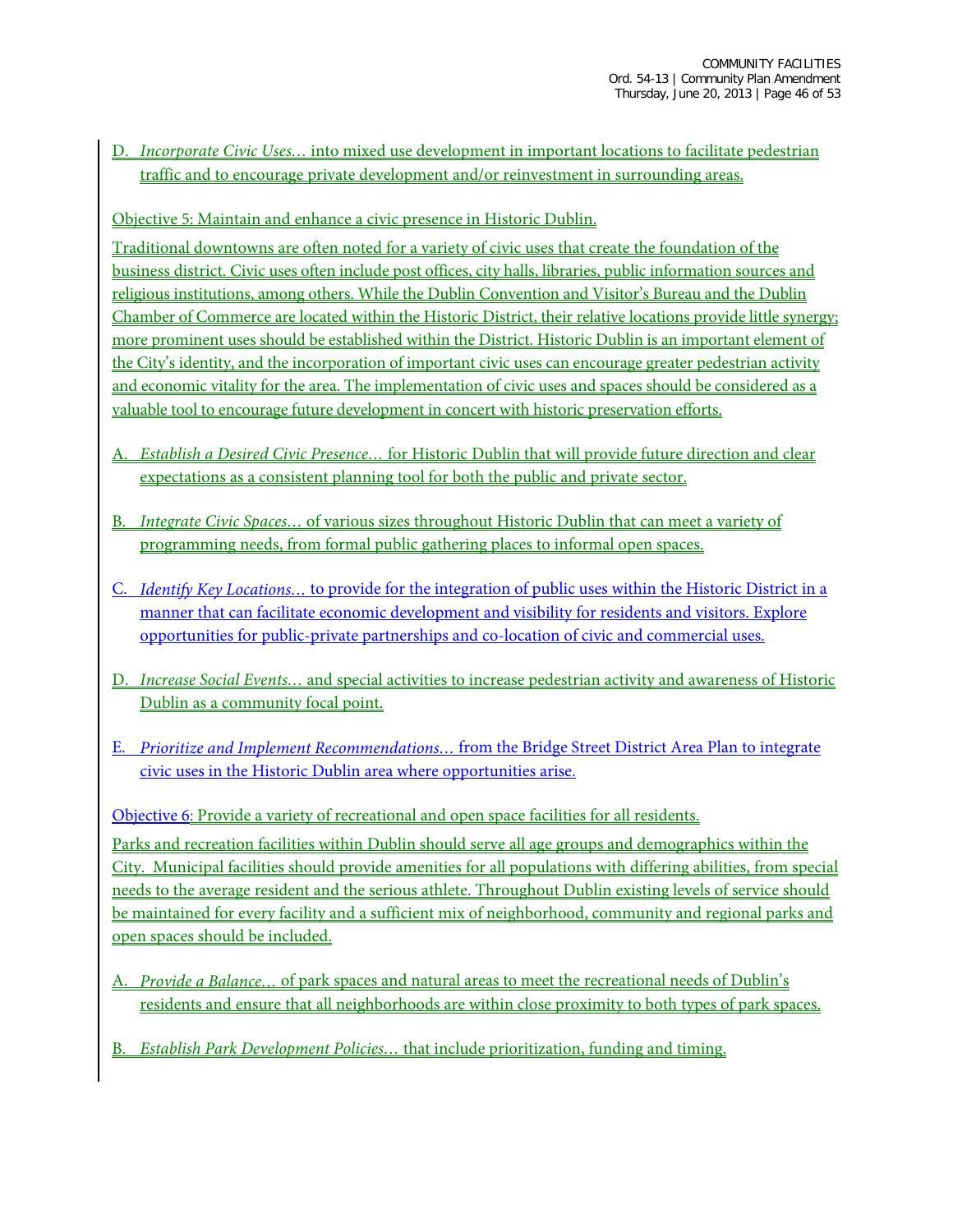- C. *Require Parkland Dedication…* as part of future development that meets recreational and open space objectives appropriate to different areas of the city. Monitor the effectiveness of both residential and commercial open space requirements within the Bridge Street District zoning regulations to ensure the community's vision for urban open space sand greenway connections is successfully achieved.
- D. *Work with Surrounding Jurisdictions…* to secure important park and open space areas, particularly within key growth areas such those to the northwest and southwest. Cooperation should be utilized to link major parks and greenway corridors between jurisdictions for the regional benefit of all.
- E. *Emphasize Scioto River Access…* by extending existing open space corridors, maximizing access points and increasing pedestrian systems.
- F. *Provide Adequate Recreation Facilities…* to accommodate future needs of the community and its various demographic segments by implementing adopted parks and recreation master plans.
- G. *Implement Applicable Plans…* and studies that outline key park spaces and types of facilities, such as the *Parks and Recreation Master Plan*.
- H. *Update the Parks and Recreation Master Plan. . .* to incorporate urban open space types planned within the Bridge Street District and to provide additional guidance for key greenway connections and public open space locations.

Objective 7: Provide clear connections to and through the open space/park system and other community facilities.

Open space is an important amenity to the Community, and providing functional and visual linkages between various neighborhood and community facilities should be emphasized. Improving connections through clearly linked bike paths and pedestrian trails, as well as through greenways and stream corridors is important for quality of life and pedestrian access. Rural and urban development should be linked from Dublin's core to areas along the periphery. Community facilities should be connected to reinforce a sense of community ownership and identity. Natural resources should also be adequately protected and integrated into the greenway system.

- A. *Create Partnerships…* with other agencies such as the local school districts to improve access and to identify safe and logical connections between facilities for pedestrians.
- B. *Use Quality Design and Site Planning…* to provide appropriate pedestrian and bike path linkages with surrounding neighborhoods for all new community facilities. Connections should be made to community and regional greenway systems.
- C. *Continue Education…* to provide information to the general public about existing path locations and facilities through the use of social media, print pieces and other public outreach tools.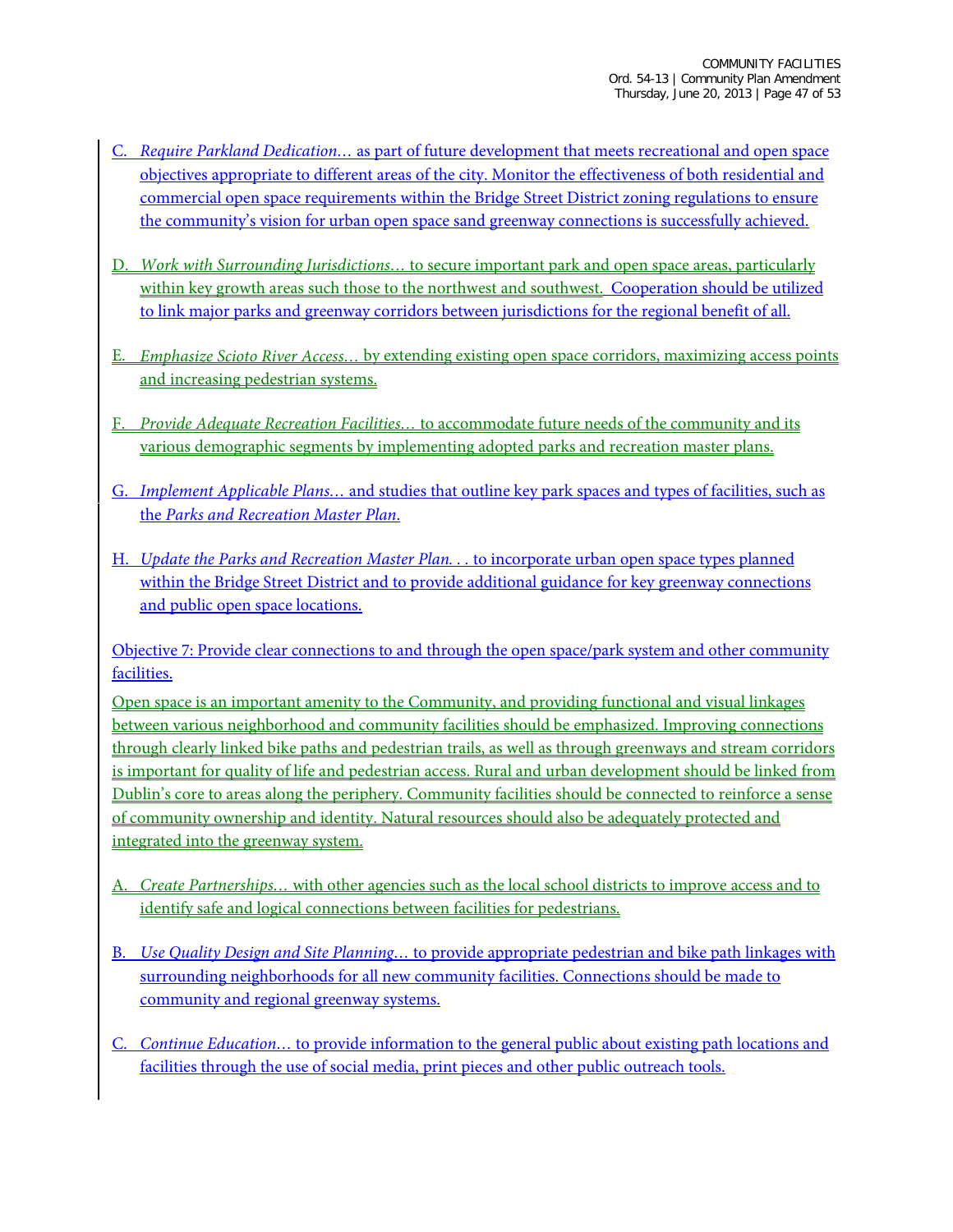- D. *Adopt and Implement Programs…* such as annual sidewalk and bike path construction plans that will retrofit existing facilities and sites to provide key linkages and connections where needed.
- E. *Implement Applicable Plans…* and studies that have identified locations for key pedestrian and bicycle linkages, such as the *Parks and Recreation Master Plan, the Bikeway Plan and the Special Area Plans within the Community*.
- F. *Ensure Easy Access…* to pedestrian and open space systems for Dublin's corporate residents. The ability to provide such amenities is a significant quality of life factor for selecting Dublin as a city of choice for businesses and residents.

Objective 8: Consider Dublin's place within the larger context and strive for regional parkland and open space connectivity.

As Dublin continues to grow and surrounding areas become developed, the ability to manage the park and open space systems within a larger context will become increasingly important. Connecting to a much larger system can provide substantial benefits and amenities to Dublin's residents. Creating opportunities for pedestrians to travel through the City and beyond will require careful planning for Dublin and surrounding jurisdictions. Access along the Hayden Run corridor, future connections to the Heritage Trail, improved access to the Glacier Ridge Metro Park, and connections to Preservation Parks system to the north are just a few key examples.

- A. *Continue Cooperative Efforts…* with other jurisdictions and organizations to coordinate development and to provide open space connectivity across municipal boundaries for the benefit of all.
- B. *Utilize the Dublin Community Plan…* as a general policy guide for open space provision, connectivity and facility provision as part of the development process.
- C. *Identify Key Locations…* for parks and recreational facilities that will also serve as greenway connections, contributing to the regional open space network and benefiting the broader community.
- D. *Utilize the Development Process…* to ensure that identified park, pedestrian and greenway corridors and connections are implemented in conjunction with development.
- E. *Encourage Conservation Design…* and other similar planning techniques to cluster homes on smaller lots and to maximize public open space, as well as to provide for greater regional connectivity between neighborhoods and jurisdictions.
- F. *Explore Additional Opportunities…* to augment the Glacier Ridge Metro Park with open space buffers and shared use path connections as part of the site design process for development on remaining vacant land adjacent to the park.

Objective 9: Provide a primary point of government contact for the public.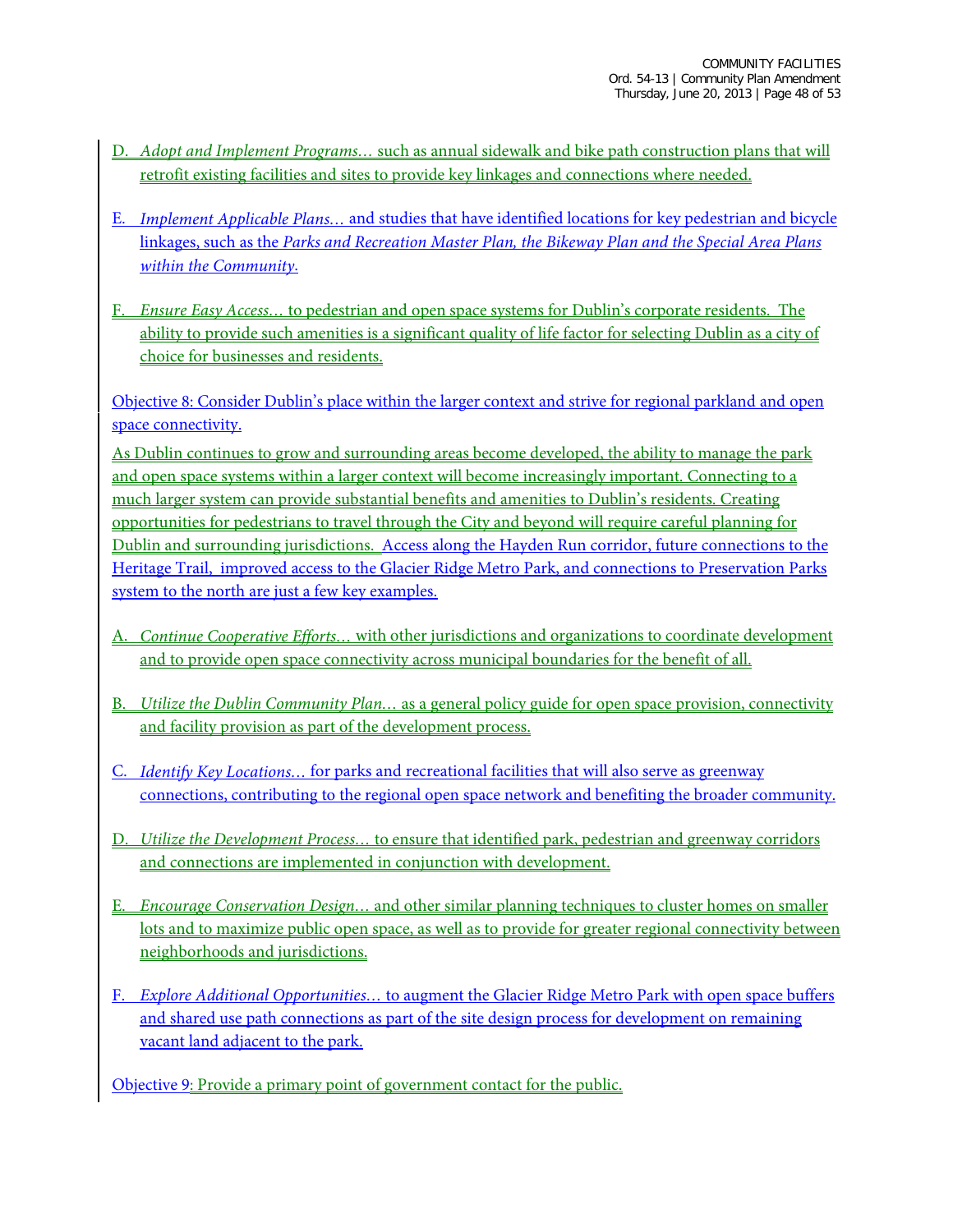Public services must be provided to Dublin's residents in an efficient and effective manner. Projected population increases and expected economic growth will affect government staffing needs and the amount of space necessary to provide expected levels of service. As a major contributor to the quality of life, Dublin's municipal government offices should be convenient and accessible while utilizing space and carrying out service functions efficiently.

- A. *Use Space Effectively…* to provide the greatest level of service from existing and future public facilities, including the combination of multiple services in one area to provide the most convenient public access and greatest benefit.
- B. *Consolidate Government Offices…* to provide the highest level of efficiency in a manner that promotes free-flowing access to government services for all residents, businesses and visitors. Improved locations and functional relationships between departments can enhance service.
- C. *Determine and Maintain a Policy Course…* that clearly establishes where and how major public buildings will be located, constructed and designed to provide the greatest benefit to the community as a whole.
- D. *Use Flexible Architecture…* that can be modified over time in a manner that can meet the changing needs of the City and its residents.
- E. *Identify Desirable Sites…* for facilities in advance of surrounding development to ensure that municipal buildings and facilities can be established in suitable locations that will best serve the future needs of the community.

Objective 10: Maintain current high levels of service to the population commensurate with available revenues and other fiscal responsibilities.

As Dublin continues to develop, the City must be fiscally responsive to residents, while providing the high quality services that have become a Dublin tradition. In order to provide the best, a balance must be struck between the services provided and the income that is generated to support the desired level of quality.

- A. *Adopt Financing Plans…* for community facilities that will accomplish the construction of future municipal facilities in a timely and efficient manner.
- B. *Implement Economic Development Practices…* and tools that will maintain Dublin's competitive edge in the region, the nation and the world in order to maintain a suitable corporate tax base that will provide for an expected level of service.
- C. *Support Local Institutions and Community Organizations*… such as the school and library districts in a fiscally responsible manner to ensure that Dublin maintains first-rate school systems, educational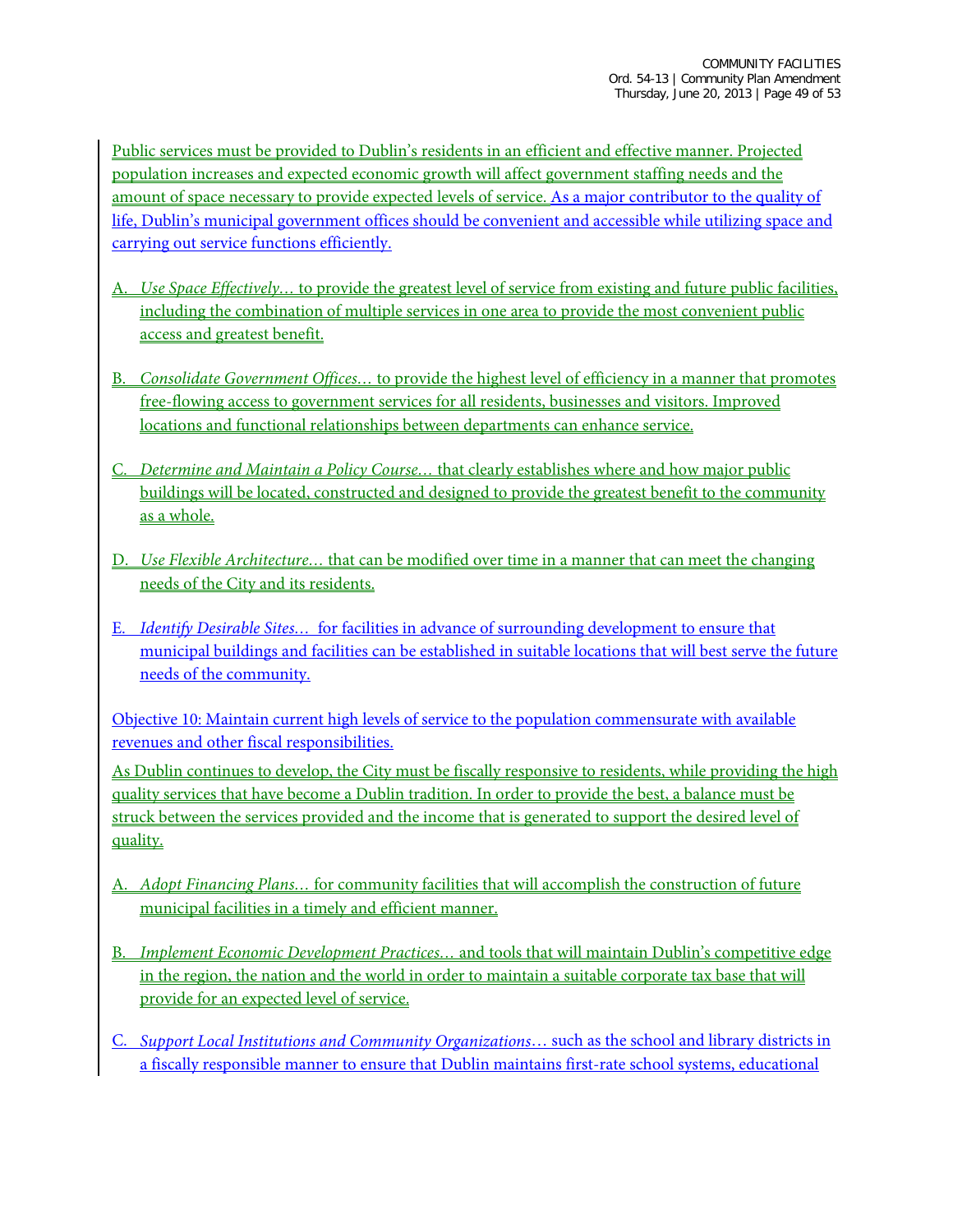facilities and other services for residents. Opportunities to implement shared service agreements and to develop consolidated facilities should be explored.

D. *Consider Private Markets…* that can be used to complement or supplement municipal services and facilities in a cost-effective manner.

Objective 11: Assist school officials to facilitate services to educate the population and foster a sense of community.

Approximately 83 percent of Dublin's current land area is located within the Dublin City School District. Although the District is the major provider of school services, much of Dublin's future growth areas lie outside the Dublin City School District boundaries. As the population grows, the City's role will be to promote and foster efficiency for all public facilities and services. The Community Plan seeks to achieve common goals, encourage shared use of facilities, promote cost-efficiencies, increase joint programming and ensure consistent levels of service and ease of administration.

- A. *Educate the Public…* about municipal and school district boundaries and the different responsibilities of both public entities.
- B. *Assist School Officials…* in the location and placement of new school facilities in neighborhoods to foster a strong sense of community, provide an appropriate blend of land uses and develop a shared use of community facilities.
- C. *Continue Neighborhood Efforts…* to work with affected school officials to locate new facilities within neighborhoods, as part of focal points and combined with other community facilities.
- D. *Foster Interaction…* between the Boards of Education and City Council, as well as between school districts in an effort to encourage greater dialogue and cooperation.

Objective 12: Provide excellence in the public education system to support the high quality of life for residents.

Both the Dublin City School District and Hilliard City School District are building excellent public school systems. A first-rate education system is a hallmark of any community's quality of life and serves as a key component to support the City's economy. Schools play an important role in attracting successful businesses, which in turn generate revenues to fund the high quality services.

- A. *Provide Municipal Support…* for a well-funded and stable public education system.
- B. *Use Education as a Key Economic Development Tool.*.. to educate businesses about Dublin's first-rate school systems and attract additional economic activity to the City.
- C. *Encourage School Partnerships…* between districts and the business community to take advantage of unique opportunities for education and training.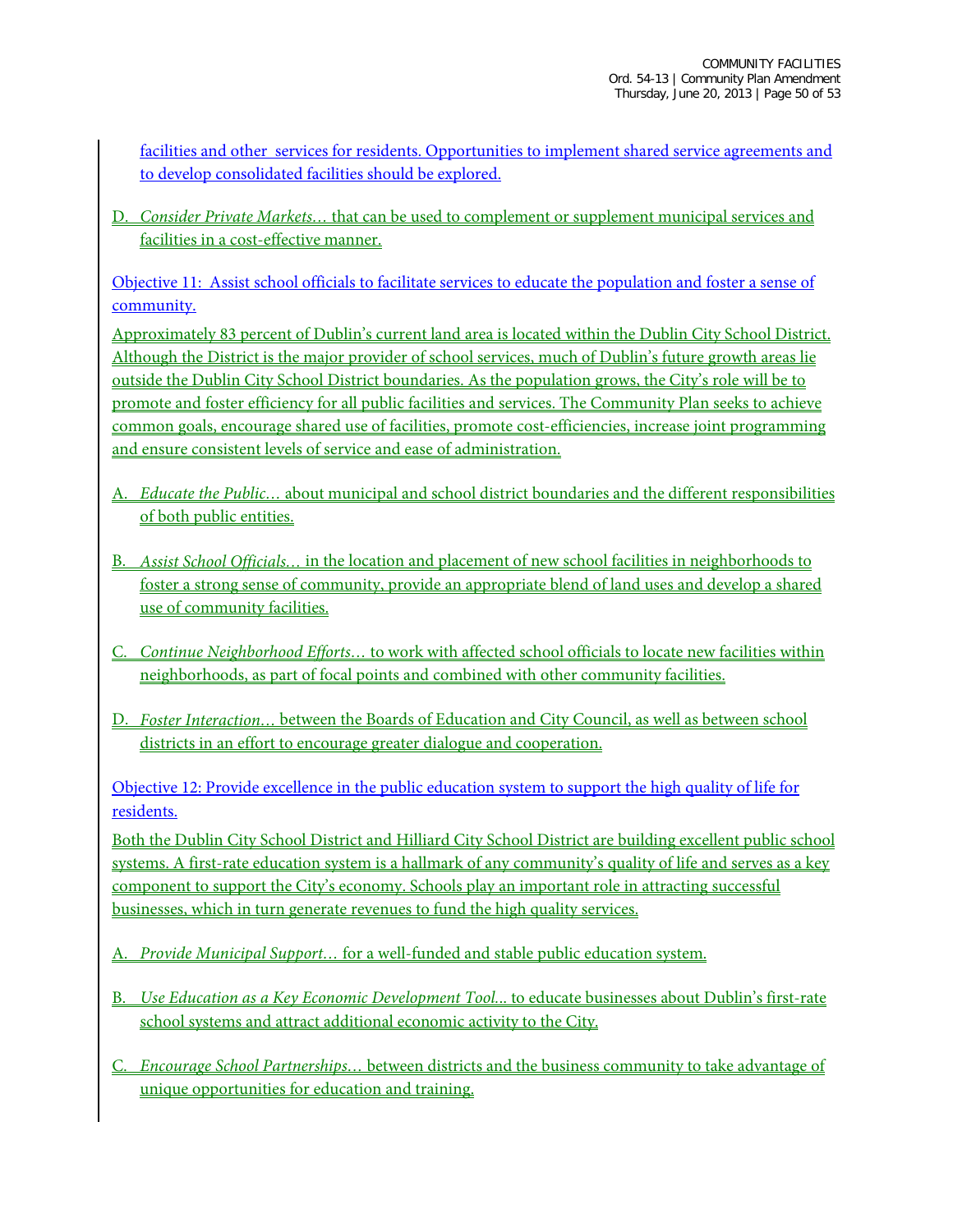D. *Promote Technology-Based Education…* as an integral part of development efforts in Dublin's business neighborhoods to create a synergy between business and area institutions, including public high schools.

Objective 13: Ensure that the Dublin Library will meet the future needs of a growing and changing population.

As Dublin's population grows, planning is essential to maintain quality services for residents. The current location in Historic Dublin provides a very scenic atmosphere, but is very removed from the remainder of the District. While the current facility could be expanded, future opportunities are present to facilitate a highly visible and accessible location that emphasizes the Dublin Library as an important civic institution. Opportunity is available for the City and library representatives to work cooperatively to create the foundation for a library that will serve Dublin far into the future.

- A. *Determine a Preferred Site…* for a future library facility that will provide greater visibility and access as an important civic use in the community.
- B. *Work Cooperatively…* with the library district to coordinate plans and efforts to better serve the Dublin community in the future.
- C. *Consider Cooperative Partnerships…* between municipalities, the library district and other strategic partners as a means to enhance service to Dublin residents. Explore opportunities to co-locate other civic and institutional uses with new library facilities.

Objective 14: Establish greater dialogue between the U.S. Postal Service and City officials to improve customer service.

Mail delivery is often a fact of life that is taken for granted, but its role as a detail in the development process is very important. Integration into the development process is necessary to ensure that the expectations and regulations of the USPS coincide with the City's design expectations for new development. In particular, mixed use projects that encourage traditional streetscapes, on-street parking and walkable environments may conflict with suburban delivery patterns and expectations. Maintaining and enhancing the level of service to Dublin residents is also important as a quality of life factor.

- A. *Encourage Flexible Delivery…* for postal service that complements walkable, pedestrian-oriented development and better serves a broad range of housing types and streetscapes that encourage onstreet parking.
- B. *Foster Clear Standards…* for the type, placement and design application of mailboxes that are mutually agreed upon by the U.S. Postal Service and City to better facilitate the development process and approval of new residential projects.
- C. *Augment Postal Services…* such as drop boxes throughout Dublin to provide for greater flexibility and service to Dublin's residents.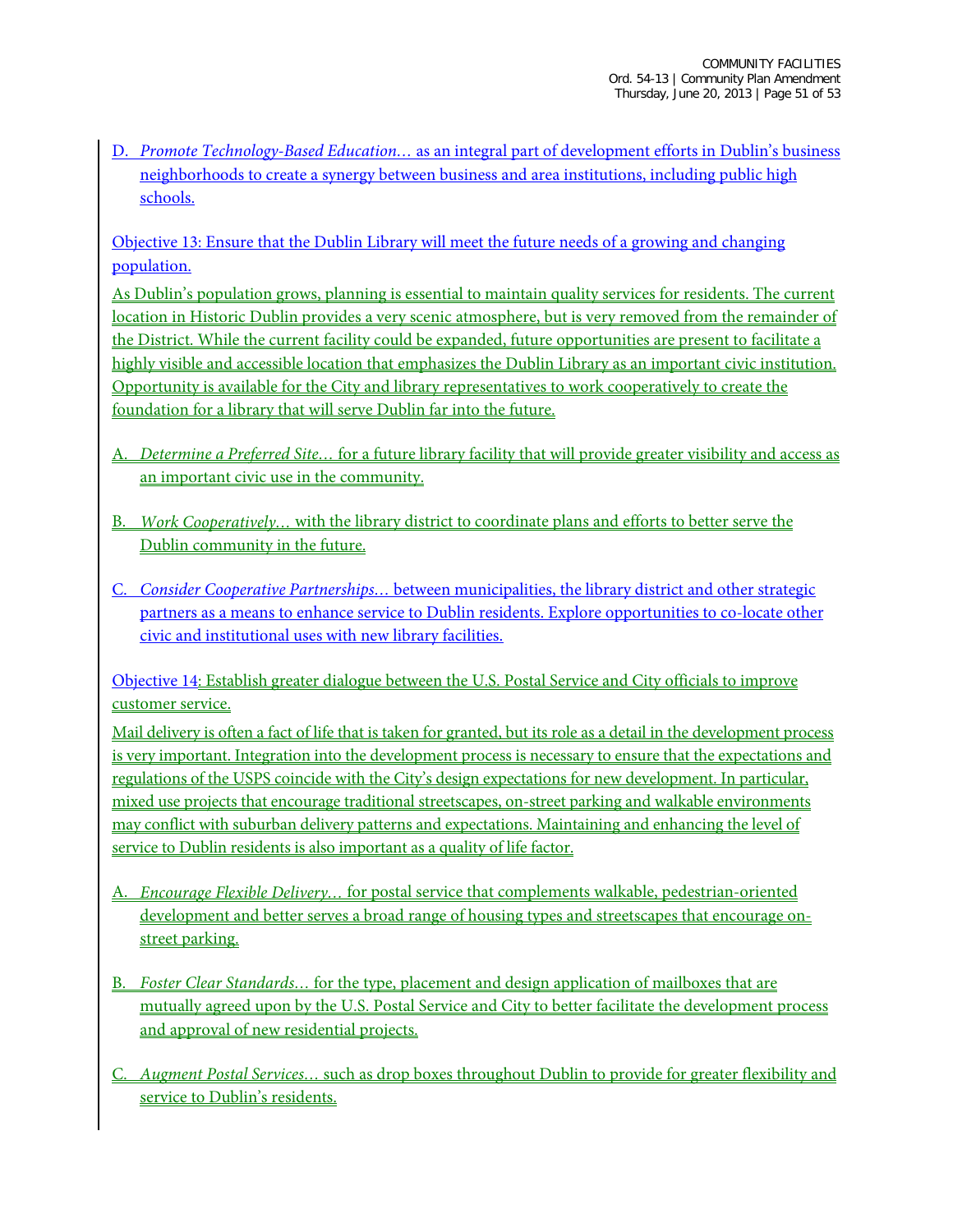Objective 15: Explore options for the provision of cemeteries as a valued public service for Dublin's residents.

Typically, cemetery services are provided to the public through the private sector and religious institutions. The City of Dublin has the unique opportunity to provide this service to residents that hold title to burial plots in the Dublin Cemetery. The city has considered acquiring additional property along Monterey Drive to potentially expand this use. While the expansion of the existing Dublin Cemetery is an option, available land is limited and the land cost in this area is too high to recover capital costs. Given the commercial frontage along Bridge Street and Dublin's future needs for additional cemetery space, alternative locations and resources should be explored. Now that all currently surveyed burial plots in the Dublin Cemetery are sold, the city should encourage private and/or religious sectors to create and manage a new cemetery within the city limits.

- A. *Consider New Cemetery Locations on Private Property…* to address the longer-term needs of Dublin residents.
- B. *Explore Alternative Management Options…* within the private sector and religious institutions to provide alternative resources and cemetery operations. Objective 1
- C. *Consider Burial Alternatives…* to traditional burials, such as columbaria or vaults in an effort to maximize land and resources.

Objective 16: Encourage greater visibility for organizations providing valuable services to the community and support maximization of service and efficiency.

Dublin residents have a wealth of organizations and services available to improve their daily lives, and the ability to increase awareness of these services is important to foster a positive image for the community. As Dublin's population grows and changes, the City should work cooperatively to enhance the visibility of all its important civic and health-related organizations and institutions.

- A. *Enhance Wayfinding…* to medical treatment centers and urgent care facilities in a manner that will provide for the safe and consistent treatment of all Dublin residents and visitors.
- B. *Consider Nature Education…* as an important educational and environmental endeavor for the City. Evaluate the potential for a future nature education center to provide a forum for City- and OWSsponsored programming and education for Dublin residents, and encourage joint programming with area schools and Metro Parks.
- C. *Find a Prominent Location…* for the Dublin Historical Society that will showcase the history of Dublin and provide greater access and visibility to the general public and visitors.
- DB.*Support Membership Efforts…* for local organizations to ensure the consistency and sustainability of programs and services to Dublin residents.